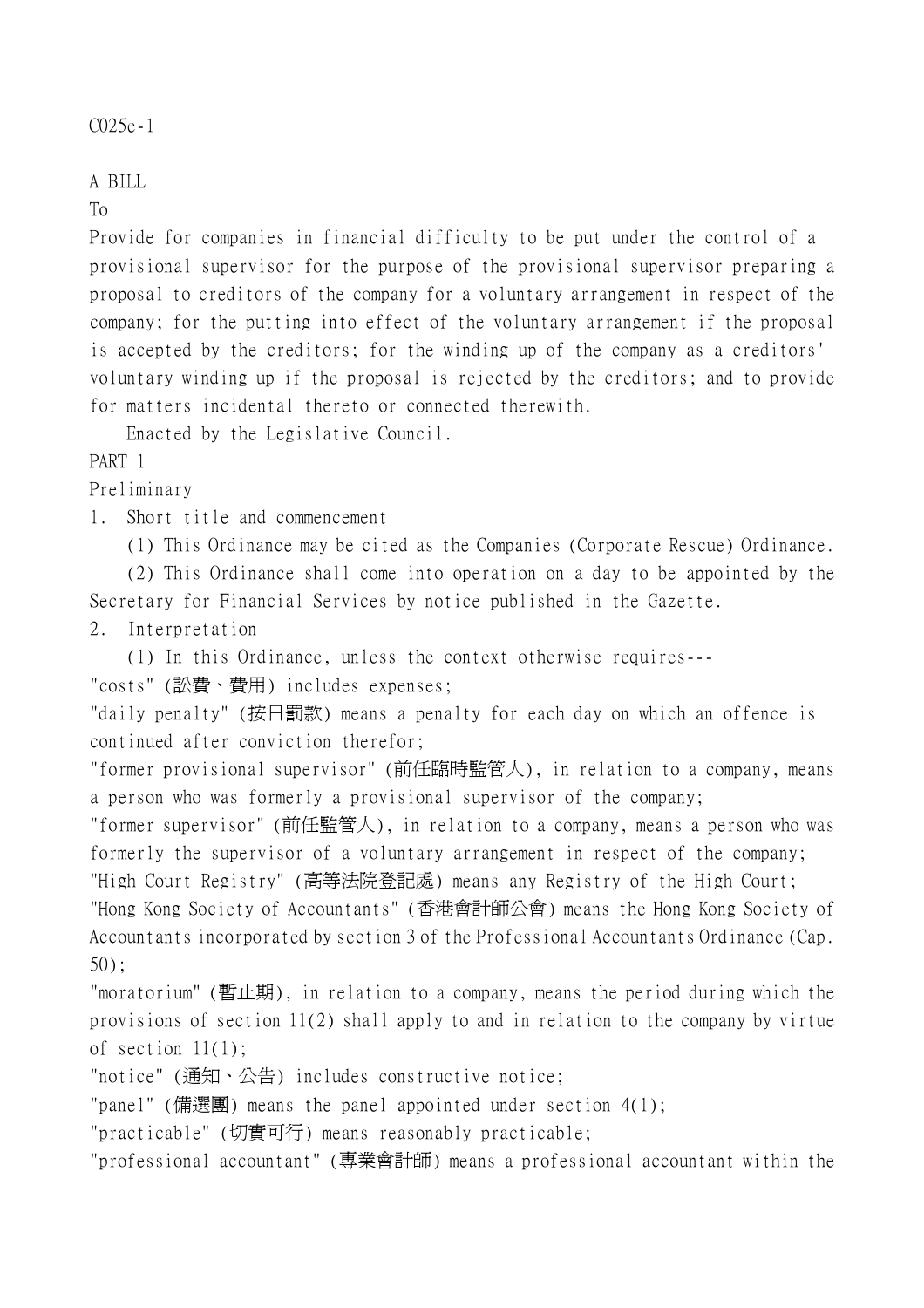meaning of section 2 of the Professional Accountants Ordinance (Cap. 50);

"property" (財產) includes money, goods, things in action, land and every description of property wherever situated and also obligations and every description of interest, whether present or future or vested or contingent, arising out of, or incidental to, property;

"proposal" (方案) means a proposal referred to in section  $7(1)$ ;

"provisional supervisor" (臨時監管㆟), in relation to a company, means the qualified person appointed under section 6(1) or 20(4)(d) to be the provisional supervisor of the company;

"published in the prescribed manner" (以訂明方式公布), in relation to a notice under this Ordinance, means published in the manner specified in Schedule 1 in relation to the notice;

"qualified person" (合資格㆟士), in relation to a company, means a person who may be appointed to be the provisional supervisor of the company by virtue of section 5;

"relevant creditor" (有關債權㆟), in relation to a company to which section 11(2) applies---

(a) subject to paragraph (b), means a creditor of the company who is affected by the moratorium in his capacity as such a creditor;

(b) does not include a creditor of the company to the extent that the debts and liabilities owed by the company to the creditor are to be satisfied by a trust account established by the company and mentioned in Schedule 2;

"relevant date" (有關日期), in relation to a company, means the date on which the last document required to be filed under section 8 in respect of the company is filed; "relevant meeting of creditors" (有關債權㆟會議), in relation to a company, means a meeting of relevant creditors of the company called under section 21(1) by the provisional supervisor of the company, and includes any adjournment thereof; "relevant purpose" (有關目的) means a purpose specified in section 7(1);

"solicitor" (律師) means a solicitor within the meaning of section 2(1) of the Legal Practitioners Ordinance (Cap. 159);

"specified" (指明), in relation to a form, means specified under section 30 (or, if no such form is so specified, in such form as is appropriate for the provision of this Ordinance to which the form relates);

"supervisor" (監管㆟), in relation to a voluntary arrangement in respect of a company, means the person appointed under that arrangement to be the supervisor thereof; "voluntary arrangement" (自願償債安排), in relation to a company, means an arrangement set out in writing and providing for---

(a) a composition in satisfaction of the company's debts; or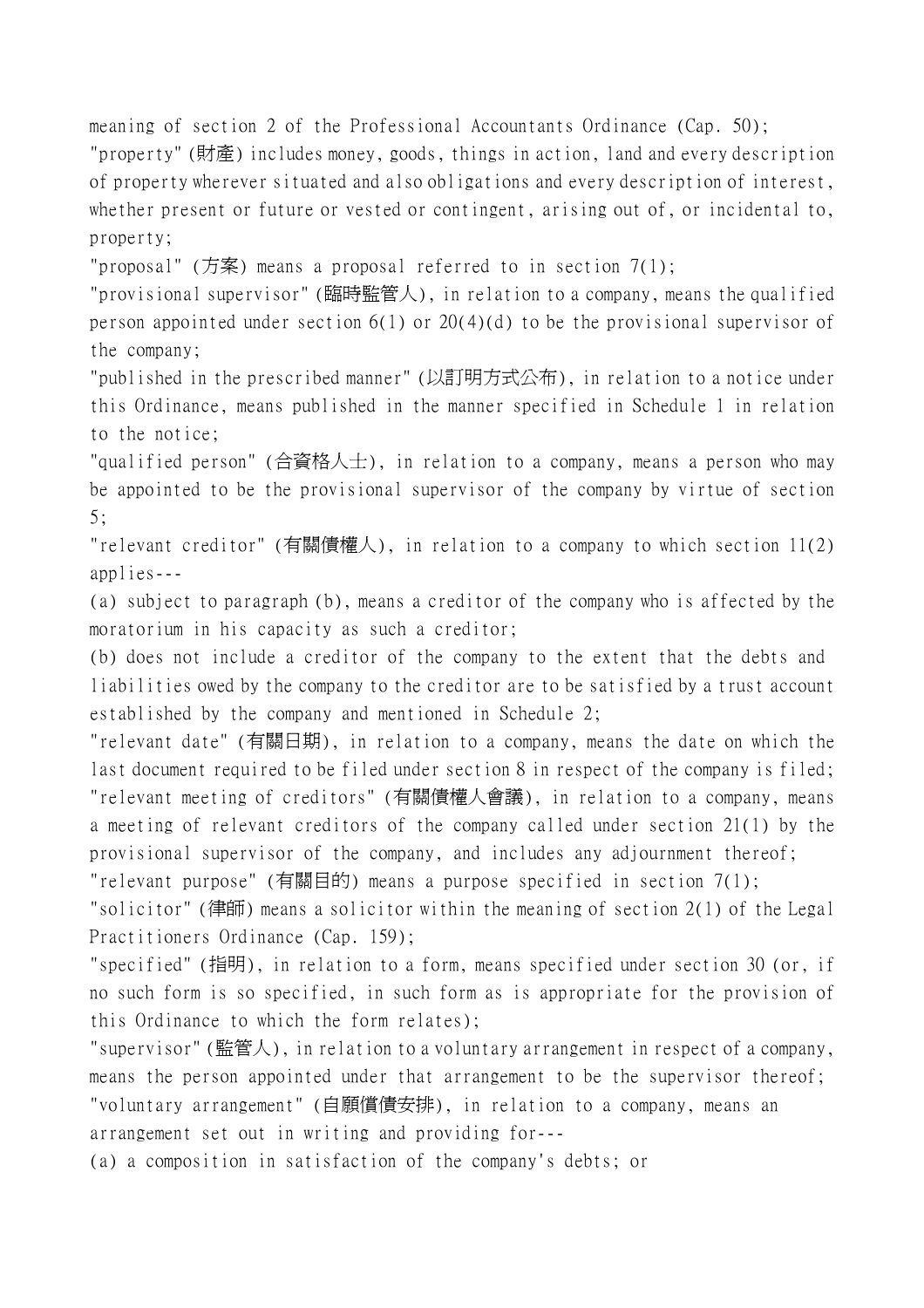(b) a scheme of arrangement of the company's affairs;

"working day" (工作天) means any day other than---

(a) a public holiday; or

(b) a black rainstorm warning day or a gale warning day within the meaning of section 71(2) of the Interpretation and General Clauses Ordinance (Cap. 1).

(2) It is hereby declared that the power under section  $6(1)$  or  $20(4)(d)$  to appoint a qualified person as the provisional supervisor of a company may be exercised in such a way as to appoint 2 or more qualified persons to be the provisional supervisor of the company and, in any such case, the provisions of this Ordinance shall be read and have effect with such modifications as are necessary to take into account such an appointment.

(3) Subsection (2) shall, with all necessary modifications, apply to the appointment of the supervisor of a voluntary arrangement in respect of a company as it applies to the appointment of the provisional supervisor of a company.

(4) A notice published in the prescribed manner shall constitute constructive notice to all the creditors of the company to which the notice relates.

(5) Section 2 of the Companies Ordinance (Cap. 32) shall apply to and in relation to the interpretation of this Ordinance as it applies to and in relation to the interpretation of that Ordinance.

3. Application

(1) This Ordinance shall---

(a) subject to paragraph (b), apply to a company which---

(i) is incorporated under Part I of the Companies Ordinance (Cap. 32); or

(ii) is an oversea company;

(b) subject to subsection (2), not apply to a company which---

(i) is an authorized institution within the meaning of the Banking Ordinance (Cap. 155);

(ii) is an authorized insurer within the meaning of the Insurance Companies Ordinance (Cap. 41);

(iii) is a clearing house, Exchange Company or registered person within the meaning of section 2(1) of the Securities and Futures Commission Ordinance (Cap. 24);

(iv) is a recognized exchange controller within the meaning of section 2(1) of the Exchanges and Clearing Houses (Merger) Ordinance (Cap. 555); or

(v) is a licensed leveraged foreign exchange trader within the meaning of section 2(1) of the Leveraged Foreign Exchange Trading Ordinance (Cap. 451).

(2) Without prejudice to the operation of section 11(3), it is hereby declared that this Ordinance binds the Government in its capacity, if any, as a creditor of a company.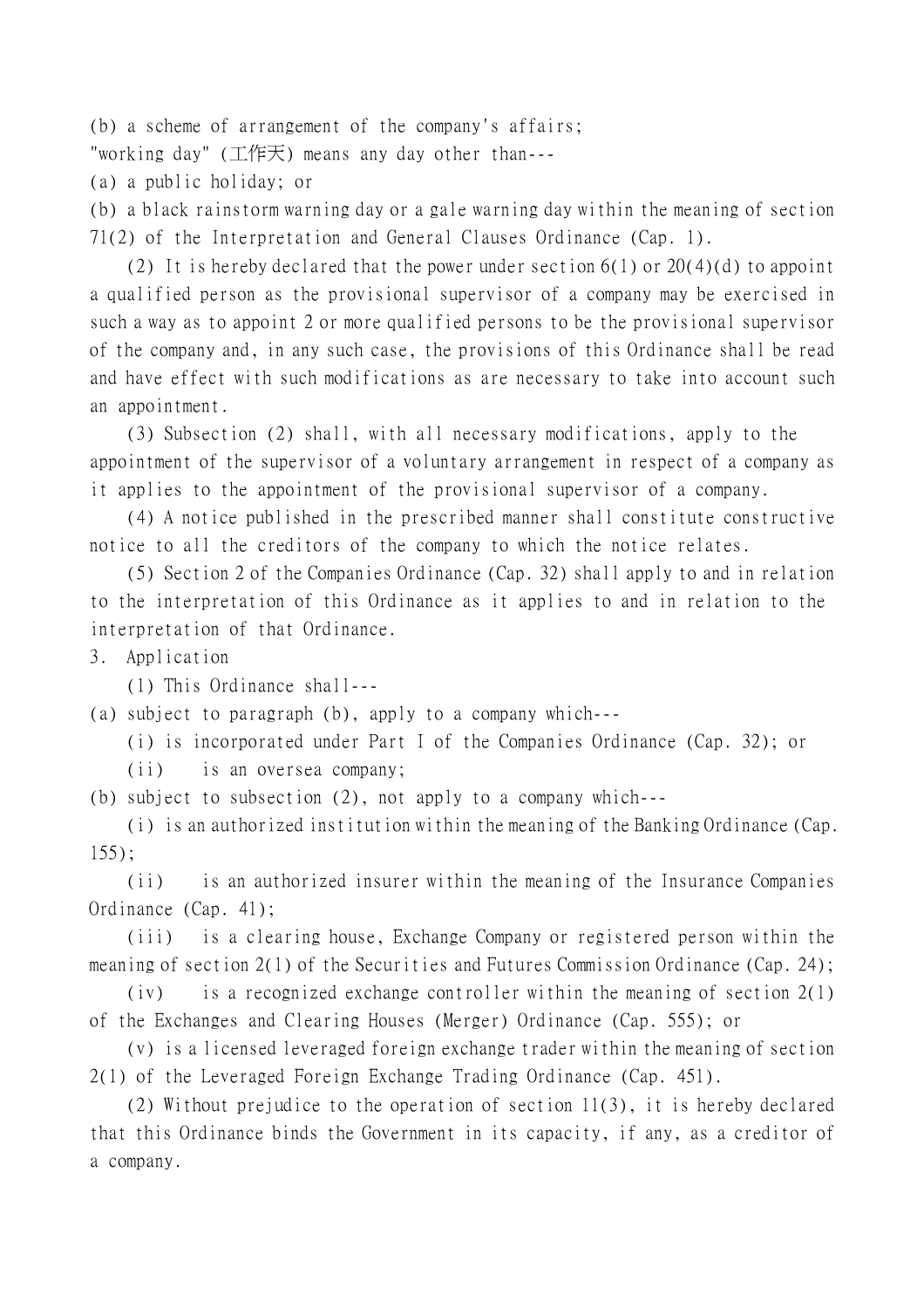PART 2

Appointment of Provisional Supervisor

4. Appointment of panel, etc.

(1) The Official Receiver shall appoint to be a member of a panel any person who--- (a) is a professional accountant or solicitor;

(b) advises the Official Receiver in writing that he wishes to be a member of the panel; and

(c) satisfies the Official Receiver that he complies with such requirements as are specified by the Official Receiver, by notice published in the Gazette, for membership of the panel.

(2) Without prejudice to the operation of section 20 (including section 20(2)), a member of the panel may resign at any time by notice in writing given to the Official Receiver.

(3) The Official Receiver shall revoke the appointment of a member of the panel  $who$ ---

(a) ceases to be a professional accountant or solicitor;

(b) is the subject of a bankruptcy order;

(c) is the subject of a disqualification order under Part IVA of the Companies Ordinance (Cap. 32); or

(d) is a patient within the meaning of section 2(1) of the Mental Health Ordinance (Cap. 136).

(4) Any professional accountant or solicitor aggrieved by a decision of the Official Receiver to refuse to appoint him to be a member of the panel may appeal to the Administrative Appeals Board against the decision.

(5) It is hereby declared that a notice published under subsection  $(1)(c)$ is not subsidiary legislation.

5. Persons qualified to be provisional supervisor

No person shall be appointed to be the provisional supervisor of a company--

-

(a) except---

(i) a member of the panel; or

(ii) a person in respect of whom the Official Receiver has stated in writing that he is satisfied that the person---

(A) has particular skills which warrant him being appointed to be the provisional supervisor of the company; and

(B) is a fit and proper person to be so appointed; and

(b) unless he provides such security, and in such form, as is prescribed in regulations made under section 31.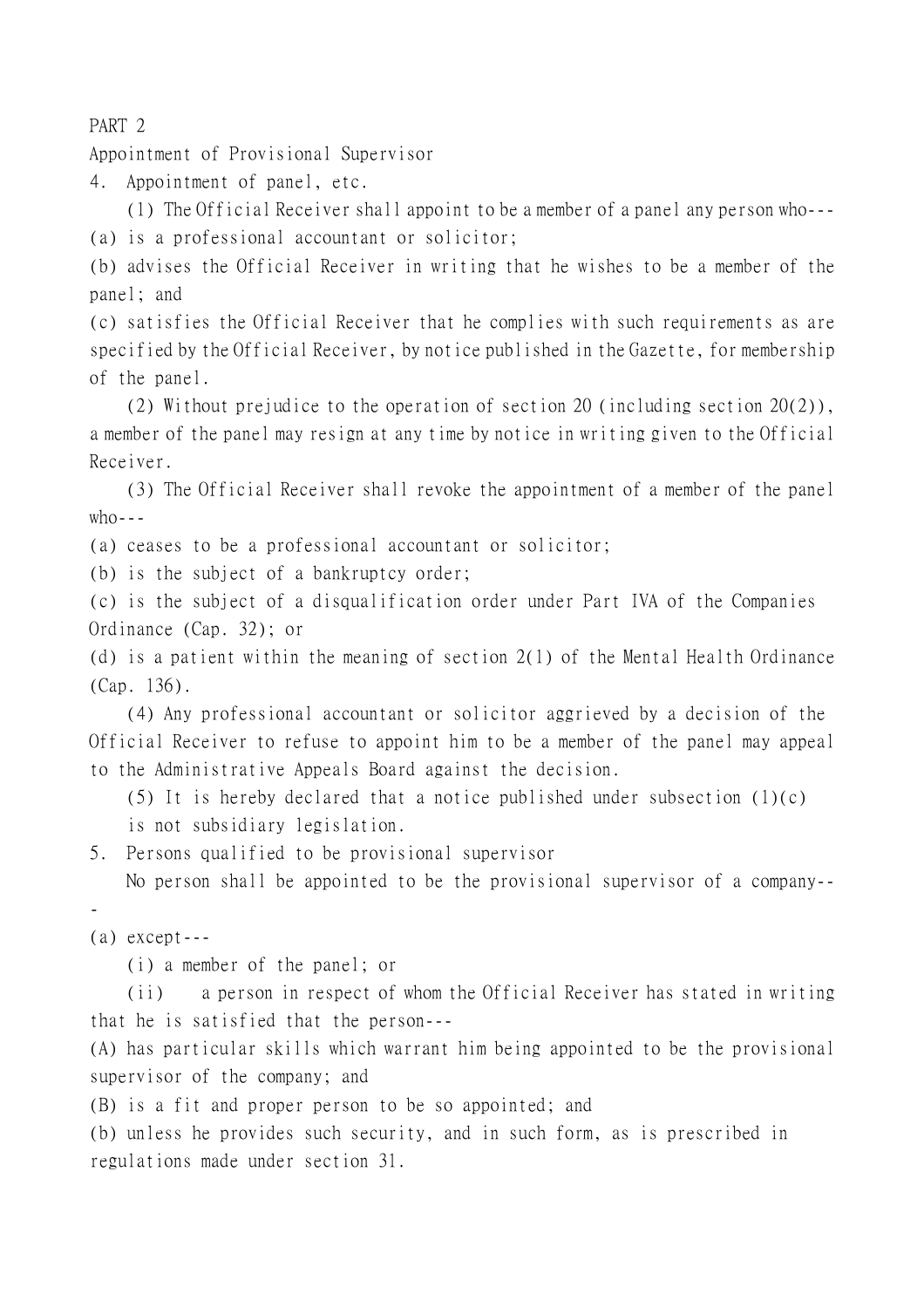6. Persons who may appoint provisional supervisor

(1) Subject to sections 7 and 8, the persons who may appoint a qualified person to be the provisional supervisor of the company for the purpose of the provisional supervisor examining whether a proposal can be made to the creditors of the company for a voluntary arrangement in respect of the company and, if so, making the proposal  $area -$ 

(a) before the commencement of a winding up---

(i) the directors of the company by means of a resolution passed by the majority of them for the purpose; or

(ii) the members of the company by means of an ordinary resolution passed at a meeting of the company convened for the purpose;

(b) a provisional liquidator of the company who has the approval of the court to do so; or

(c) the liquidator of the company who has the approval of the court to do so.

(2) It is hereby declared that the appointment of a qualified person to be the provisional supervisor of the company may be made---

(a) whether or not the company is able to pay its debts;

(b) notwithstanding that the qualified person is---

(i) the provisional liquidator or liquidator of the company; or

(ii) a partner of that provisional liquidator or liquidator.

(3) In subsection (2), "partner"  $(\triangle$ 夥人), in relation to a provisional liquidator or liquidator, includes a person recognized in writing by the Official Receiver as being equivalent to a partner of the provisional liquidator or liquidator, as the case may be.

7. Purposes of proposal, etc.

(1) The purpose of the appointment of a qualified person to be the provisional supervisor of the company is with a view to the provisional supervisor making a proposal which would achieve one or more of the following purposes---

(a) a more advantageous realization of the company's property than would be effected on a winding up of the company;

(b) the survival of the company, and the whole or any part of its undertaking, as a going concern;

(c) the more advantageous satisfaction, in whole or in part, of the debts and other liabilities of the company.

(2) The proposal, if any, made by the provisional supervisor of the company  $shal1--$ 

(a) specify which of the purposes referred to in subsection (1) is achievable; and (b) provide a short explanation as to why, in the provisional supervisor's opinion,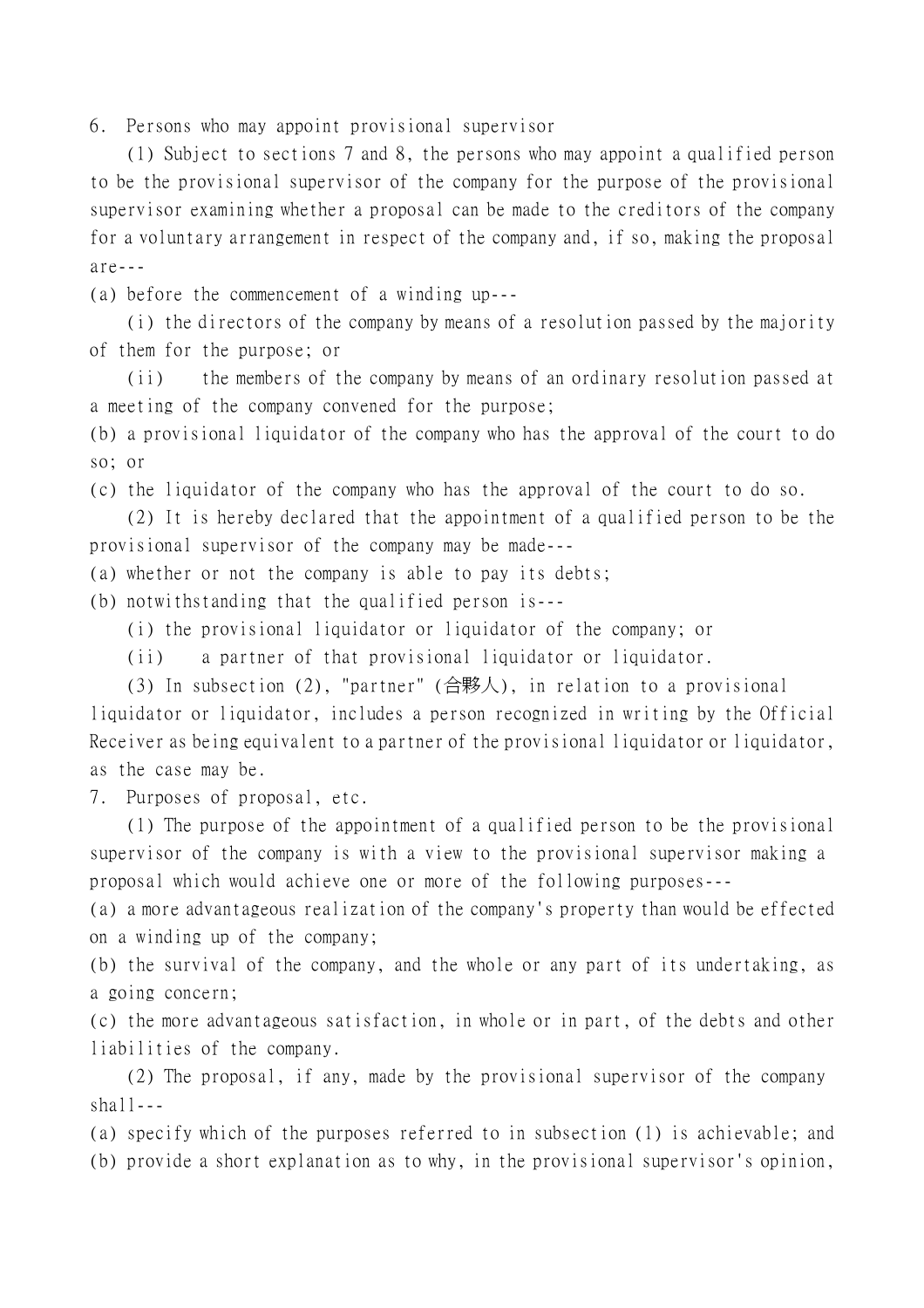a voluntary arrangement is desirable.

(3) The following matters shall amongst other terms of the voluntary arrangement be stated or otherwise dealt with in the proposal---

(a) the supervisor of the voluntary arrangement;

(b) the property of the company that is to be available to pay creditors' claims;

(c) to what extent the company is to be released from its debts and other liabilities;

(d) the circumstances in which the voluntary arrangement terminates;

(e) the proposed duration of the voluntary arrangement;

(f) the rate proposed to be paid to the supervisor by way of remuneration and, if practicable, an estimate of the total amount to be so paid;

(g) the duties, powers and liabilities of the supervisor;

(h) the removal and resignation of the supervisor and his replacement in the event of his removal or resignation, or of his death, mental incapacity or ineligibility to act as supervisor;

(i) the order in which proceeds of realizing the property referred to in paragraph

(b) are to be distributed among relevant creditors of the company.

8. Filing of documents

The appointment of a qualified person to be the provisional supervisor of the company shall not come into effect unless and until the documents specified in Schedule 2 are filed with the Official Receiver, the Registrar and the High Court Registry.

9. Notification

The provisional supervisor of the company shall, as soon as is practicable after the relevant date, cause a notice in the specified form and which complies with the requirements of Schedule 3 to be published in the prescribed manner. PART 3

Duties and Powers, etc. of Provisional Supervisor

10. Duties and powers, etc. of provisional supervisor

(1) The provisional supervisor of the company shall have, and shall discharge, in respect of the company, all the duties specified in Part 1 of Schedule 4.

(2) The provisional supervisor of the company shall have, and may exercise, in respect of the company, all the powers specified in Part 2 of Schedule 4.

(3) The provisional supervisor of the company shall have, and may exercise, the power of delegation specified in Part 3 of Schedule 4.

(4) The provisional supervisor of the company shall be entitled to be indemnified as specified in Part 4 of Schedule 4.

(5) The provisional supervisor of the company shall be entitled to be remunerated as specified in Part 5 of Schedule 4.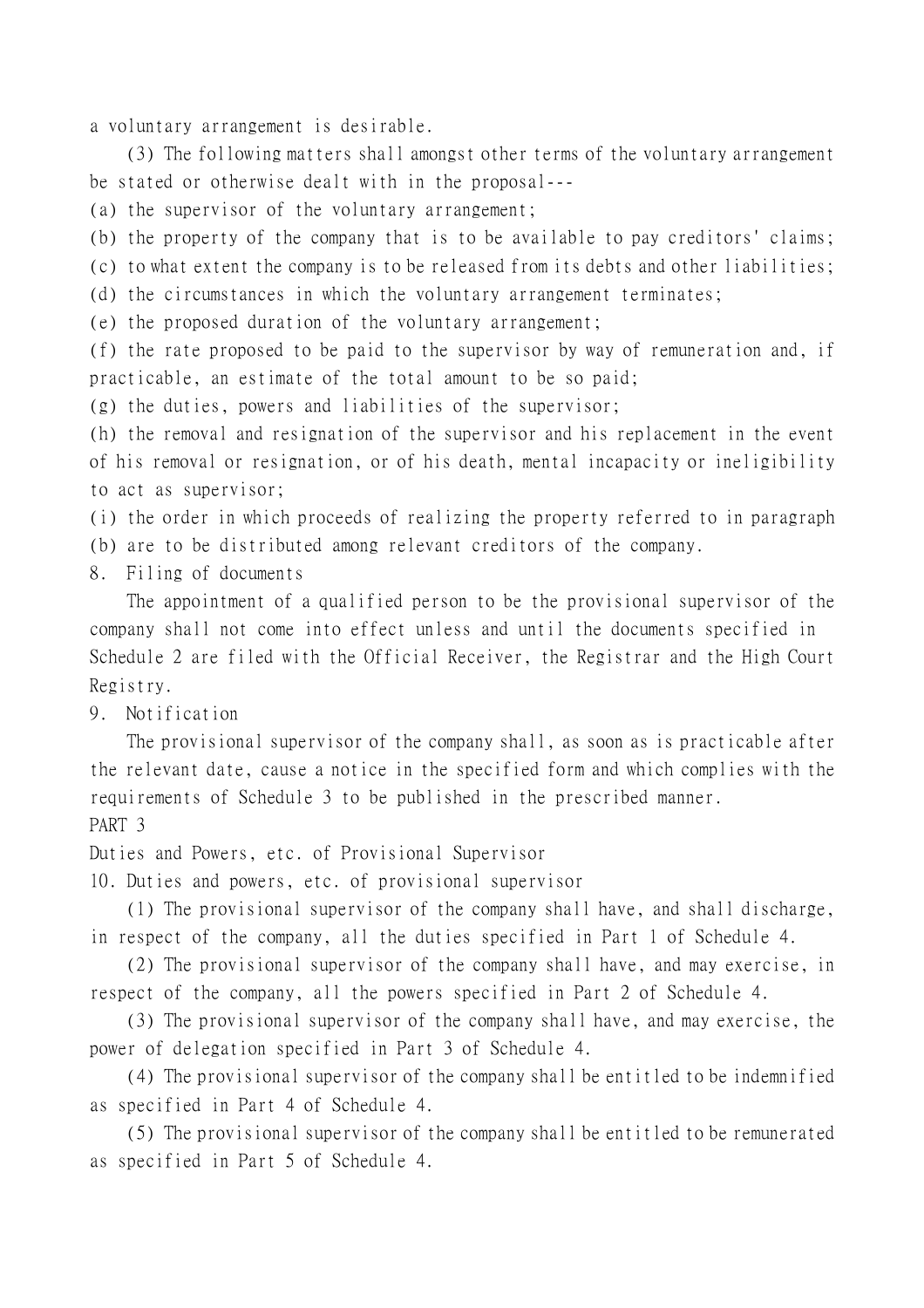(6) The provisions of Part 6 of Schedule 4 shall be applicable to and in relation to the provisional supervisor of the company.

(7) The provisional supervisor of the company may apply to the court for directions in relation to any particular matter arising in connection with the discharge of his duties or the exercise of his powers.

## PART 4

Moratorium

11. Moratorium

(1) Subject to section 12, the provisions of subsection (2) shall apply to and in relation to the company with effect on and after the relevant date.

(2) Subject to subsection (3), during the moratorium and notwithstanding any other law (including any other provision of this Ordinance)---

(a) no application for the winding up of the company by the court may be commenced or continued;

(b) no resolution may be passed for the winding up of the company except at a relevant meeting of creditors;

(c) no receiver of the property of the company may be appointed or, if such a receiver has already been appointed, the receiver shall not exercise any of the powers of his office;

(d) except with the consent of the provisional supervisor of the company, no steps may be taken to enforce or continue to enforce any security over the company's property or to repossess goods in the company's possession;

(e) except with the consent of the provisional supervisor of the company, no proceedings (including proceedings for winding up but excluding any criminal proceedings), execution, attachment or other legal process may be commenced or continued against the company or its property, no distress may be levied (or, if distress has already been levied, no sale thereunder may be effected) and no right of forfeiture or entry or re-entry may be exercised against the company's property; (f) no set-off may be allowed to any creditor of the company except with the consent of the provisional supervisor of the company or in relation to a contract or other agreement referred to in subsection (3)(d).

(3) Subsection (2) shall not apply to or in relation to---

(a) any debt or other liability of the company incurred on or after the relevant date (including any creditor in respect thereof);

(b) any property held by the company as trustee;

(c) any resumptions by the Government pursuant to a Government lease or otherwise;

(d) a contract or other agreement specified in Schedule 5;

(e) any proceedings or other legal process in relation to the company arising from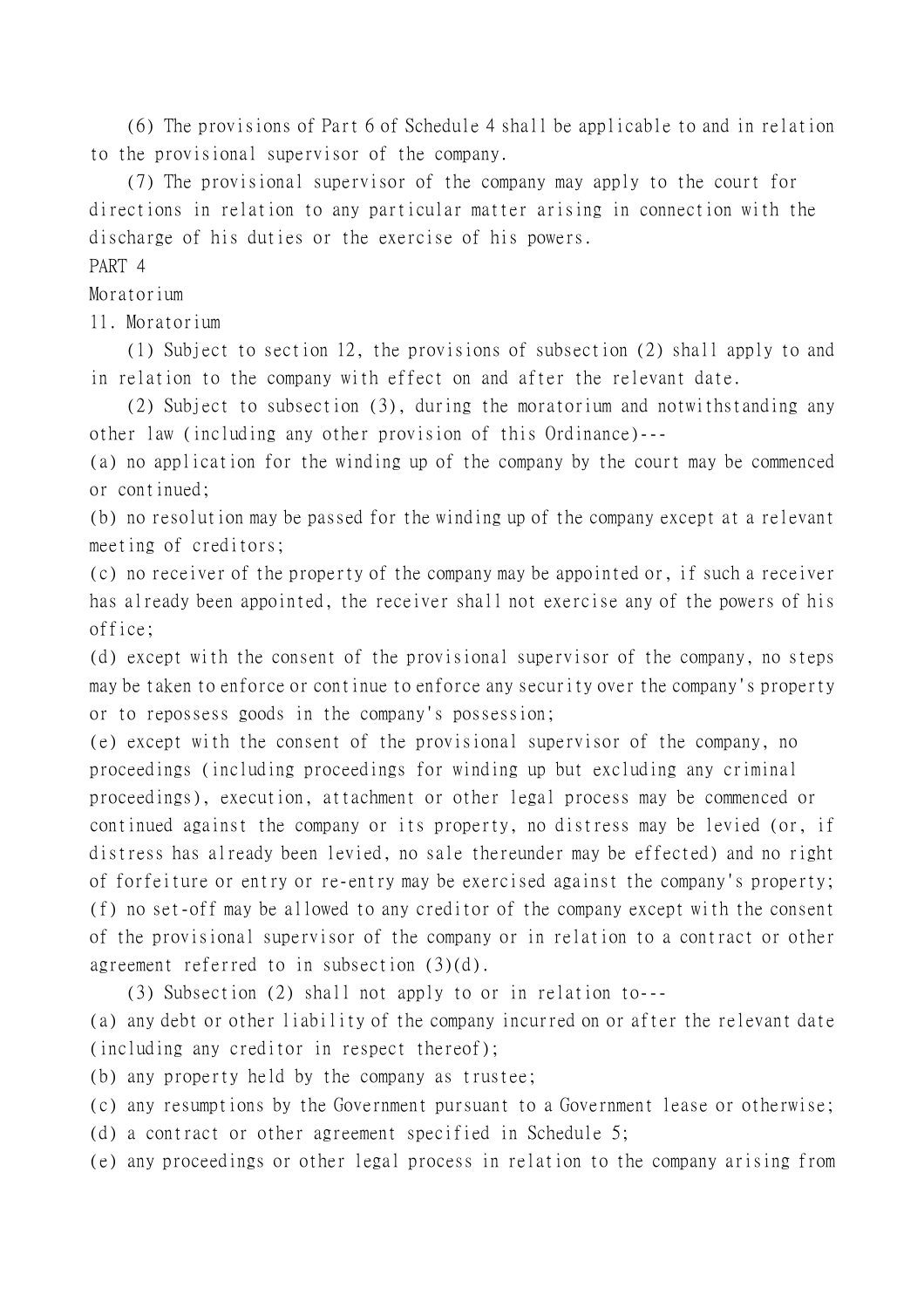the performance of any function or the exercise of any power under section 29A, 30, 31, 33, 37A or 45 of the Securities and Futures Commission Ordinance (Cap. 24); (f) an inquiry or other proceedings under the Securities (Insider Dealing) Ordinance (Cap. 395);

(g) a petition under section 168A of the Companies Ordinance (Cap. 32). (4) Where---

(a) a matter (howsoever described, and including the doing of any act and the taking of any step) may not proceed by virtue of the operation of subsection (2) (and whether or not the matter may not proceed on any other ground); and

(b) a period is fixed by or under any law or otherwise for the matter to proceed, then, and notwithstanding howsoever that period is fixed, that period shall not run during the time that that matter may not proceed by virtue of the operation of that subsection.

(5) Where a contract or other agreement referred to in subsection (3)(d)

entered into by the company before the relevant date is terminated on or after that date---

(a) the setting-off of obligations between the company and the other parties to the contract or agreement, in accordance with its provisions, shall be permitted; and (b) if net termination values determined in accordance with the contract or agreement are owed by the company to another party to the contract or agreement, that other party shall be deemed for the purpose of this Ordinance and, where applicable, any subsequent winding up of the company to be a creditor of the company with a claim provable in respect of those net termination values.

(6) Where the provisional supervisor of the company is appointed, then, and notwithstanding any other law (including any other provision of this Ordinance) but subject to subsection (8) and sections  $19(2)(b)$  and  $22(6)$ , the appointment of the provisional liquidator or liquidator, if any, of the company in force immediately before the relevant date shall terminate, and the winding up proceedings of the company shall be stayed, with effect on the relevant date.

(7) Subsection (6) shall not of itself operate to prevent a person whose appointment as the provisional liquidator or liquidator, if any, of the company has been terminated by that subsection from being appointed as the supervisor of the voluntary arrangement in respect of the company.

(8) It is hereby declared that---

(a) the operation of this section (including subsection (6)) in relation to a company shall not of itself terminate any proceedings for the winding up of the company commenced before the relevant date and, accordingly, a resolution referred to in section  $22(1)(a)(ii)$ ,  $(2)(b)$  or  $(4)(b)$  shall in effect revive such proceedings;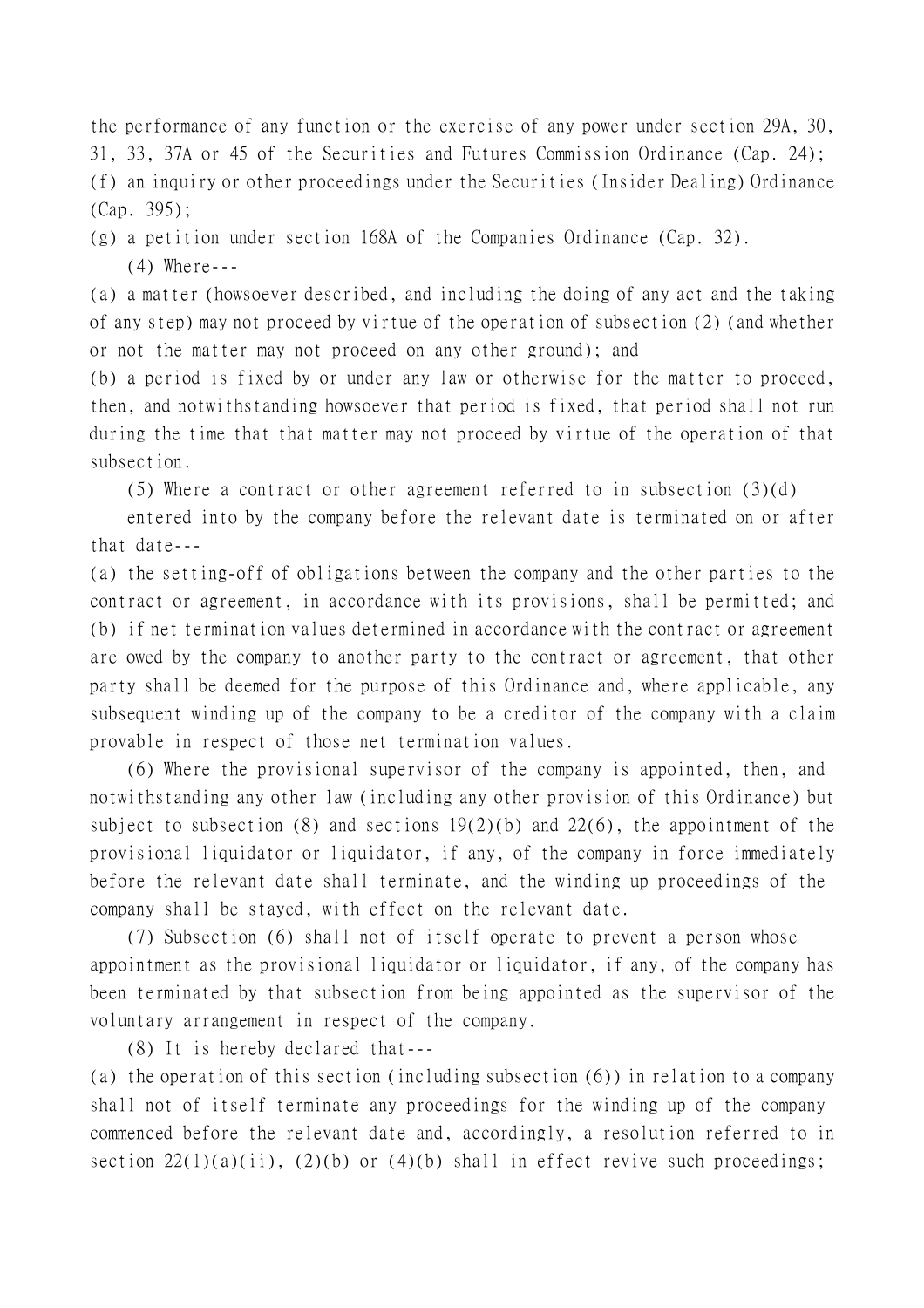(b) any fees, costs and charges owing to or incurred by the provisional liquidator or liquidator, if any, whose appointment is terminated by virtue of subsection (6) shall be charged on and paid out of the property of the company (except any such property subject to a fixed charge) in priority to any qualifying liabilities under section 16.

(9) In this section---

"net termination value" (淨終止值), in relation to a contract or agreement, means the net amount obtained after setting-off the mutual obligations between the parties to the contract or agreement in accordance with its provisions.

12. Cessation of moratorium

(1) Subject to subsection (2) and sections 13(3) and 19(2) and any order of the court under the provisions of Schedule 7, the moratorium shall cease upon the expiration of 30 days immediately following the relevant date unless---

(a) the moratorium has been extended under section 13(2); or

(b) a resolution to extend the moratorium has been passed under section 22 at a relevant meeting of creditors.

(2) The moratorium shall cease forthwith---

(a) on the day an order or appointment is made under section 168A(2)(b), (ba) or (c) of the Companies Ordinance (Cap. 32) in respect of the company;

(b) on the day an order or appointment is made under section  $37A(2)(b)$ , (c) or (d), or a winding up order is made in consequence of a petition under section 45(1), of the Securities and Futures Commission Ordinance (Cap. 24) in respect of the company; (c) where section 20(4)(a) or (b) is applicable, if there is no provisional supervisor of the company upon the expiration of---

(i) subject to subparagraph (ii), 14 days immediately following the event specified in that section;

(ii) such longer period, not exceeding 30 days after such event, as the court may specify; or

(d) on the day a resolution under section  $22(1)(a)(ii)$ ,  $(2)(b)$  or  $(4)(b)$  is passed in relation to the company.

(3) Without prejudice to the operation of subsection (2) or section 19(2) or any order of the court under the provisions of Schedule 7, the moratorium shall cease forthwith where a resolution is passed to approve the proposal, or a resolution is passed or deemed to be passed to wind up the company, or a resolution is passed to reject the proposal concerned, at a relevant meeting of creditors.

(4) The moratorium shall cease to apply---

(a) to 1 or more creditors of the company who have been excluded from the proposal by the provisional supervisor of the company at any time prior to the first relevant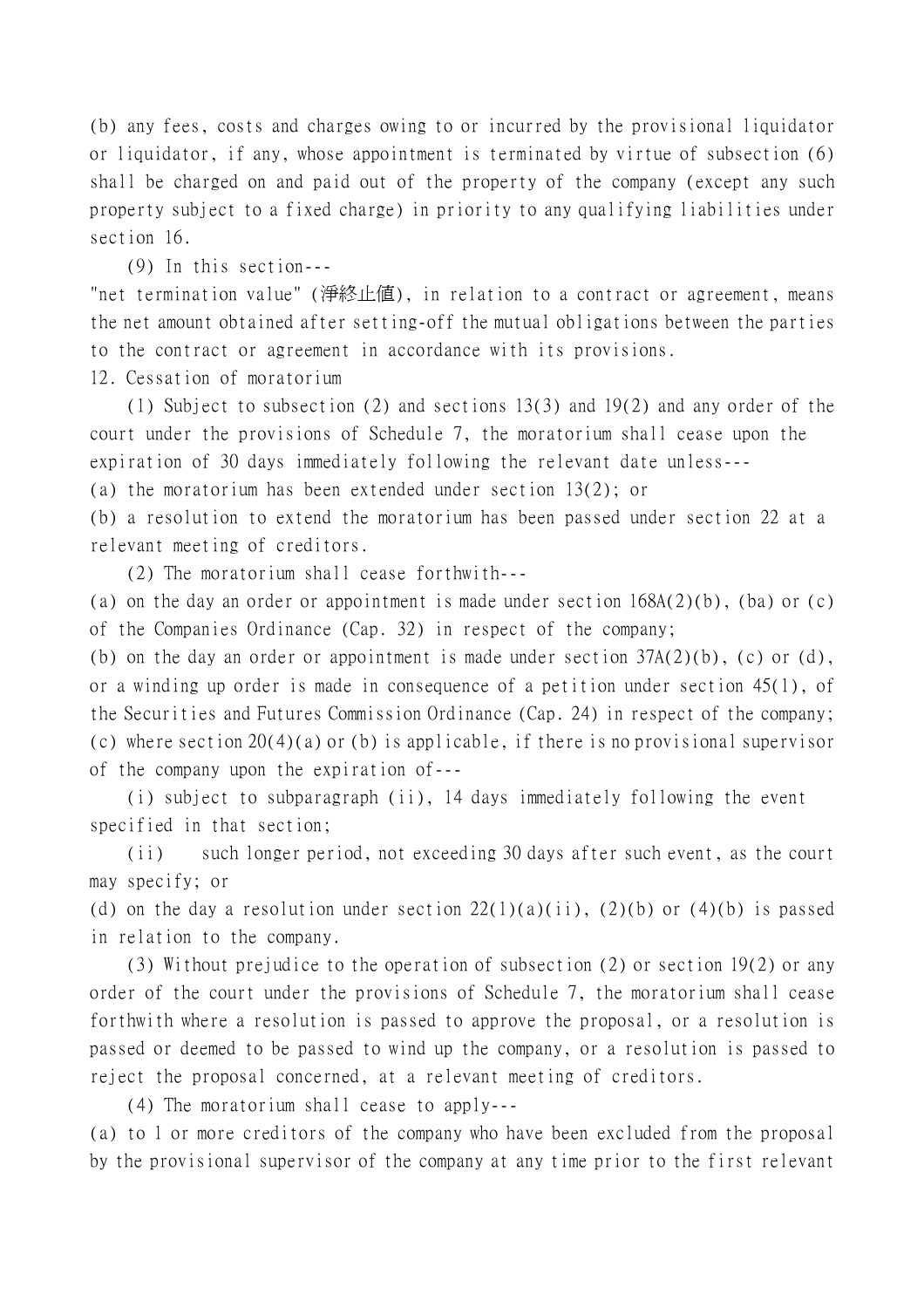meeting of creditors if, but only if, the provisional supervisor---

(i) has made alternative arrangements in writing to satisfy their claims (whether in whole or in part) against the company; and

(ii) has filed a notice in the specified form of such exclusion with the Official Receiver, the Registrar and the High Court Registry; and

(b) to any creditor exempted from section 11(2) pursuant to an order under section  $13(4)$ .

13. Extension of moratorium, etc.

(1) Where the provisional supervisor of the company is unable to complete the proposal before the expiration of the moratorium (including the moratorium as extended under this section), then he may, before that expiration, make an application to the court for an extension of the moratorium.

(2) Subject to subsection (5), the court may determine an application made under subsection (1) by granting an extension of the moratorium for a further period if, but only if, it is satisfied that---

(a) the provisional supervisor of the company is and has been acting in good faith and with due diligence in discharging his duties and exercising his powers as the provisional supervisor;

(b) the provisional supervisor of the company will be likely to complete the proposal within the period of the extension; and

(c) the creditors as a whole of the company would not be materially prejudiced by the extension.

(3) Where an application has been made under subsection (1) in respect of the company, the moratorium shall not cease before the determination of the application.

(4) Without prejudice to the operation of the other provisions of this section, any creditor affected by the moratorium may make an application to the court (a copy of which shall be served on the provisional supervisor of the company) to be exempted from the application of section 11(2) on the ground that the moratorium is causing, or will cause, the creditor significant financial hardship and, accordingly, if the court is satisfied that the moratorium is causing, or will cause, the creditor significant financial hardship, it may by order exempt the creditor from the application of section 11(2) or make such other order as the court thinks fit in all the circumstances of the case.

(5) Subject to any order of the court under the provisions of Schedule 7, the court shall not under subsection (2) extend the moratorium for any period beyond the period of 6 months immediately following the relevant date in respect of the company. 14. Effect of moratorium on directors of company, etc.

(1) Subject to section 20(4)(c), during the moratorium and notwithstanding any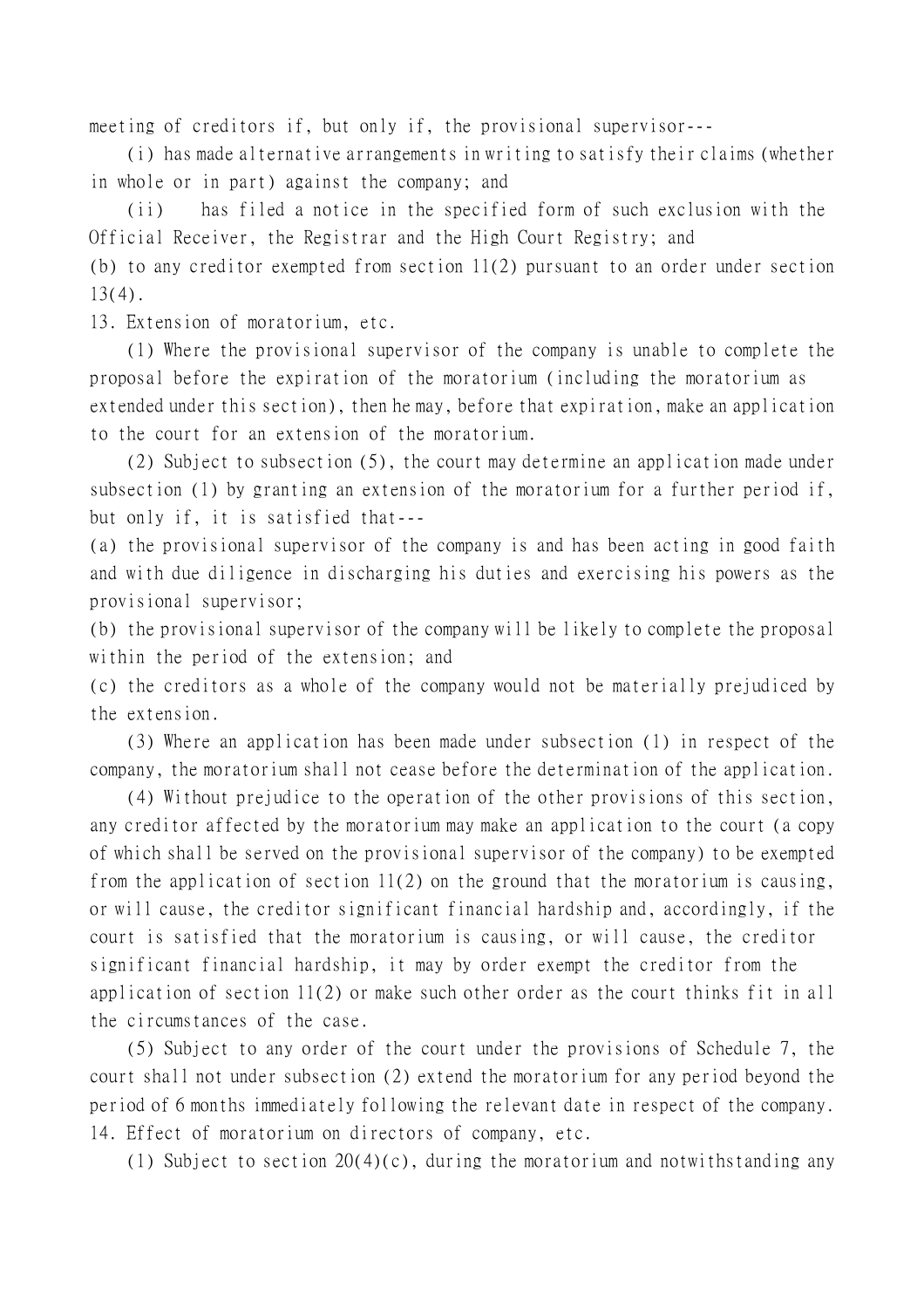other law (including any other provision of this Ordinance or the Companies Ordinance  $(Cap. 32)$ ) - - -

(a) a director of the company shall not discharge a duty or exercise a power imposed or conferred on him in his capacity as such a director;

(b) the provisional supervisor of the company shall discharge such a duty and may exercise such a power.

(2) The provisional supervisor of the company shall be deemed to act as the company's agent where the provisional supervisor discharges a duty or exercises a power imposed or conferred on the provisional supervisor under subsection (1)(b).

(3) Where a director of the company deals with a person and thereby contravenes subsection  $(1)(a)$ , then, and notwithstanding that contravention, the director, the provisional supervisor of the company and the company are bound by that dealing if, but only if, that person---

(a) acted in good faith and for good consideration in relation to that dealing; and (b) changed his position or acted to his detriment based on that dealing.

15. Effect of moratorium on certain contracts

(1) Subject to subsection (2) and section 16 and Part 4 of Schedule 4, the provisional supervisor of the company shall not be liable for a contract entered into, or a debt or other liability incurred, by the company before the relevant date.

(2) The acceptance by the provisional supervisor of the company of any goods or services under a contract referred to in subsection (1) shall not prejudice the operation of that subsection if, but only if, the provisional supervisor has, before that acceptance, advised, in writing, the person who under that contract provides those goods or services, as the case may be, that the provisional supervisor will not be liable under that contract.

(3) It is hereby declared that a contract referred to in subsection (1), and notwithstanding the wording of the contract, shall not be determined, or be deemed to be determined, by reason only of the operation of that subsection or of section 11(2).

16. Liability for certain contracts of employment

(1) The provisional supervisor of the company shall be personally liable for the wages, salaries and other entitlements---

(a) under a contract of employment of an employee of the company existing immediately before the relevant date if, but only if, within 14 days immediately following that date, the provisional supervisor accepts in writing that contract;

(b) under a contract of employment entered into by the provisional supervisor on or after the relevant date.

(2) Where a contract of employment referred to in subsection  $(1)(a)$ ---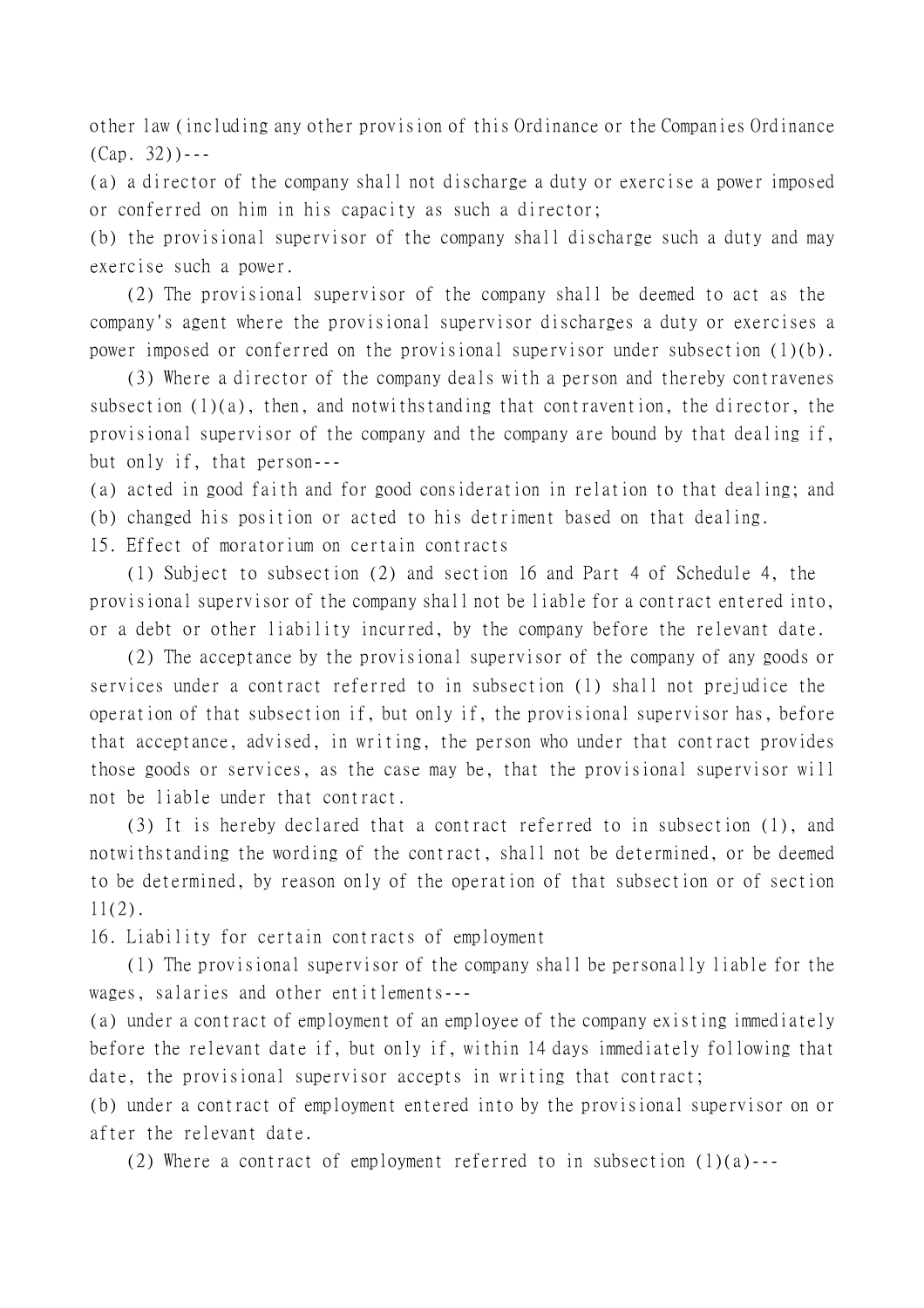(a) has not been accepted under that subsection, or terminated, within the period specified in that subsection, then it shall be deemed to be terminated by the company immediately upon the expiration of that period;

(b) is terminated before the expiration of the period referred to in paragraph (a), or deemed to be terminated under that paragraph, then the wages, salaries and other entitlements under the contract shall be---

(i) deemed to be liabilities of the company incurred on or after the relevant date; and

(ii) charged on and paid out of the property of the company by the provisional supervisor of the company in the same priority as qualifying liabilities under subsection (3).

(3) Any sums payable under subsection (1) in respect of liabilities shall, to the extent that the liabilities are qualifying liabilities, be charged on and paid out of the property of the company (except any such property subject to a fixed charge) in priority to the indemnity given under Part 4 of Schedule 4.

(4) For the purposes of subsection (3), a liability under a contract of employment is a qualifying liability if---

(a) it is a liability to pay a sum by way of wages or salary or contribution to- --

(i) an occupational retirement scheme within the meaning of the Occupational Retirement Schemes Ordinance (Cap. 426); or

(ii) a provident fund scheme within the meaning of the Mandatory Provident Fund Schemes Ordinance (Cap. 485); and

(b) it is in respect of services rendered wholly or partly after the relevant date.

(5) For the purposes of subsection (4), wages or salary payable in respect of a period of holiday or absence from work through sickness or other good cause are deemed to be wages or salary, as the case may be, in respect of services rendered in that period.

(6) In this section, "contract of employment" (僱傭合約) means a contract of employment within the meaning of section 2(1) of the Employment Ordinance (Cap. 57).

(7) For the avoidance of doubt, it is hereby declared that the liability under subsection (1) of the provisional supervisor of the company does not include any debts and liabilities mentioned in paragraph (b) of the definition of "relevant creditor". 17. Statement of affairs, etc.

(1) The provisional supervisor of the company shall, as soon as practicable after the relevant date, by notice in the specified form given to a specified person, require the person to provide the provisional supervisor with a statement of the affairs of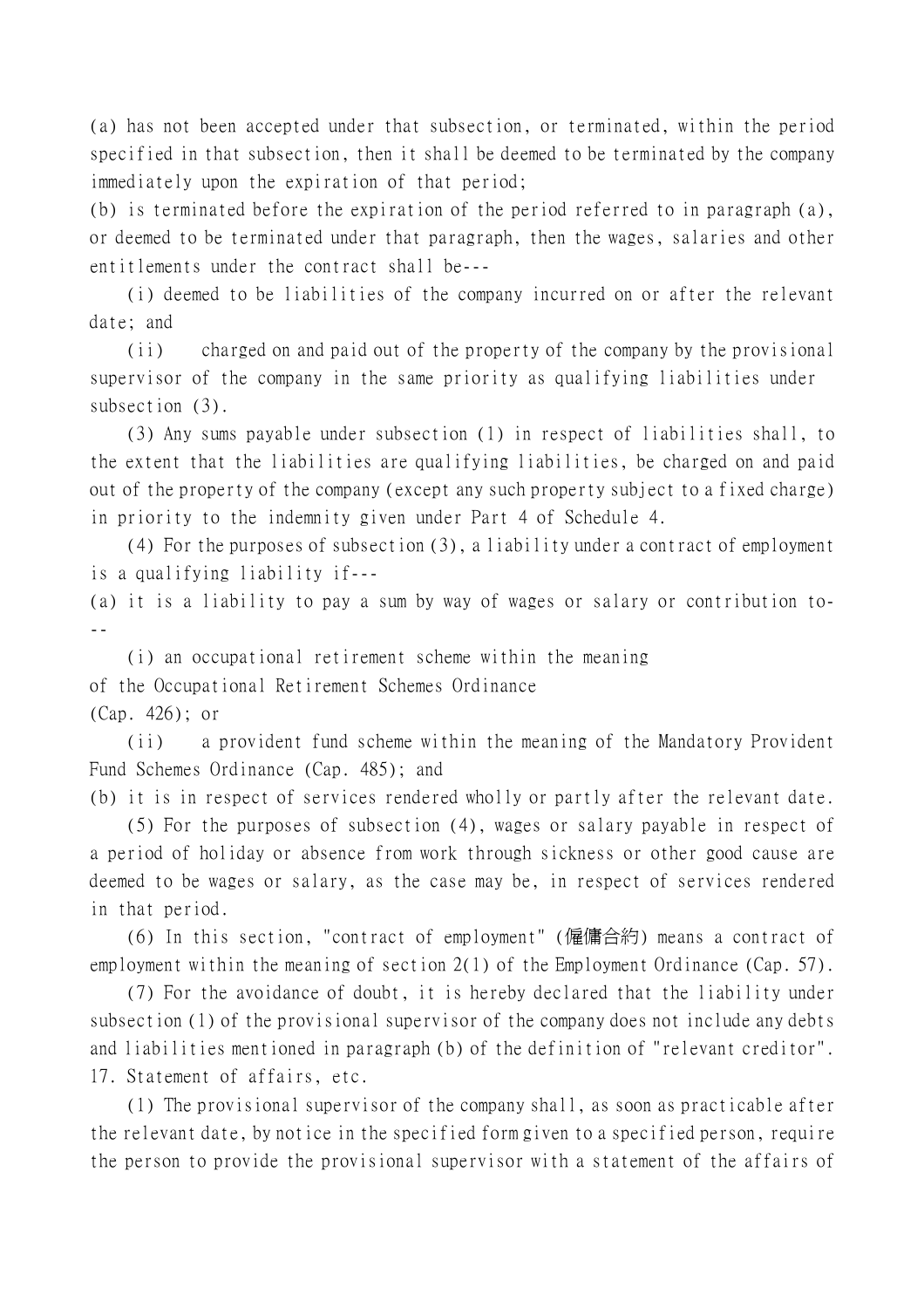the company---

(a) disclosing---

(i) particulars of its property, debts and other liabilities;

(ii) the names and addresses of its creditors;

(iii) details of any securities held by its creditors, including the dates when the securities were respectively given; and

(iv) such further or other information as the provisional supervisor may reasonably require in the notice; and

(b) not later than 7 days after giving of the notice or such further period, if any, permitted in writing by the provisional supervisor.

(2) The provisional supervisor of the company may, in a notice under subsection (1) given to a specified person or in another notice in the specified form given to that or another specified person, require the person to---

(a) deliver to the provisional supervisor all documents and records relating to the company in that person's custody or under his control;

(b) inform the provisional supervisor as to the whereabouts of any such documents and records within the knowledge of that person;

(c) attend on the provisional supervisor at a place in Hong Kong and at a reasonable time; and

(d) provide the provisional supervisor with such information about the business, property, affairs or financial circumstances of the company as the provisional supervisor may reasonably request in the notice or at a meeting arising from a requirement referred to in paragraph (c).

(3) Subject to subsection (4), a specified person, the subject of a requirement under subsection (1) or (2), shall be entitled to be paid all reasonable costs incurred or to be incurred in complying with the requirement.

(4) Where a specified person is the subject of a requirement under subsection  $(1)$  or  $(2)$ ---

(a) the person shall, before incurring any costs mentioned in subsection (3)---

(i) apply to the provisional supervisor of the company who made the requirement for his approval of the costs to be incurred; and

(ii) submit to the provisional supervisor a statement in writing of the estimated costs to be incurred;

(b) a person shall not be allowed out of the assets of the company any such costs unless they have been approved by the provisional supervisor of the company before being incurred.

(5) A specified person who, without reasonable excuse, fails to comply with a requirement under subsection (1) or (2) commits an offence and is liable on conviction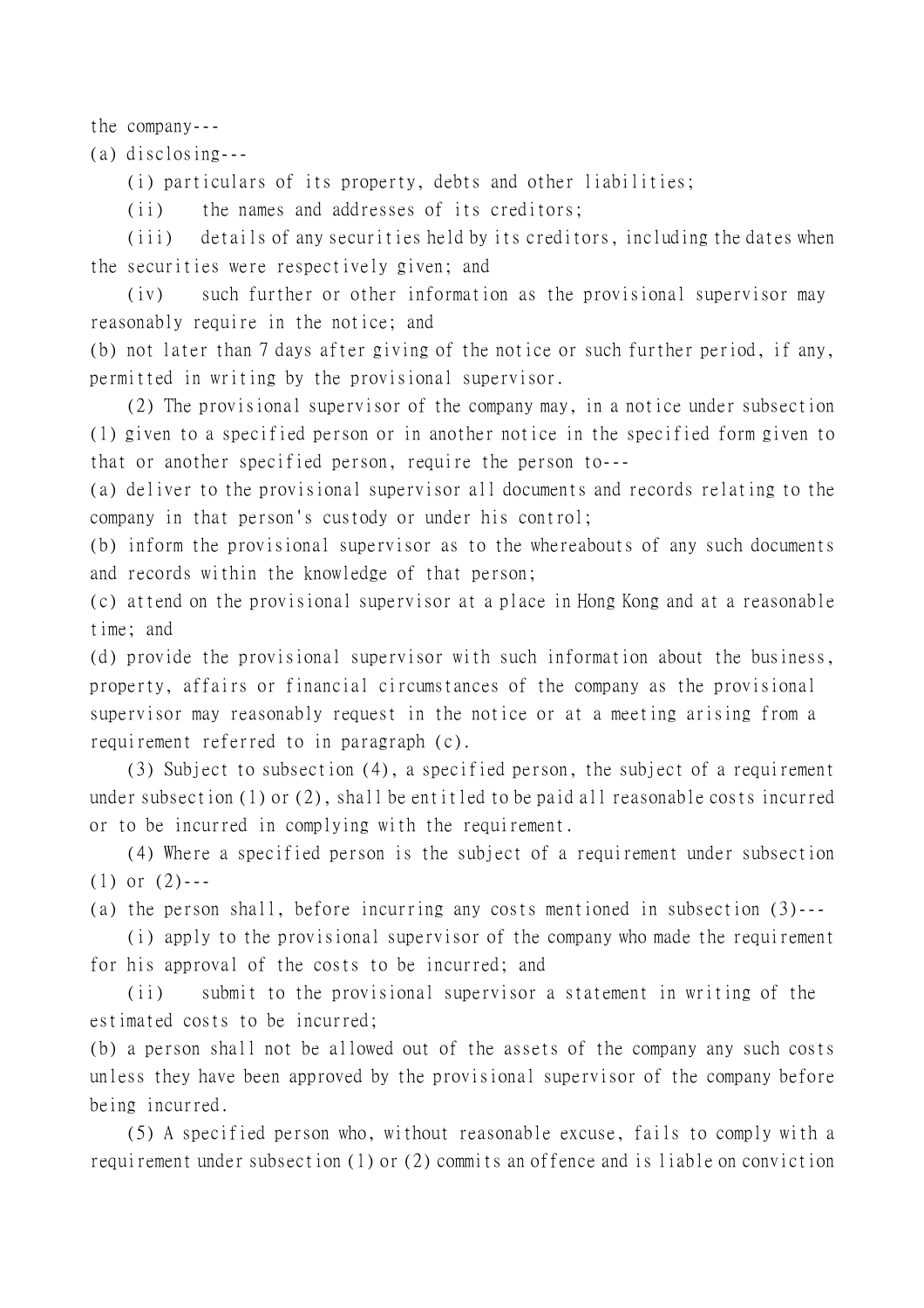to a fine at level 5 and, in the case of a continuing offence, to a daily penalty of \$300.

(6) In this section, "specified person" (指明人士), in relation to a company, means 1 or more of the following---

(a) an officer or employee of the company;

(b) a person who has taken part in the formation, promotion, administration or management of the company within 1 year before the relevant date; (c) a person who---

(i) has been an officer or employee of the company within 1 year before the relevant date; and

(ii) is, in the reasonable opinion of the provisional supervisor of the company, capable of complying with a requirement under subsection (1) or (2); (d) a former provisional supervisor of the company.

18. Priority of funds provided as operating

capital during moratorium

(1) Notwithstanding any other law (including any other provision of this Ordinance except subsections (2) and (3) and sections 11 and 16 and Part 4 of Schedule 4), relevant funds shall, in relation to the voluntary arrangement in respect of the company or the winding up of the company, have priority over the debts of the creditors of the company, whether or not those debts are preferential or secured or otherwise.

(2) Subsection (1) shall not apply to a debt of a creditor of the company where the debt is secured by a charge which---

(a) is a fixed charge;

- (b) was at the time of its creation a fixed charge; and
- (c) was created before the relevant date.

(3) No person shall use relevant funds to discharge, whether in whole or in part, any liability of the company---

(a) to any person who provided any part of those funds; and

(b) existing immediately before the relevant date.

(4) A relevant creditor shall be given an opportunity to provide relevant funds to the company before a person (whether or not a creditor of the company) who is not a relevant creditor.

(5) The provisional supervisor of the company shall give a relevant creditor an opportunity referred to in subsection (4) by giving the creditor a notice--- (a) containing a statement to the effect that relevant creditors are invited to

contribute funds as operating capital for the company; and

(b) specifying the total amount the provisional supervisor is seeking as the minimum operating capital required.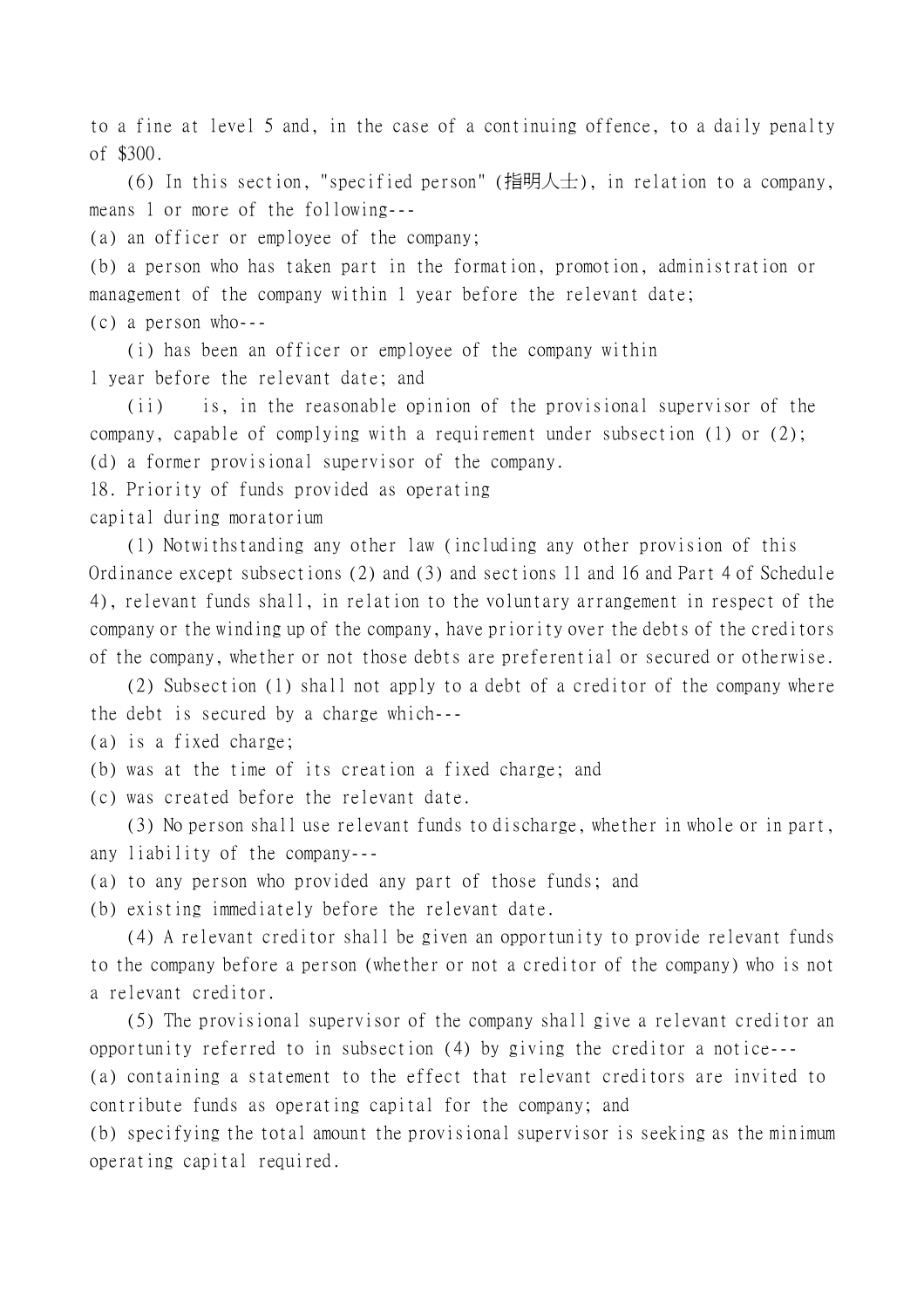(6) In this section---

"relevant funds" (有關資金), in relation to a company, means funds--- (a) provided---

(i) during the moratorium;

(ii) to the company; and

(iii) as operating capital for the company; and

(b) the total amount of which is not less than the amount specified in the notice under subsection (5) as being the minimum operating capital required.

19. Right of major secured creditor to decide whether provisional supervisor proceeds with proposal

(1) The provisional supervisor of the company shall, not later than 3 working days (excluding Saturdays) after the relevant date, give a notice in the specified form ("1st notice") to each major secured creditor, if any, of the company---

(a) containing a statement to the effect that he has been appointed to be the provisional supervisor of the company for the purposes of examining whether a proposal can be made to the creditors of the company for a voluntary arrangement in respect of the company and, if so, making the proposal;

(b) requiring the major secured creditor to---

(i) decide in the notice in the specified form ("2nd notice") attached to the 1st notice whether or not the major secured creditor agrees with the provisional supervisor proceeding to prepare the proposal; and

(ii) give the 2nd notice to the provisional supervisor not later than 3 working days after the major secured creditor receives the 1st notice or 7 days after the relevant date, whichever is the earlier; and

(c) to which is attached a copy of this section and an address stated to be the address at which the 2nd notice may be received.

(2) Where a major secured creditor decides that he does not agree with the provisional supervisor of the company proceeding to prepare the proposal, then-- -

(a) the moratorium shall cease immediately the provisional supervisor receives the 2nd notice concerned at the address referred to in subsection  $(1)(c)$ ;

(b) if section 11(6) terminated the appointment of a provisional liquidator or liquidator, if any, of the company and stayed the winding up proceedings of the company, that section shall be deemed never to have so terminated that appointment and stayed those proceedings;

(c) the provisional supervisor shall, as soon as practicable after receipt of that notice, cause a notice in the specified form of the cessation of the moratorium to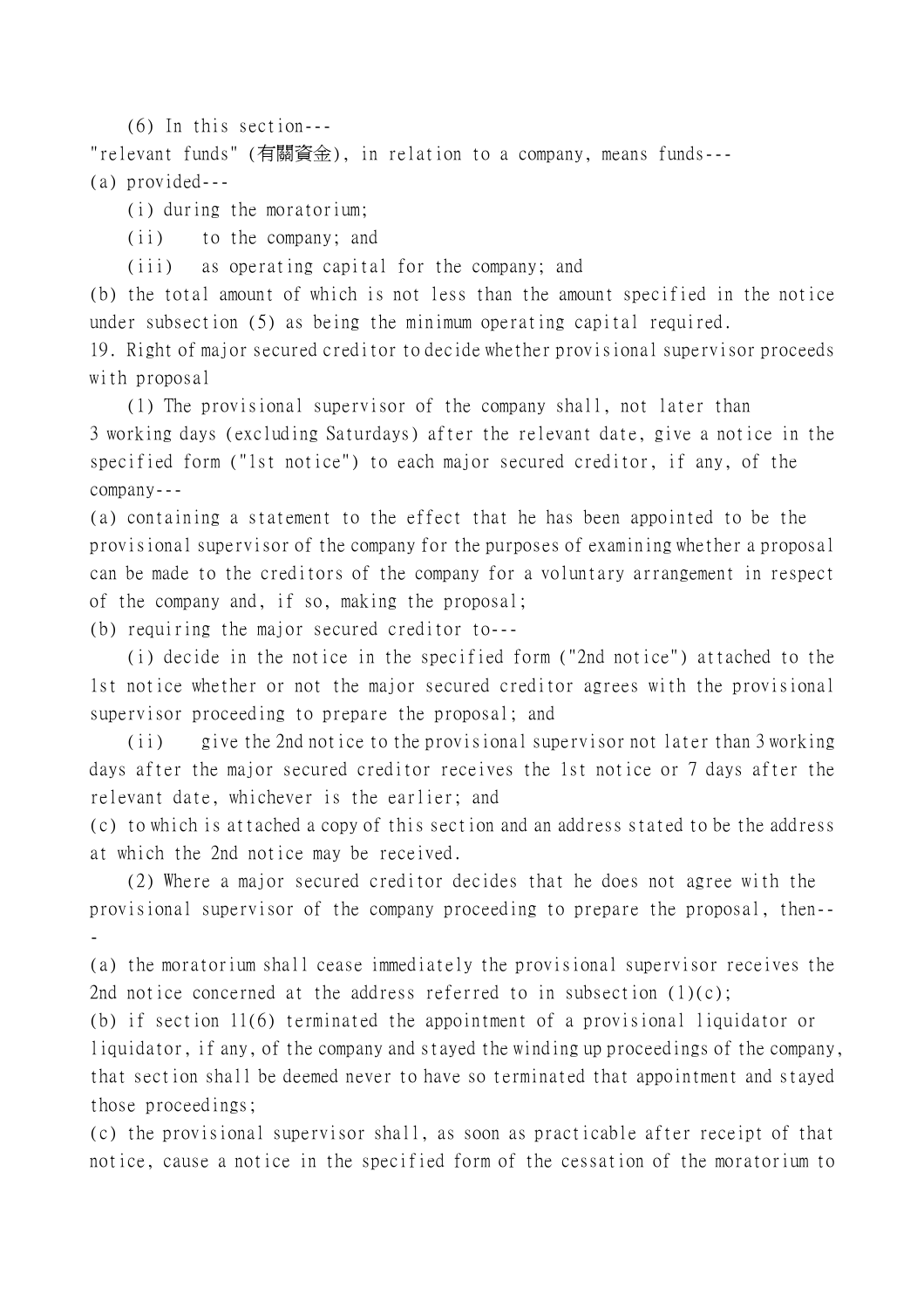be---

(i) filed with the Official Receiver, the Registrar and the High Court Registry; and

(ii) published in the prescribed manner; and

(d) the provisional supervisor shall vacate his office as soon as practicable.

(3) Where a major secured creditor---

(a) decides that he does not agree with the provisional supervisor of the company proceeding to prepare the proposal but fails to give the provisional supervisor the 2nd notice concerned not later than 3 working days after the major secured creditor receives the 1st notice concerned or 7 days after the relevant date, whichever is the earlier; or

(b) decides that he agrees with the provisional supervisor of the company proceeding to prepare the proposal,

then, unless subsection (2) applies in the case of any other major secured creditor of the company---

(c) the provisional supervisor may proceed to prepare the proposal;

(d) the major secured creditor shall be subject to the provisions of this Ordinance in like manner as any other creditor of the company is so subject.

(4) Any charge on the undertaking or property of the company created at any time within the period of 12 months immediately preceding the relevant date shall, unless it is proved that the company was solvent immediately after the creation of the charge, be invalid for the purposes of this Ordinance except for---

(a) the amount of any cash paid to the company at the time of or subsequent to the creation of, and in consideration for, the charge; and

(b) interest on that amount at the rate specified in the charge, or at the rate of 12% per annum, whichever is the less.

(5) In this section, "major secured creditor" (主要有保證債權㆟), in relation to a company, means---

(a) the holder of a charge, whether fixed or otherwise, over the whole or substantially the whole of the company's property; or

(b) the holder of 2 or more charges, whether fixed or otherwise, on the company's property where the property subject to those charges constitutes the whole or substantially the whole of the company's property.

PART 5

Removal and Resignation of Provisional Supervisor

20. Removal and resignation of provisional supervisor

(1) The court may---

(a) upon application made to it by a relevant creditor who has the agreement in writing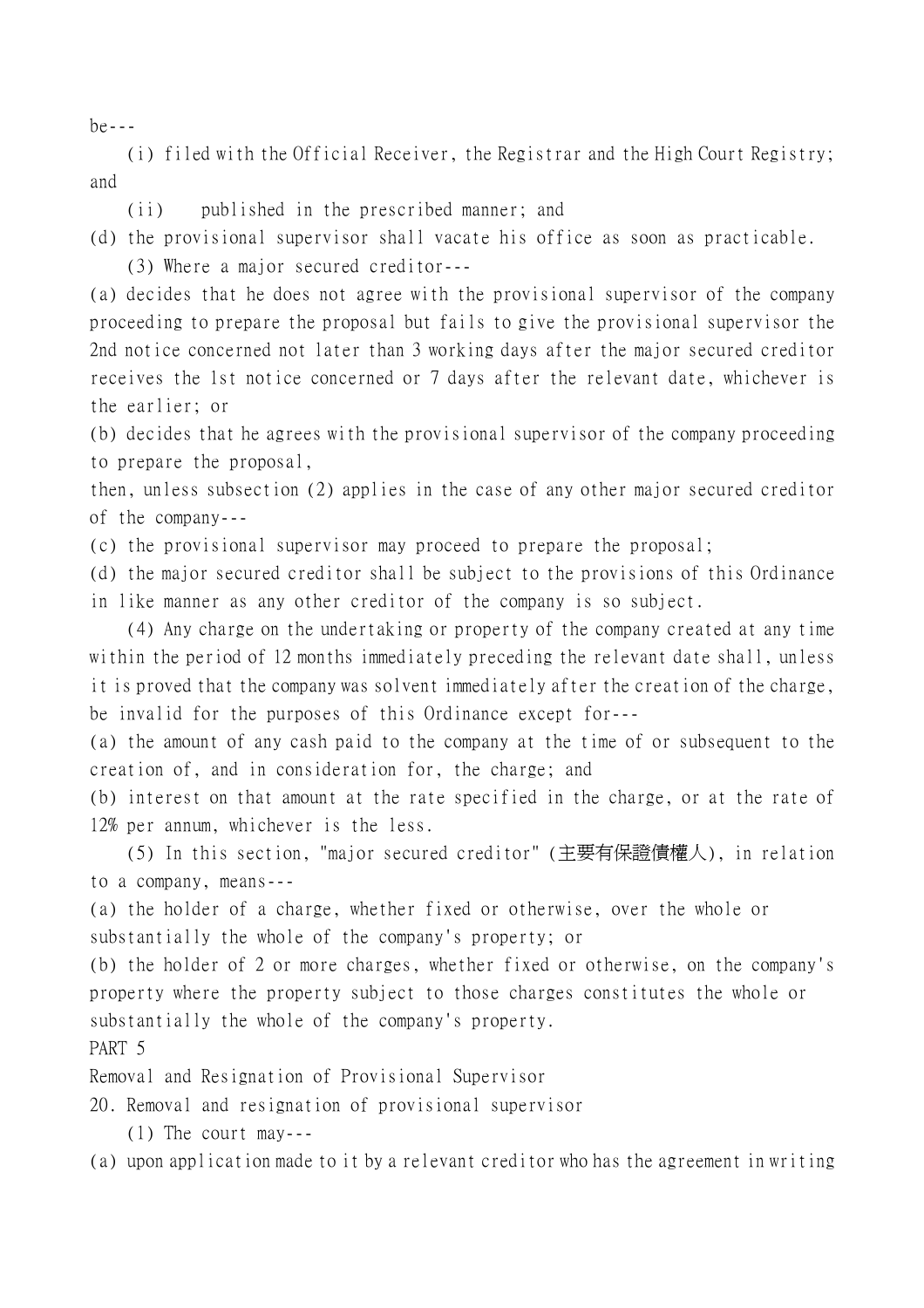to do so of not less than 50% in value of all relevant creditors (including the first-mentioned relevant creditor), order the termination of the appointment of the provisional supervisor of the company for cause shown;

(b) in the case of such an application which is refused, order the person who made the application to pay the costs of any other person appearing or represented at the hearing of the application.

(2) The provisional supervisor of the company may only resign his office with the leave of the court.

(3) The court shall not grant the leave referred to in subsection (2) unless it is satisfied that---

(a) the circumstances are exceptional;

(b) for the provisional supervisor of the company to continue in office would cause severe personal hardship to him; and

(c) another qualified person has consented to be appointed to be the provisional supervisor of the company.

(4) Where---

(a) the court makes an order under subsection (1)(a), or grants the leave referred to in subsection (2), in respect of the provisional supervisor of the company; or (b) the provisional supervisor of the company---

(i) dies; or

(ii) ceases to be a qualified person,

 $then--$ 

(c) section 6 shall apply in relation to the appointment of a qualified person to be the next provisional supervisor of the company

(in which case section 14(1)(a) shall not apply in relation to section 6) unless the court has stated that section 6 shall not apply---

(i) where paragraph (a) applies, in the order under that paragraph;

(ii) where paragraph (b) applies, upon application made to it by a relevant creditor or the Official Receiver;

(d) if the court has stated that section 6 shall not apply, the court shall appoint a qualified person to be the next provisional supervisor of the company if the qualified person has consented to the appointment (but the provisions of section 8 shall not apply in relation to any such appointment).

(5) Where subsection  $(4)(c)$  or (d) is applicable, the appointment of a qualified person to be the next provisional supervisor of the company shall not come into effect unless and until there is filed with the Official Receiver, the Registrar and the High Court Registry a notice of the consent of the qualified person to the appointment---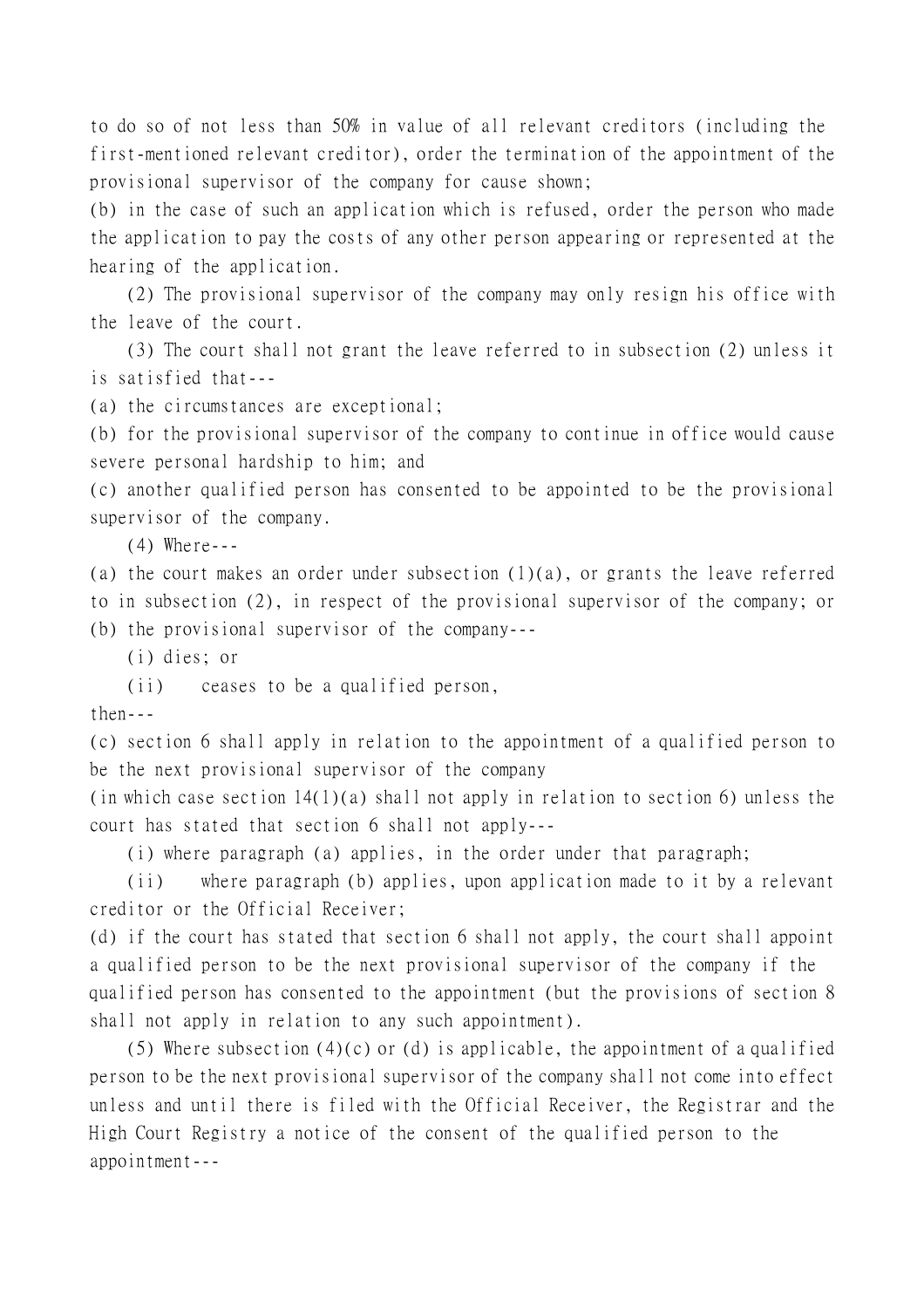(a) in the specified form; and

(b) signed by the qualified person.

(6) The provisional supervisor of the company who has become such provisional supervisor by virtue of the operation of subsection  $(4)(c)$  or  $(d)$  shall, as soon as practicable, cause a notice in the specified form of his appointment to be published in the prescribed manner.

(7) Subject to subsection (8), upon the appointment of a qualified person as the next provisional supervisor of the company taking effect in accordance with subsection (5), the immediately preceding provisional supervisor of the company shall thereupon cease to be the provisional supervisor.

(8) The fact that a person has ceased to be the provisional supervisor of the company by virtue of the operation of this section shall not affect that person's liability for any act or omission done, caused, permitted or made prior to his ceasing to be the provisional supervisor.

(9) When the moratorium comes to an end under section  $12(2)(c)$ , the persons referred to in section 6 who appointed the original provisional supervisor of the company shall, as soon as practicable after the cessation of the moratorium, cause a notice of the cessation in the specified form to be published in the prescribed manner.

(10) The provisional supervisor or former provisional supervisor of the company shall, if the company goes into liquidation after the cessation of the moratorium, pass over all documents and disclose all information--- (a) obtained by him in his capacity as the provisional supervisor; and

(b) to the liquidator of the company.

(11) Where in the winding up of a company it appears to the liquidator that the former provisional supervisor of the company was in breach of any of his duties under this Ordinance---

(a) the liquidator shall prepare a report on the breach;

(b) where the liquidator is not the Official Receiver, the liquidator shall forward a copy of the report to the Official Receiver; and

(c) the Official Receiver may forward a copy of the report to the Hong Kong Society of Accountants or The Law Society of Hong Kong if the former provisional supervisor is or was a member of either Society.

PART 6

Relevant Meetings of Creditors

21. Requirements for relevant meetings of creditors

(1) The provisional supervisor of the company shall call a meeting of relevant creditors of the company where he is satisfied that---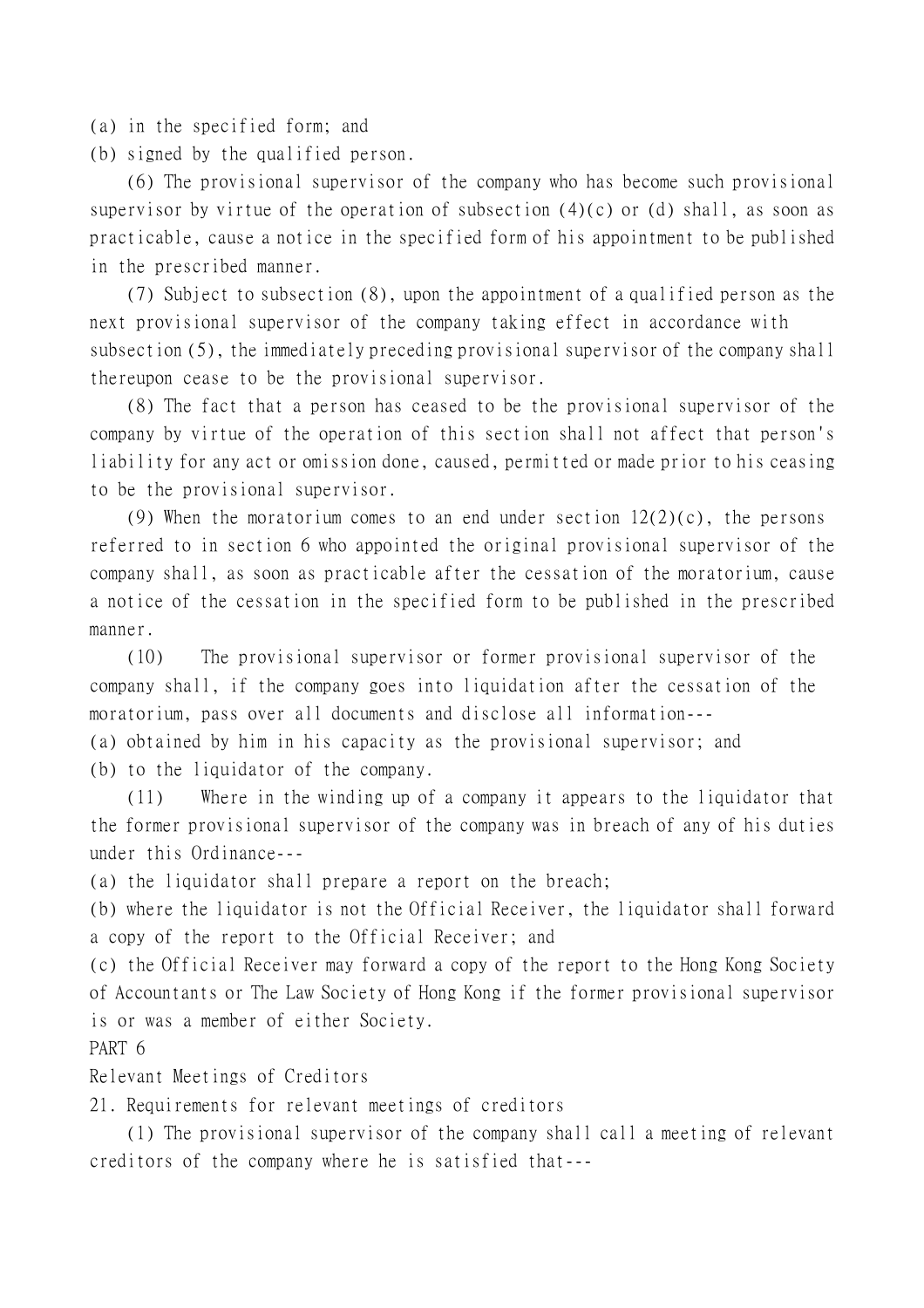(a) he will be able to complete the proposal before the expiration of the moratorium (including the moratorium as extended under section 13);

(b) he will be able to complete the proposal but not before the expiration of 6 months immediately following the relevant date; or

(c) none of the relevant purposes can be achieved.

(2) Where the date has been set for a relevant meeting of creditors (other than an adjournment thereof), the provisional supervisor of the company shall prepare a report to creditors on the company and shall---

(a) not less than 7 days before that date, cause a notice in the specified form which complies with the requirements of Part 1 of Schedule 6 to be published in the prescribed manner;

(b) give a notice in the specified form which complies with the requirements of Part 2 of Schedule 6 to each relevant creditor of the company whose name and address- --

(i) appears in the statement of affairs of the company provided under section 17 to the provisional supervisor;

(ii) is otherwise known to the provisional supervisor.

(3) At any adjournment of a relevant meeting of creditors to which subsection (1)(a) or (b) applies, the provisional supervisor of the company shall---

(a) not less than 5 days before the date of the meeting, cause a notice in the specified form to be published in the prescribed manner specifying the date, time and place of the meeting;

(b) give a notice in the specified form which complies with the requirements of Part 3 of Schedule 6 to each relevant creditor referred to in subsection (2)(b).

(4) The chairman of the relevant meeting of creditors concerned shall cause a copy of each resolution passed or proposal for a resolution rejected at the meeting, certified by the chairman to be a true copy of such resolution or proposal, to be filed with the Official Receiver, the Registrar and the High Court Registry.

(5) In this section and Schedule 6---

"report to creditors" (致債權㆟報告書), in relation to a company, means a report in the specified form concerning---

(a) the business, property, affairs, financial circumstances and prospects of the company;

(b) the result of the investigation of the provisional supervisor of the company on any possible claim that may be taken by the liquidator of the company under any of sections 264B, 266 to 266B, 275, 276 or 295A to 295G of the Companies Ordinance (Cap. 32) if the company is wound up as a creditors' voluntary winding up on the relevant date.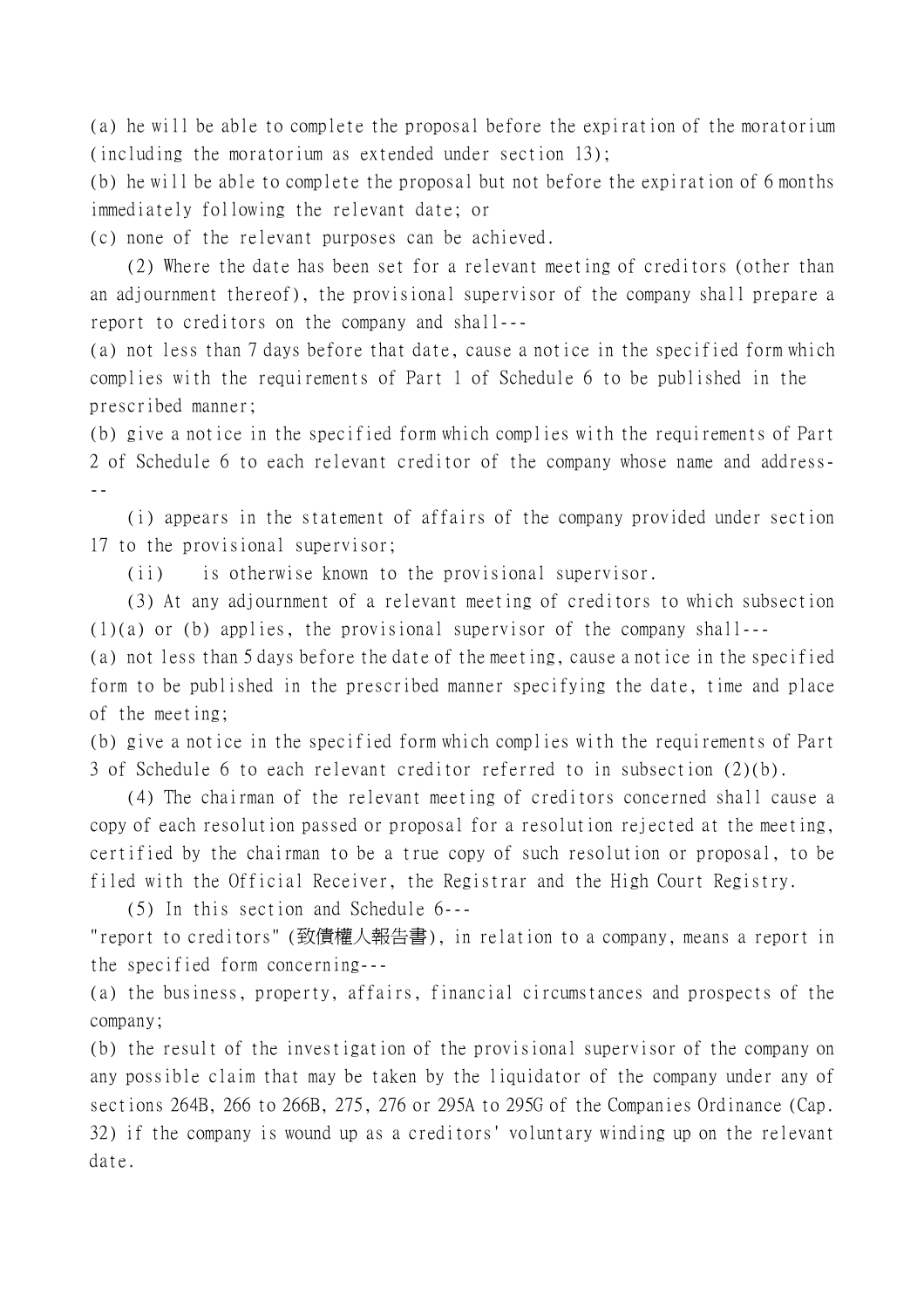22. Resolutions of relevant meetings of creditors, etc.

(1) At a relevant meeting of creditors to which section 21(1)(a) is applicable---

(a) the meeting shall resolve---

(i) to approve the proposal (whether with or without modifications); or

(ii) the following---

(A) to reject the proposal;

(B) where the provisional supervisor of the company was appointed by virtue of section  $6(1)(a)$ , that the company be wound up as a creditors' voluntary winding up; and (C) to appoint a liquidator at the meeting, and notwithstanding any other law (including any other provision of this Ordinance);

(b) no modification to the proposal may be made unless the provisional supervisor consents to the modification; and

(c) the proposal shall be deemed to be approved by the creditors when the resolution approving the proposal (whether with or without modifications) is passed.

(2) At a relevant meeting of creditors to which section 21(1)(b) is applicable, the meeting shall resolve---

(a) to extend the moratorium for such period and on such terms as the meeting thinks fit (except that the extension shall not commence before the period of 6 months immediately following the relevant date); or

(b) not to extend the moratorium and---

(i) where the provisional supervisor of the company was appointed by virtue of section  $6(1)(a)$ , that the company be wound up as a creditors' voluntary winding up; and

(ii) to appoint a liquidator at the meeting, and notwithstanding any other law (including any other provision of this Ordinance).

(3) Terms imposed under subsection (2)(a) on an extension of the moratorium may require the provisional supervisor of the company to call a subsequent meeting of creditors to review the extension from time to time.

(4) At a relevant meeting of creditors to which section 21(1)(c) is applicable--- (a) for any resolution to pass there must be in excess of 50% in value of the relevant creditors present in person or by proxy and voting on the resolution;

(b) the meeting shall resolve---

(i) where the provisional supervisor of the company was appointed by virtue of section  $6(1)(a)$ , that the company be wound up as a creditors' voluntary winding up; and

(ii) to appoint a liquidator at the meeting, and notwithstanding any other law (including any other provision of this Ordinance).

(5) Where subsection  $(1)(a)(ii)$ ,  $(2)(b)$  or  $(4)(b)$  is applicable to a relevant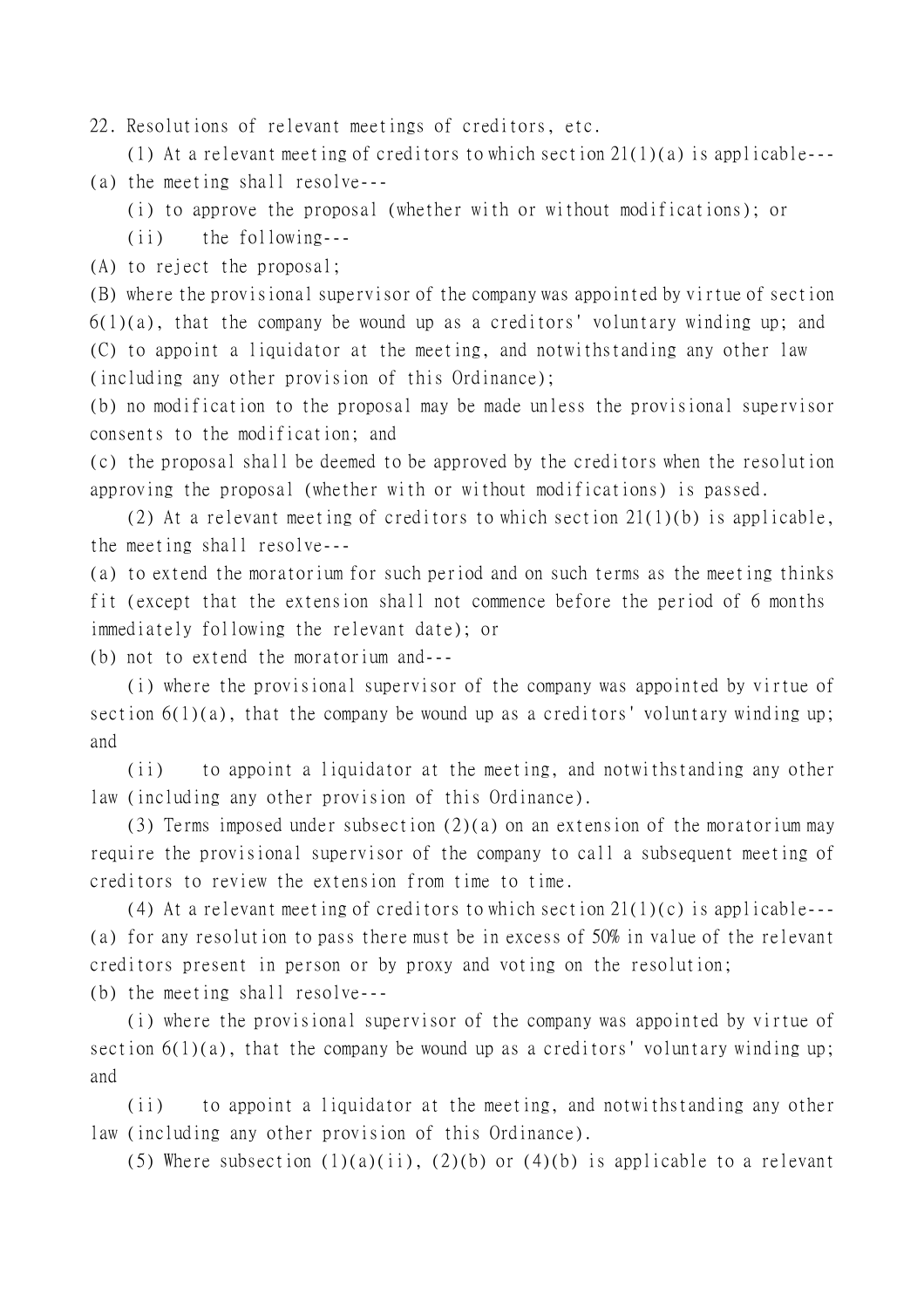meeting of creditors---

(a) the liquidator appointed shall, as soon as practicable after his appointment, cause a notice in the specified form of his appointment to be---

(i) filed with the Official Receiver, the Registrar and the High Court Registry; and

(ii) published in the prescribed manner;

(b) notwithstanding any other law (including any other provision of this Ordinance), the creditors' voluntary winding up referred to in that subsection shall be deemed to commence on the relevant date (except that, for the purposes of sections 263, 264, 264A and 265 of the Companies Ordinance (Cap. 32), that winding up shall be deemed to commence at the time of the passing of the resolution referred to in that subsection for that winding up); and

(c) the other provisions of the Companies Ordinance (Cap. 32) applicable to the liquidation of the company shall apply with such modifications as are necessary to take into account the operation of that subsection and paragraphs (a) and (b).

(6) Where subsection  $(1)(a)(ii)(A)$ ,  $(2)(b)$  or  $(4)(b)$  is applicable to a relevant meeting of creditors and the provisional supervisor of the company was appointed by virtue of section  $6(1)(b)$  or (c), then, if section 11(6) terminated the appointment of a provisional liquidator or liquidator, if any, of the company and stayed the winding up proceedings of the company, that last-mentioned section shall be deemed never to have so terminated that appointment and stayed those proceedings. 23. Effectiveness of resolutions, etc.

(1) A relevant meeting of creditors shall not approve a proposal or modification which affects the right of a secured creditor of the company except with the consent in writing of the creditor concerned.

(2) Subject to subsection (5), a resolution passed by a relevant meeting of creditors shall have effect.

(3) A member of a company who is aggrieved by a resolution passed by a relevant meeting of creditors in relation to the company may make an application to the court on the ground that the resolution substantially prejudices his rights in his capacity as such a member.

(4) An application under subsection (3) shall be made not later than 30 days after the conclusion of the relevant meeting of creditors concerned.

(5) On an application under subsection (3), the court may---

(a) order the resolution of the relevant meeting of creditors to be varied, or to not have effect, whether in whole or in part, in such manner as is specified in the order; or

(b) make such other order as it thinks fit.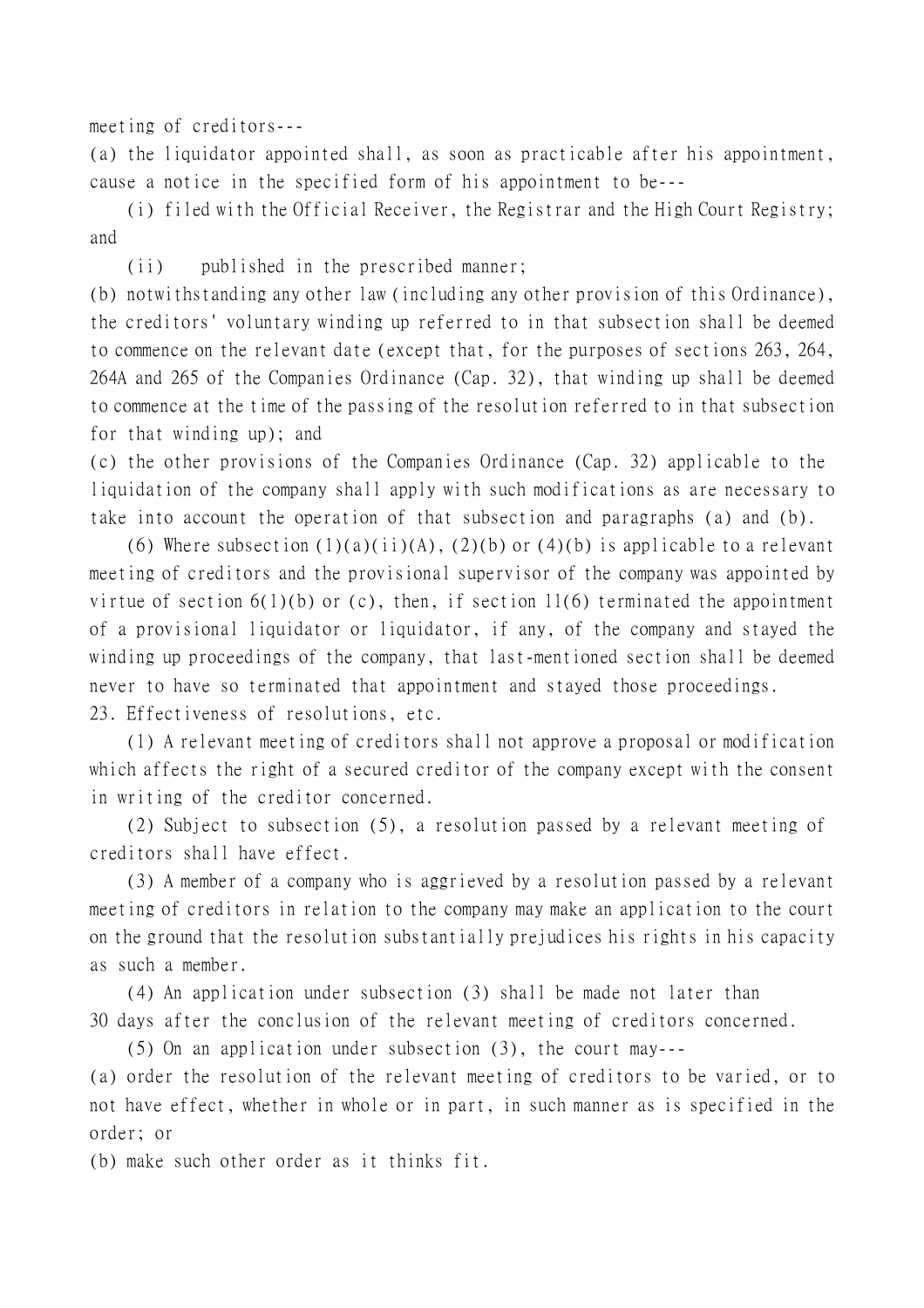24. Proceedings and voting at relevant meetings of creditors

The proceedings and voting at relevant meetings of creditors, and matter, related thereto, shall comply with the requirements of Schedule 7. 25. Implementation of relevant creditors' resolutions

(1) Where the proposal has been approved by a resolution passed at a relevant meeting of creditors---

(a) the appointment of the provisional supervisor of the company shall terminate except for the purpose of concluding the meeting and matters incidental thereto; and (b) the terms of the voluntary arrangement shall take effect and shall bind---

(i) each relevant creditor who was given notice under section  $21(2)(a)$  or  $(3)(a)$ in respect of the meeting (and whether or not the creditor notified the provisional supervisor of any claim against the company or attended the meeting);

(ii) the company;

(iii) the members of the company; and

(iv) the supervisor of the voluntary arrangement.

(2) The supervisor of the voluntary arrangement shall, as soon as practicable after his appointment---

(a) file copies of the voluntary arrangement with the Official Receiver, the Registrar and the High Court Registry; and

(b) cause a notice in the specified form to be published---

(i) in the prescribed manner; and

(ii) containing a statement to the effect that he has been appointed to be the supervisor of the company for the purpose of implementing a voluntary arrangement in respect of the company.

(3) Where the former provisional supervisor of the company does not become the supervisor of the voluntary arrangement in respect of the company, the former provisional supervisor shall deliver to the supervisor all the documents of the company in his custody or under his control.

PART 7

Voluntary Arrangement

26. Effect of voluntary arrangement

(1) While the voluntary arrangement is in effect in respect of the company-- -

(a) no creditor bound by the arrangement may commence or continue any winding up proceedings against the company;

(b) no resolution may be passed or made by the members or directors of the company for the winding up of the company;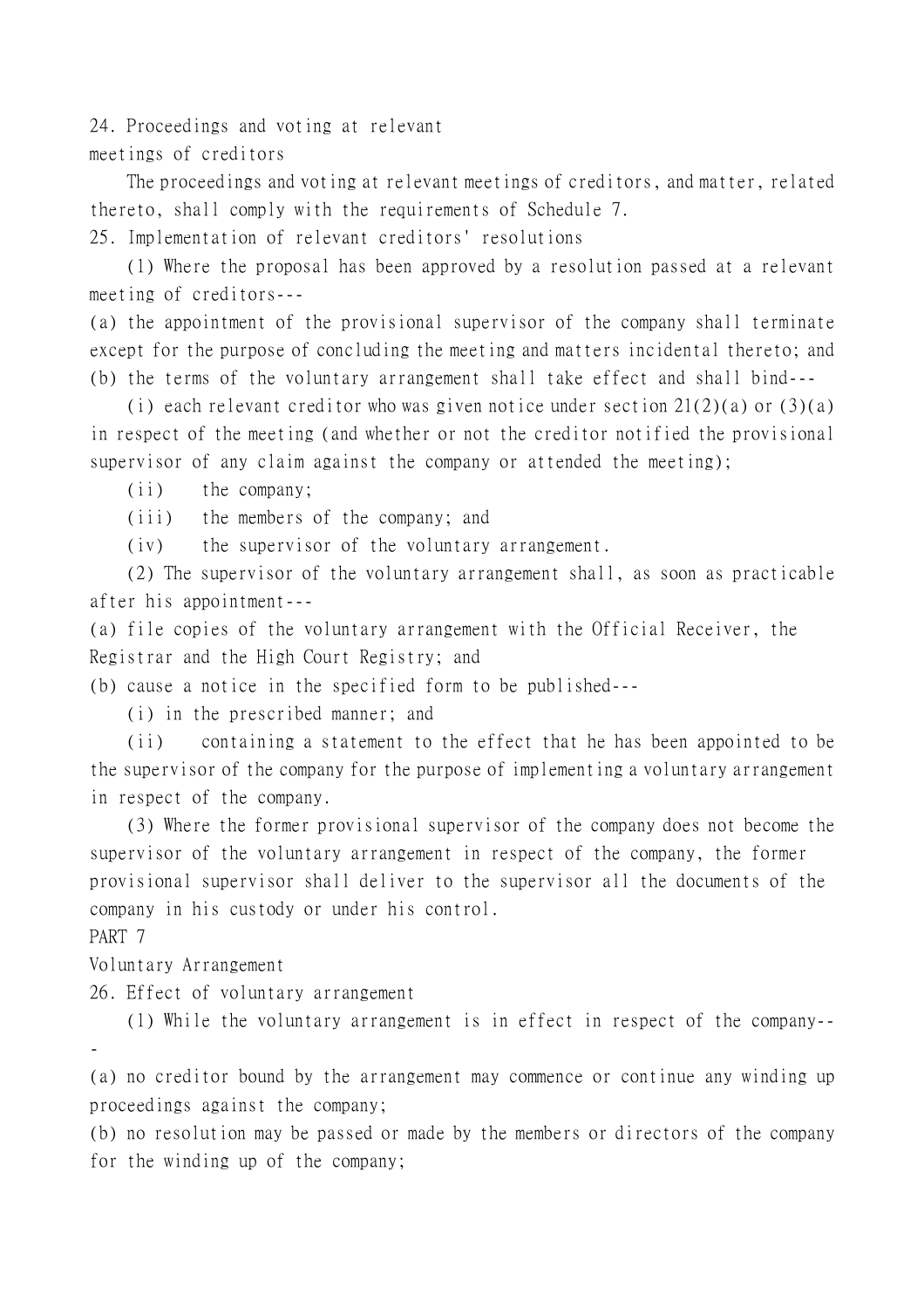(c) no receiver of the company may be appointed by a creditor bound by the arrangement or, if already appointed, no receiver may exercise any powers incidental to the office;

(d) no creditor bound by the arrangement may take any step to enforce or continue to enforce any security over the company's property or to repossess goods in the company's possession; and

(e) no creditor bound by the arrangement may commence any proceedings, execution, distress or other legal process against the company.

(2) The voluntary arrangement shall cease to have effect in the events specified in the arrangement.

(3) Where the company is subject to the voluntary arrangement, every invoice, order for goods or business letter issued by or on behalf of the company or the supervisor of the voluntary arrangement, being a document on or in which the name of the company appears, shall contain a statement that the company is subject to the voluntary arrangement.

27. Supervisor of voluntary arrangement

(1) No person shall be appointed to be the supervisor of the voluntary arrangement in respect of the company except---

(a) a member of the panel; or

(b) a person in respect of whom the Official Receiver has stated in writing that he is satisfied that the person---

(i) has particular skills which warrant him being appointed to be the supervisor of the voluntary arrangement; and

(ii) is a fit and proper person to be so appointed.

(2) Subject to any directions under subsection (5), the supervisor of the voluntary arrangement shall---

(a) discharge such duties and exercise such powers as are specified in the arrangement;

(b) ascertain on behalf of the creditors of the company that the arrangement is being adhered to and implemented by the company in accordance with its terms; and (c) supervise the arrangement having regard to the interests of---

(i) the creditors of the company bound by the arrangement;

(ii) the company; and

(iii) the members of the company.

(3) The supervisor of the voluntary arrangement---

(a) may require an officer or employee of the company to provide such information about the business, property, affairs or financial circumstances of the company as the supervisor may reasonably request;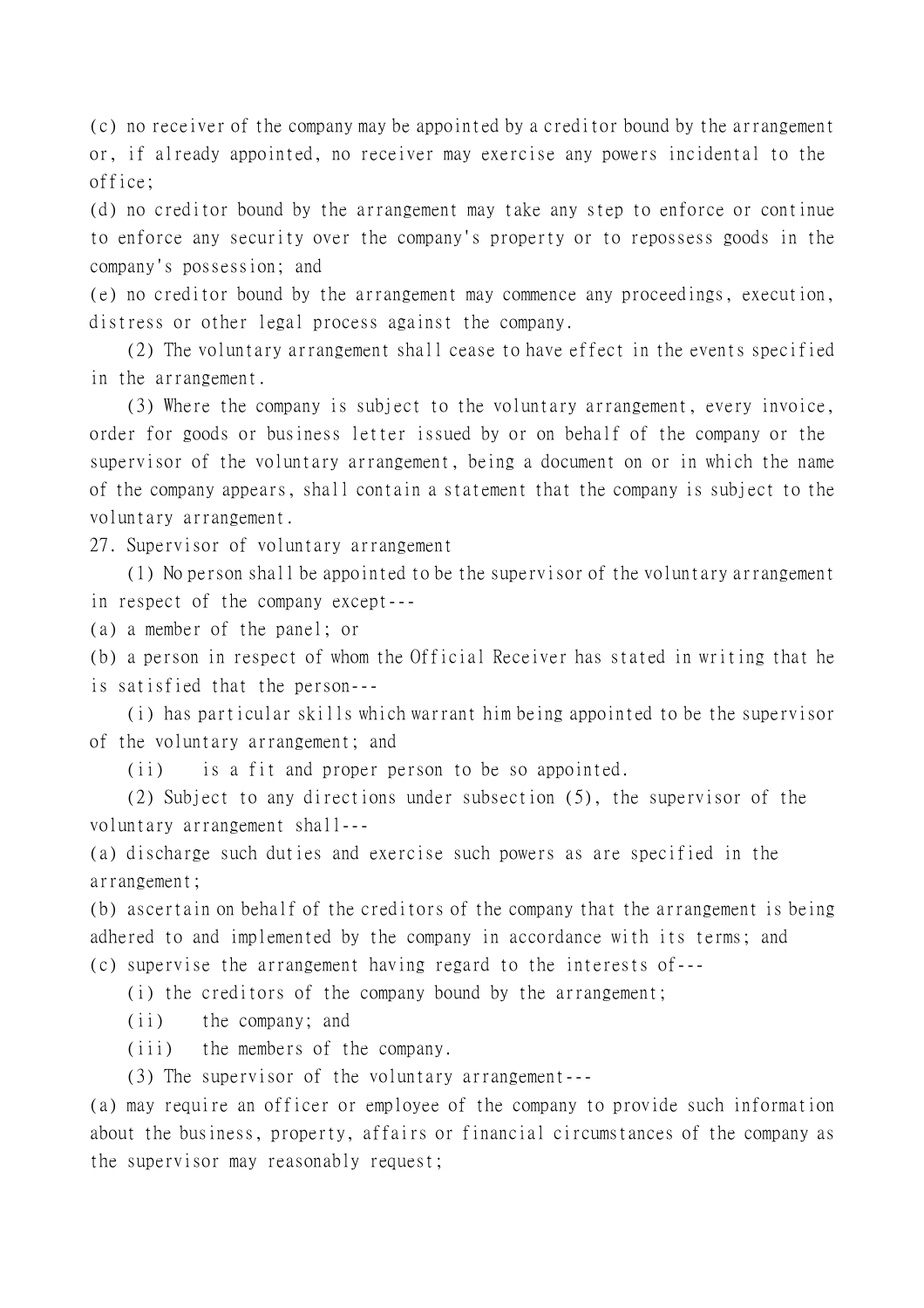(b) shall have access to the premises (except domestic premises) of the company and all books and records of the company upon reasonable notice; and

(c) may, where the supervisor is satisfied that the arrangement is not being adhered to and implemented by the company in accordance with its terms, present a petition to the court for the winding up of the company by the court.

(4) An officer or employee of the company who, without reasonable excuse, fails to comply with a requirement under subsection (3)(a) commits an offence and is liable on conviction to a fine at level 5 and, in the case of a continuing offence, to a daily penalty of \$300.

(5) The supervisor of the voluntary arrangement may apply to the court for directions in relation to any particular matter arising in connection with his duties and powers under the arrangement and, without prejudice to the generality of the foregoing, the court may by such a direction permit a deviation from the arrangement if, but only if, the court is satisfied that the deviation would not affect the substance of the arrangement.

(6) A party to the voluntary arrangement who is aggrieved by any act, omission or decision of the supervisor of the voluntary arrangement may make an application to the court.

(7) The court shall determine an application under subsection (6) by--- (a) confirming, reversing or modifying any act, omission or decision of the supervisor of the voluntary arrangement;

(b) giving the supervisor directions;

- (c) removing the supervisor from office; or
- (d) making such other order as it thinks fit.

28. Vacation of office, etc. of supervisor Where  $-$ 

(a) it is expedient to appoint a person to discharge the duties of the supervisor of the voluntary arrangement; and

(b) it is inexpedient, difficult or impracticable for an appointment to be made without the assistance of the court,

the court may, upon the application of the company, the directors of the company or a creditor of the company bound by the arrangement, make an order appointing a supervisor of the voluntary arrangement, either in substitution for the existing supervisor or to fill a vacancy.

29. Notification

Where  $-$ 

(a) the supervisor of the voluntary arrangement has replaced a former supervisor of the voluntary arrangement; or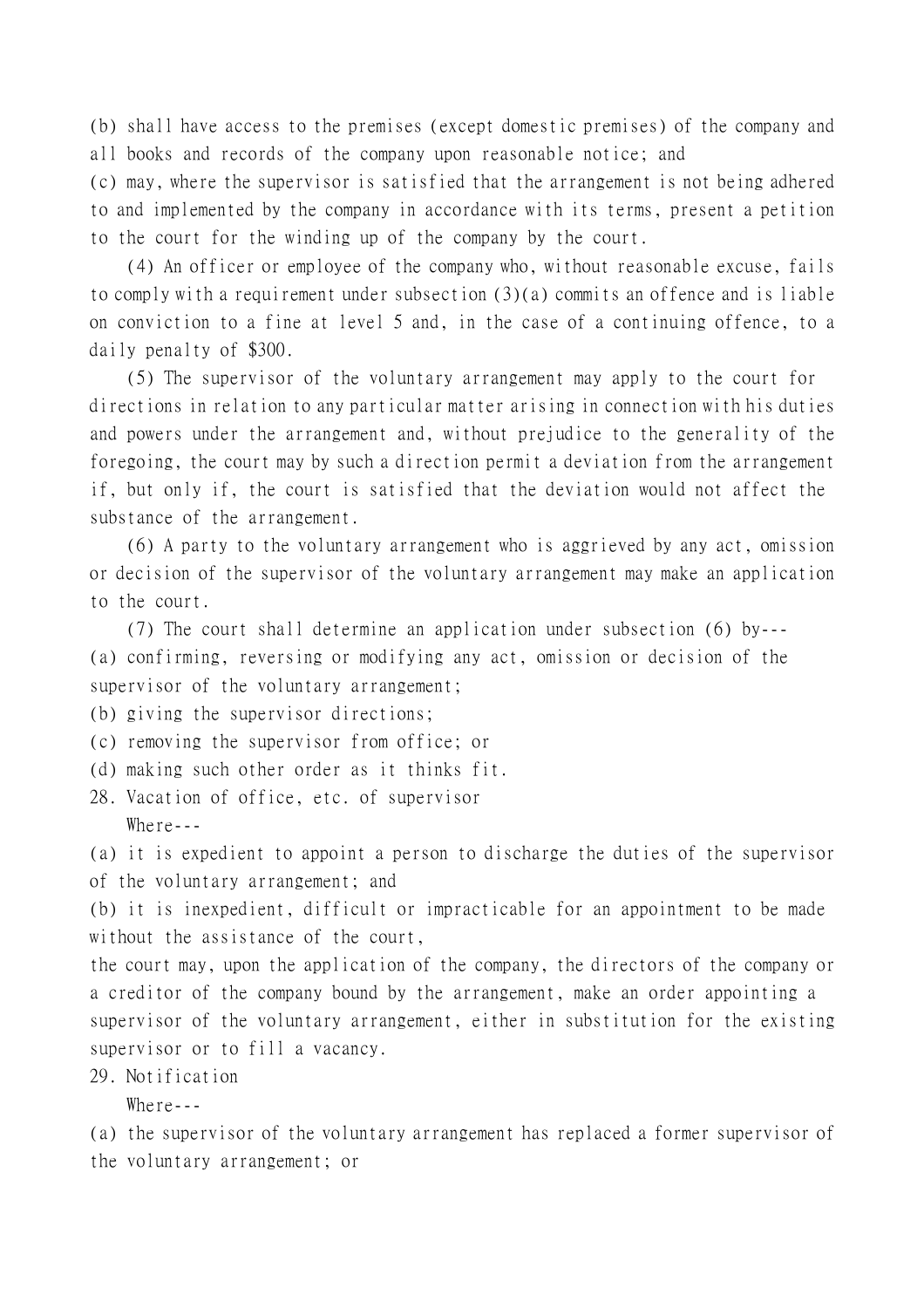(b) the voluntary arrangement has ceased to have effect,

the supervisor shall file a notice in the specified form of his appointment, or a notice in the specified form of the cessation of the voluntary arrangement, as the case may be, with the Official Receiver, the Registrar and the High Court Registry not later than 14 days after the date of his appointment or the cessation of the voluntary arrangement, as the case may be.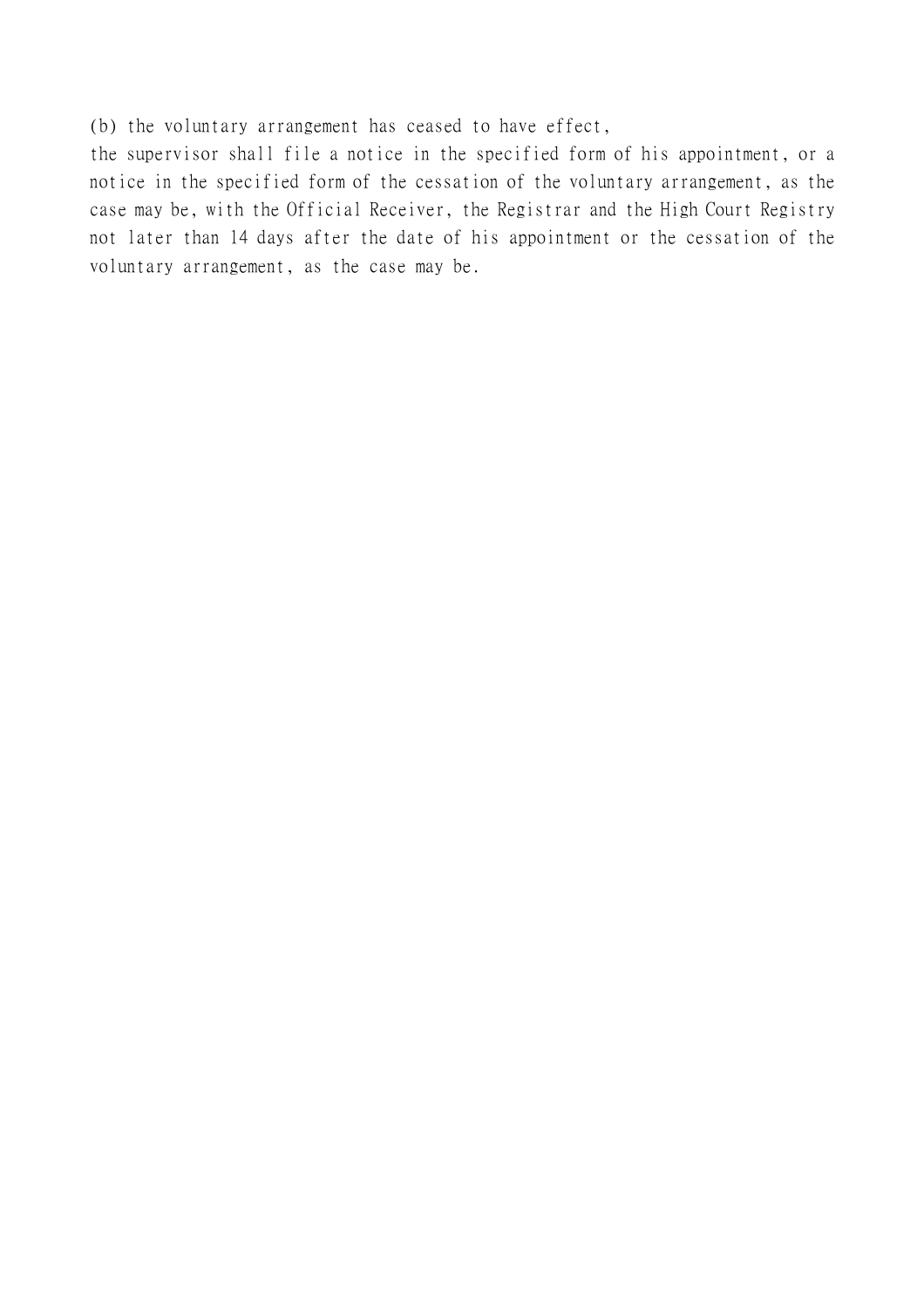## C025e-2

PART 8 Miscellaneous

30. Power of Official Receiver to specify forms

(1) Subject to subsection (2), the Official Receiver, after consultation with the Registrar, may specify the form of any document required under this Ordinance to be in the specified form and the form of such other documents required for the purposes of this Ordinance as he thinks fit.

(2) The Official Receiver's power under subsection (1) shall be subject to any express requirement under this Ordinance for a form, whether specified or otherwise, to comply with that requirement, but that requirement shall not restrict the exercise of that power in respect of that form to the extent that, in the opinion of the Official Receiver, his exercise of that power in respect of that form does not contravene that requirement.

(3) The Official Receiver's power under subsection (1) may be exercised in such a way as to---

(a) include in the specified form of any document referred to in that subsection a statutory declaration---

(i) to be made by the person completing the form; and

(ii) as to whether the particulars contained in the form are true and correct to the best of that person's knowledge and belief;

(b) specify 2 or more forms of any document referred to in that subsection, whether as alternatives, or to provide for particular circumstances or particular cases, as the Official Receiver thinks fit.

(4) A form specified under this section shall be---

(a) completed in accordance with such directions and instructions as are specified in the form;

(b) accompanied by such documents as are specified in the form; and

(c) if the completed form is required to be provided to---

(i) the Official Receiver or the Registrar;

(ii) another person on behalf of the Official Receiver or the Registrar; or

(iii) any other person,

so provided in the manner, if any, specified in the form.

31. Regulations

(1) Without prejudice to the generality of section 33, the Secretary for Financial Services may make regulations prescribing anything that is required or permitted to be prescribed under this Ordinance.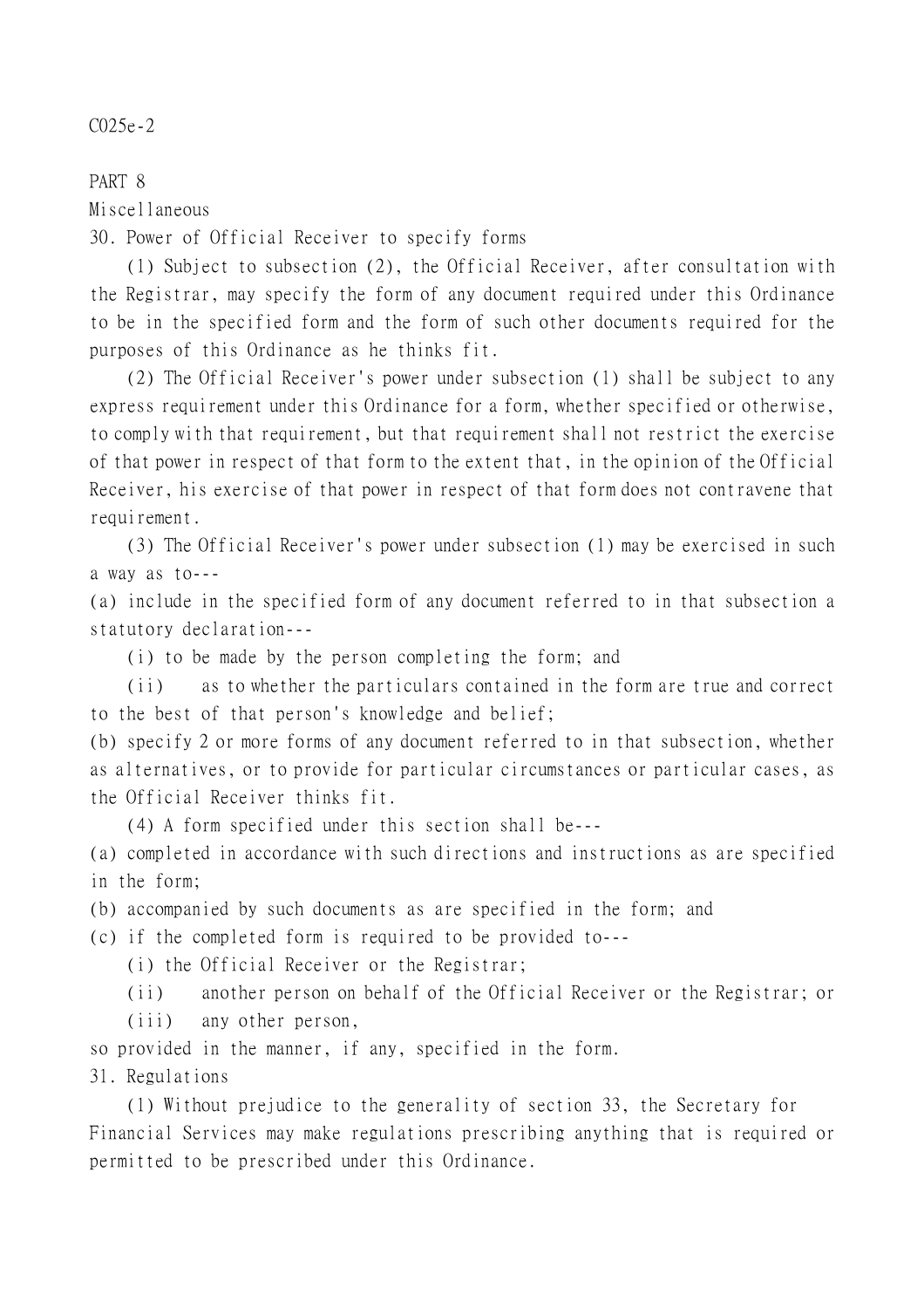(2) Regulations made under this section may---

(a) specify criteria for determining whether or not a company was solvent for the purposes of section 19(4);

(b) specify the procedures to be followed at relevant meetings of creditors; (c) without prejudice to the generality of paragraph (b), specify the powers of the chairman of a relevant meeting of creditors, in particular in relation to the adjudication of claims against the company by relevant creditors;

(d) without prejudice to the generality of paragraph (c), provide that any adjudication referred to in that paragraph (and notwithstanding any other law, including any other provision of this Ordinance) shall not be overturned or otherwise varied by any court unless---

(i) the court concludes that the adjudication was manifestly unreasonable; or

(ii) the chairman of the relevant meeting of creditors concerned consents thereto;

(e) specify the Official Receiver as being the person who must be satisfied that a requirement imposed by the regulations has been met;

(f) make different provisions for different circumstances and provide for a particular case or class of case;

(g) be made so as to apply only in such circumstances as are specified in the regulations;

(h) provide for the better carrying into effect of the provisions of this Ordinance; (i) provide for such incidental, consequential, evidential, transitional and supplemental provisions as are necessary or expedient for the purpose of giving full effect to the provisions of this Ordinance.

(3) Any regulations made under this section may prescribe offences in respect of contraventions of the regulations and may provide for the imposition in respect of any such offence of a fine not exceeding level 6 and of imprisonment for a period not exceeding 2 years and, in the case of a continuing offence, to a daily penalty not exceeding \$1,000.

32. General rules and fees

(1) The Chief Justice may, with the approval of the Legislative Council, make general rules for carrying into effect the objects of this Ordinance.

(2) All rules and orders made under this section shall be judicially noticed, and shall have effect as if enacted by this Ordinance.

(3) An answer given by a person to a question put to him in exercise of powers conferred by rules made under this section may be used in evidence against him.

(4) There shall be paid in respect of proceedings under this Ordinance, where no fee is otherwise fixed, such fees as the Chief Justice may, with the approval of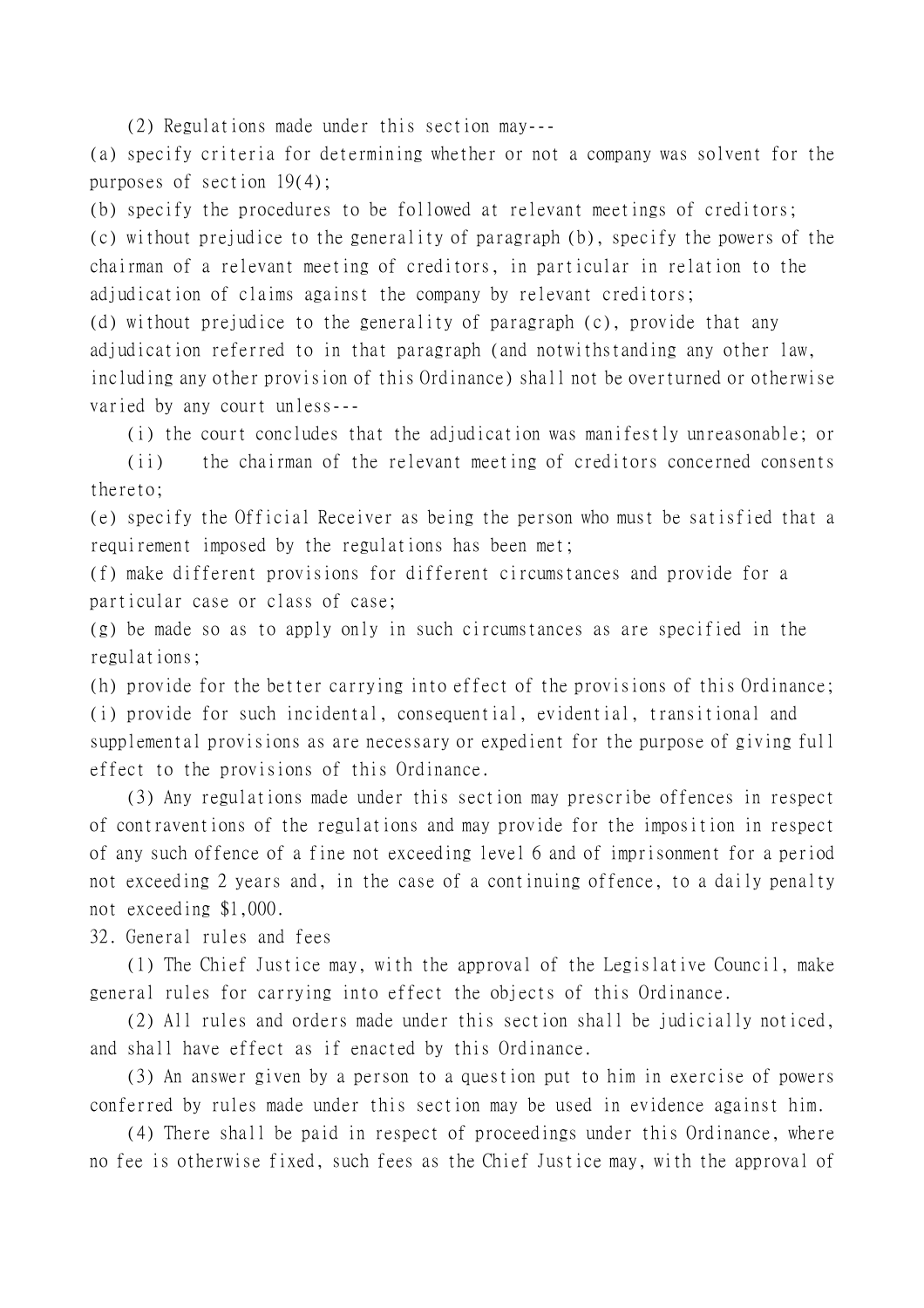the Legislative Council, by order direct, and he may direct by whom and in what manner the same are to be collected and accounted for.

(5) The amount of any fees prescribed under this section shall not be limited by reference to the amount of administrative or other costs incurred or likely to be incurred by the Official Receiver in the winding up of companies or of any particular company.

(6) Without prejudice to the generality of subsection (5), fees referred to in that subsection may be fixed by reference to a scale of fees and percentages.

(7) Rules or orders made under this section may authorize the court to fix any fee or to vary the amount of any fee otherwise prescribed.

(8) No fee prescribed under this section shall be invalid by reason only of the amount of that fee.

(9) Fees required to be paid under rules or orders made under this section shall be recoverable as debt.

33. Amendment of Schedules 1 to 7

The Secretary for Financial Services may, by notice published in the Gazette, amend any of Schedules 1 to 7.

34. Consequential amendments

The enactments specified in Schedule 8 are amended as set out in that Schedule. SCHEDULE 1 [ss. 2 & 33]

Prescribed Manner of Publishing Notices

1. A notice under section 9 of this Ordinance shall be published in---

(a) the Gazette;

(b) 1 English language newspaper circulating generally in Hong Kong; and

(c) 1 Chinese language newspaper circulating generally in Hong Kong.

2. A notice under any other provision of this Ordinance shall be published in the Gazette.

SCHEDULE 2 [ss. 2, 8 & 33 & Sch. 4]

Documents Required to be Filed with Official Receiver,

Registrar and High Court Registry under

Section 8 of this Ordinance

1. A notice of---

(a) the resolution---

(i) in the specified form;

(ii) of the directors or members of the company; and

(iii) providing for the appointment of the provisional supervisor of the company; or

(b) the appointment---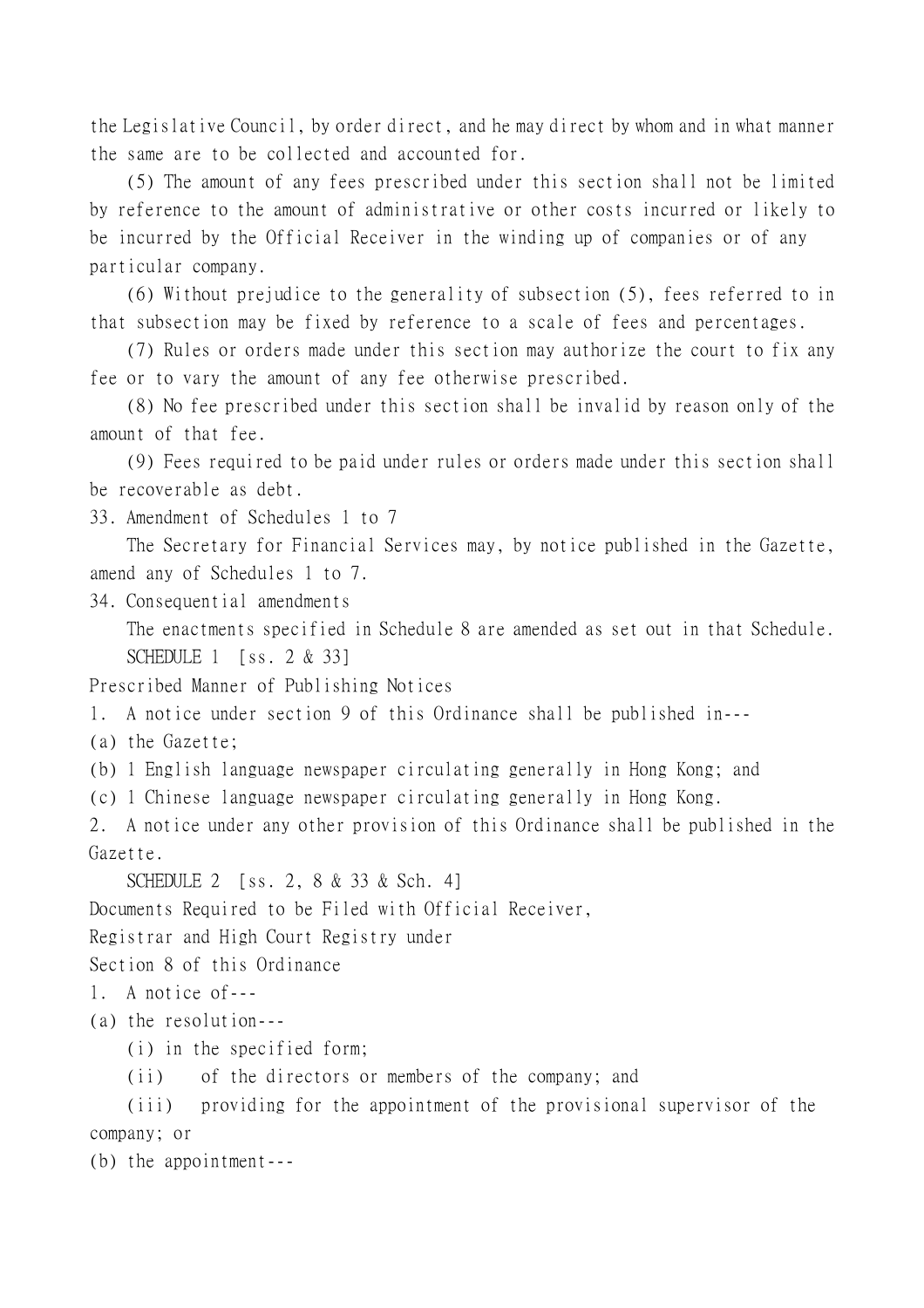(i) in the specified form; and

(ii) signed by the provisional liquidator or liquidator, if any, of the company.

2. A notice in the specified form of the consent of the qualified person to the appointment signed by the qualified person.

3. A notice in the specified form of an affidavit---

(a) where the appointment is made by virtue of section  $6(1)(a)(i)$  of this Ordinance, of the directors of the company or, in the case of a company having more than 2 directors, of the majority of them;

(b) where the appointment is made by virtue of section  $6(1)(a)(ii)$  of this Ordinance, of not less than 3 members of the company or, in the case of a company with only 2 members, of both those members;

(c) setting out the reasons for the appointment and the rate proposed to be paid to the provisional supervisor of the company and, if practicable, an estimate of the total amount to be so paid; and

(d) stating that the company---

(i) has a trust account---

(A) with an authorized institution within the meaning of the Banking Ordinance (Cap. 155);

(B) the exclusive purpose of which is to provide money to pay all debts and liabilities owing, by virtue of the Employment Ordinance (Cap. 57), by the company to its former employees before the relevant date (including those employees whose contracts of employment will be terminated on or after the relevant date) and to pay all wages owing by virtue of that Ordinance to its existing employees up to the relevant date; and

(C) containing sufficient money to pay all those debts and liabilities; or

(ii) has paid all debts and liabilities, or has no debts and liabilities, owing, by virtue of the Employment Ordinance (Cap. 57), to its former employees before the relevant date (including those employees whose contracts of employment will be terminated on or after the relevant date) and owes no wages by virtue of that Ordinance to its existing employees up to the relevant date.

------------------------------

SCHEDULE 3 [ss. 9 & 33]

Notice of Appointment of Provisional Supervisor

1. The notice shall---

(a) contain a statement to the effect that the person named in the notice has been appointed to be the provisional supervisor of the company for the purposes of examining whether a proposal can be made to the creditors of the company for a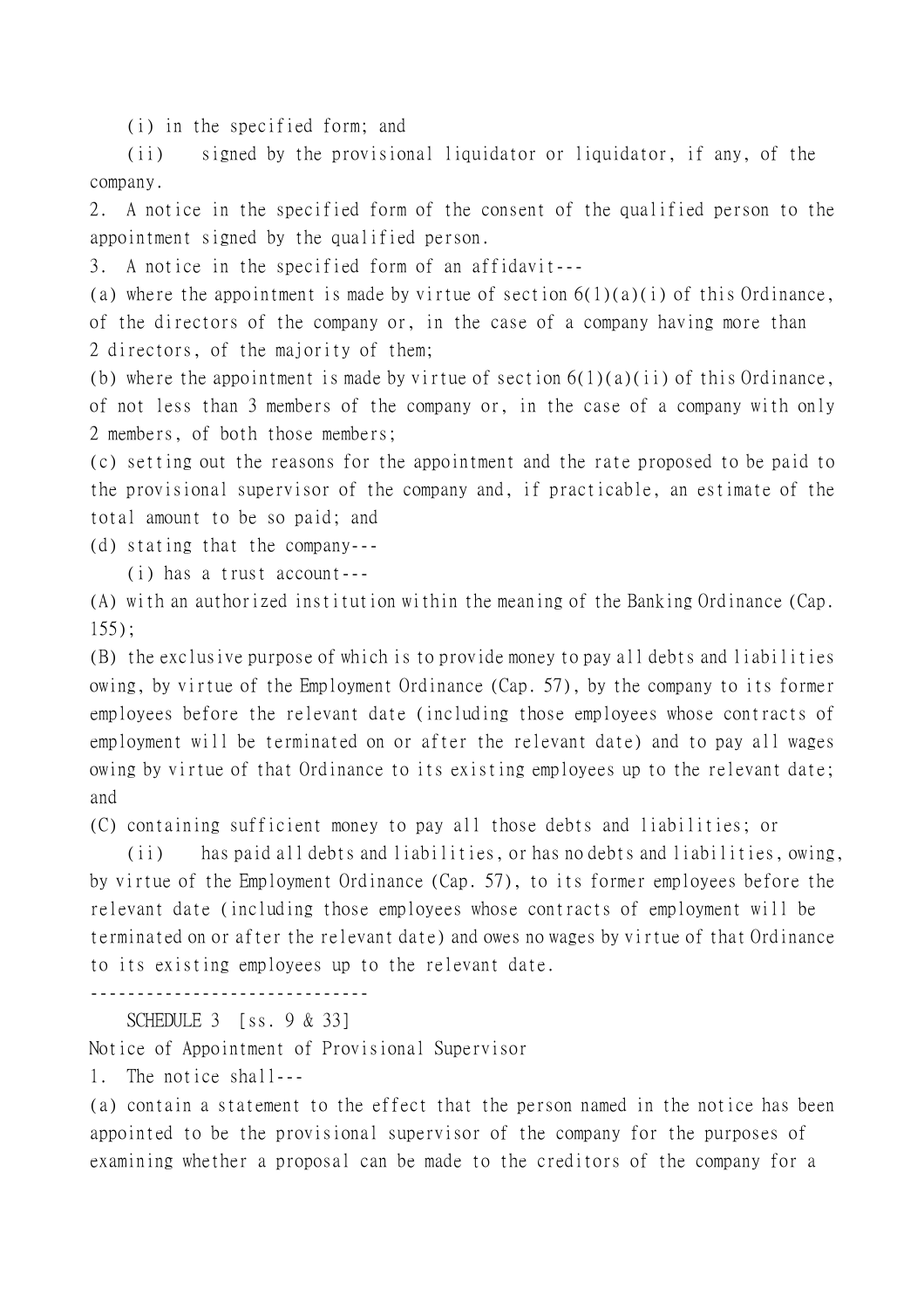voluntary arrangement in respect of the company and, if so, making the proposal; and (b) advise the creditors of the company to give notice in writing---

(i) to the provisional supervisor at the address specified in the notice;

(ii) of their claims against the company; and

(iii) not later than 7 days after the date on which the notice is published. ------------------------------

SCHEDULE 4 [ss. 10, 15, 16, 18 &

33 & Sch. 7]

Duties and Powers, etc. of Provisional Supervisor

PART 1

Duties of Provisional Supervisor

1. As soon as practicable, take into custody or under control all the property to which the company is or appears to be entitled.

2. Investigate and assess the business, property, affairs and financial

circumstances of the company (including any possible claim that may be taken by the liquidator of the company under any of sections 264B, 266 to 266B, 275, 276 or 295A to 295G of the Companies Ordinance (Cap. 32) if the company is being wound up as a creditors' voluntary winding up on the relevant date).

3. As soon as practicable after complying with section 2, decide whether or not any of the relevant purposes are capable of being achieved.

4. If it is decided that any of the relevant purposes are capable of being achieved, prepare the proposal to achieve any such purpose or purposes.

5. During the moratorium do all things necessary to protect the property of the company.

6. During the moratorium, manage the business, property and affairs of the company for the primary purpose of preserving the property of the company for the creditors of the company as a whole.

7. Subject to section 8, as soon as practicable after the relevant date and except in circumstances where there are good and sufficient reasons, before the relevant meetings of creditors, apply the funds, if any, in the trust account mentioned in section 3(d)(i) of Schedule 2 to this Ordinance for the purpose mentioned in that section.

8. Check and verify the genuineness of the debts, liabilities and wages purportedly owed by the company to its former or existing employees referred to in section  $3(d)(i)$ of Schedule 2 to this Ordinance.

9. Subject to sections 1 to 8, act in the supervision of the company in the best interests of the company.

10. Discharge such other duties as may be imposed on the provisional supervisor of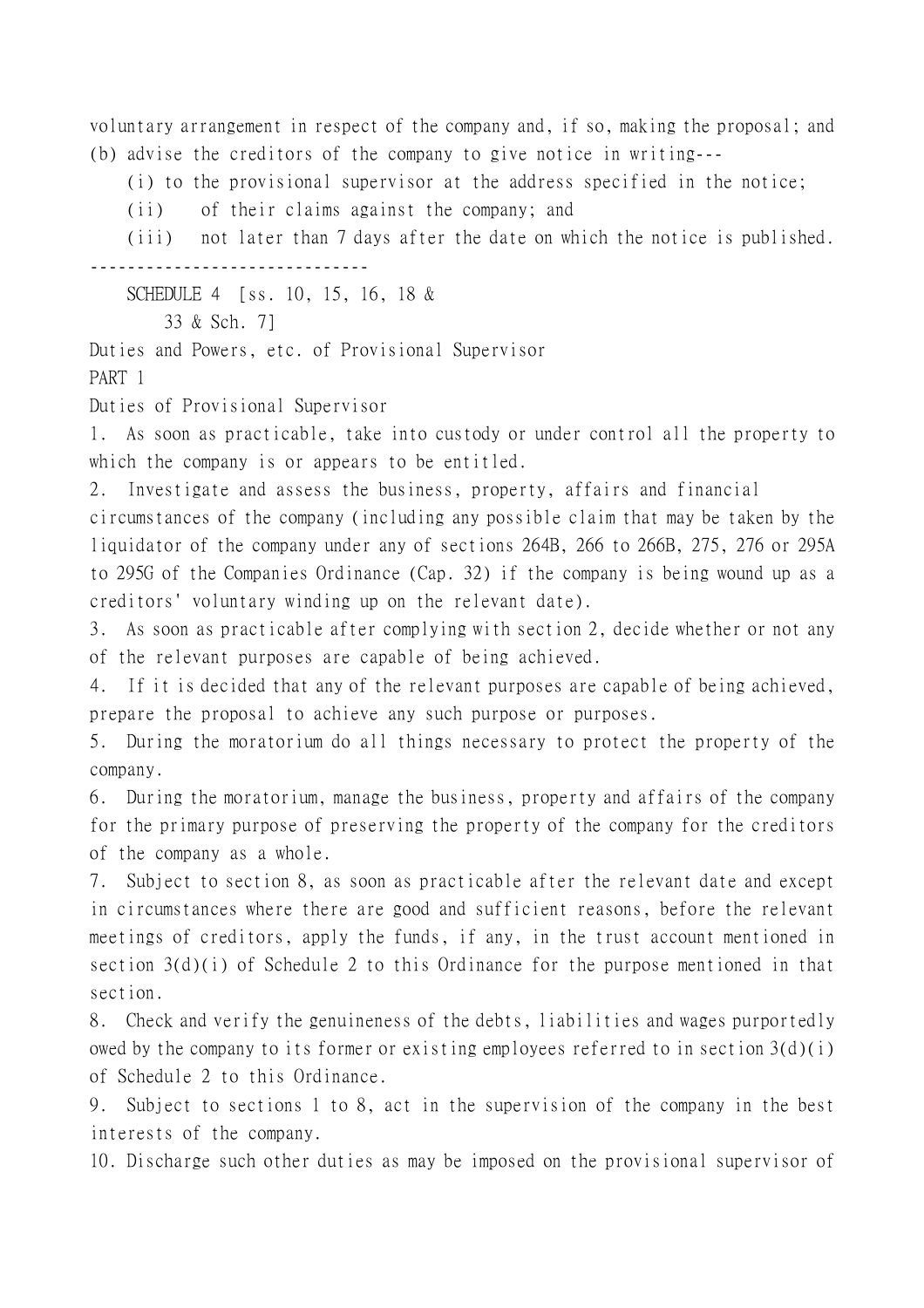the company by this or any other Ordinance.

11. Do such other things as may be necessary for the supervision and management of the business, property and affairs of the company.

PART 2

Powers of Provisional Supervisor

1. Power to appoint any agent or employ any person to do any business and to dismiss the agent or employee.

2. Power to appoint a solicitor, professional accountant or other professionally qualified person to assist in the discharge of duties and the exercise of powers and to dismiss the solicitor, professional accountant or other professionally qualified person.

3. Power to do all acts and execute in the name and on behalf of the company any deed, receipt or other document.

4. Power to use the company seal and chop.

5. Power to draw, accept, make and endorse any bill of exchange or promissory note in the name and on behalf of the company.

6. Power to make any payment which is necessary or incidental to the discharge of any duty.

7. Power to raise or borrow money and grant security over the property of the company.

8. Power to make any compromise or arrangement on behalf of the company.

9. Power to disclaim onerous contracts or agreements, excluding contracts or other agreements specified in Schedule 5 (and, for the purposes of such power, section 59 of the Bankruptcy Ordinance (Cap. 6) shall, with all necessary modifications, apply to and in relation thereto).

10. Power to form a committee of relevant creditors.

11. Power to---

(a) remove any director or officer of the company; or

(b) appoint any director or officer of the company, whether to fill a vacancy or otherwise.

12. Power to dispose of any property of the company if, and only if---

(a) there are reasonable grounds for believing that the disposal will benefit the company; or

(b) the disposal is in the ordinary course of the company's business.

13. Power to exercise such other powers as may be conferred upon the provisional supervisor of the company by this or any other Ordinance.

14. Power to do all things incidental to his duties.

PART 3

Power of Delegation of Provisional Supervisor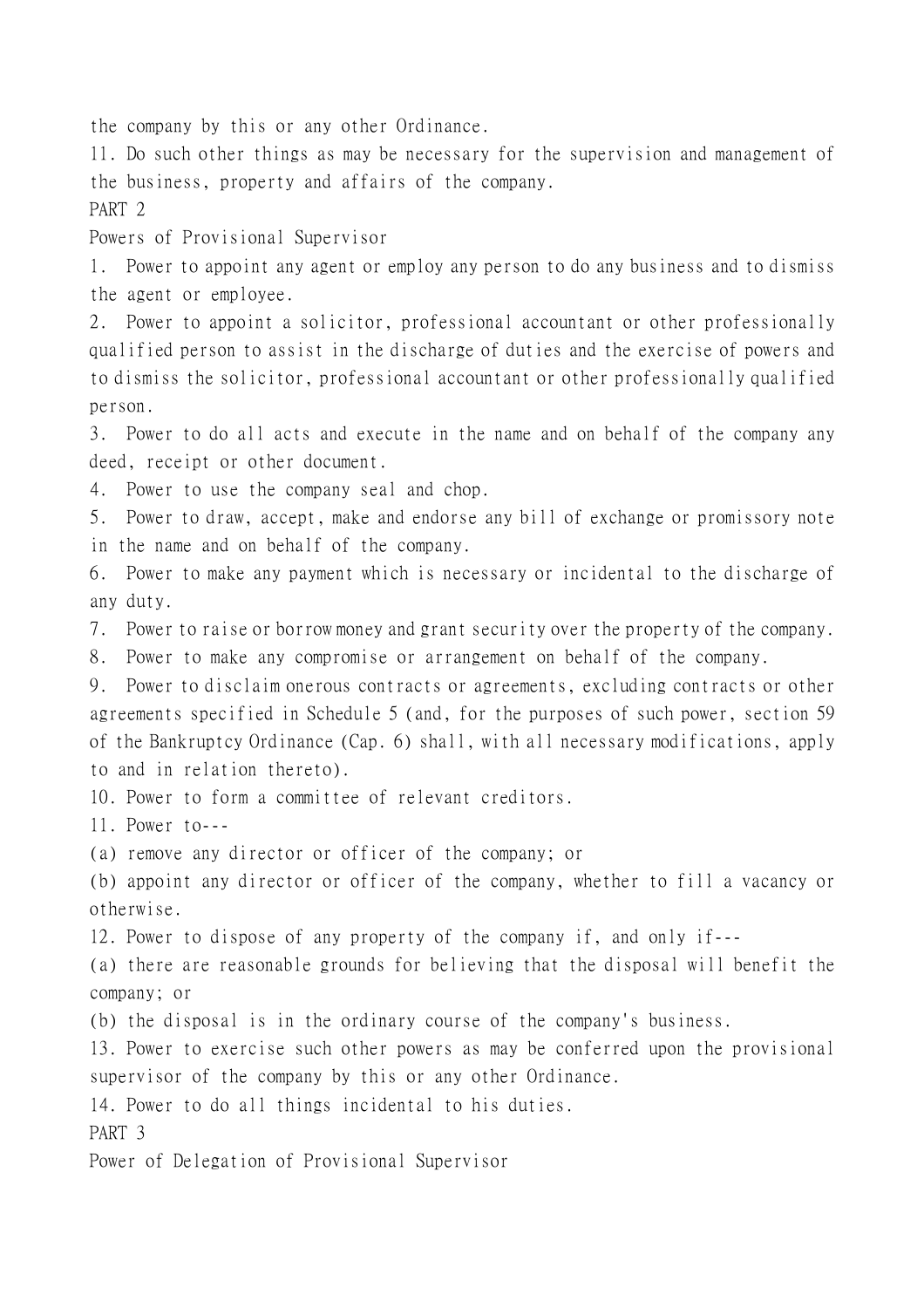1. Subject to section 2, the provisional supervisor of the company may, with or without restrictions as he thinks fit, delegate in writing to any person any of the duties and powers imposed or conferred on the provisional supervisor under this Ordinance. 2. Section 1 shall not--- (a) prejudice the duty of the provisional supervisor to supervise and manage the business, property and affairs of the company; and (b) apply to the power under that section to delegate. 3. A delegate of the provisional supervisor of the company shall--- (a) discharge the delegated duties and may exercise the delegated powers as if the delegate were the provisional supervisor; and (b) be presumed to be acting in accordance with the terms of the delegation in the absence of evidence to the contrary. PART 4 Indemnity of Provisional Supervisor 1. The provisional supervisor of the company shall be entitled to be indemnified out of the property of the company for--- (a) all contracts, debts and other liabilities for which he is liable as the provisional supervisor in the discharge of his duties and the exercise of his powers as the provisional supervisor; and (b) his remuneration and all reasonable fees, costs and charges, to the extent that such contracts, debts and other liabilities, and such remuneration and reasonable fees, costs and charges, are not attributable to misconduct or negligence on the part of the provisional supervisor. 2. Notwithstanding any other law (including any other provision of this Ordinance except section 11(8)(b) or 16 of this Ordinance), the indemnification given to the provisional supervisor of the company under section 1 shall--- (a) have priority to all other claims, whether secured or unsecured, against the company except claims which are secured by a fixed charge; and (b) be secured by a lien over the property of the company except such property subject to a fixed charge. PART 5 Remuneration of Provisional Supervisor 1. Subject to sections 2 and 5 and to section 17 of Schedule 7 to this Ordinance, the provisional supervisor of the company shall be entitled to be remunerated, in discharging his duties and exercising his powers as the provisional supervisor, in accordance with a scale of fees approved in writing by the Official Receiver for the purposes of this section ("approved scale of fees").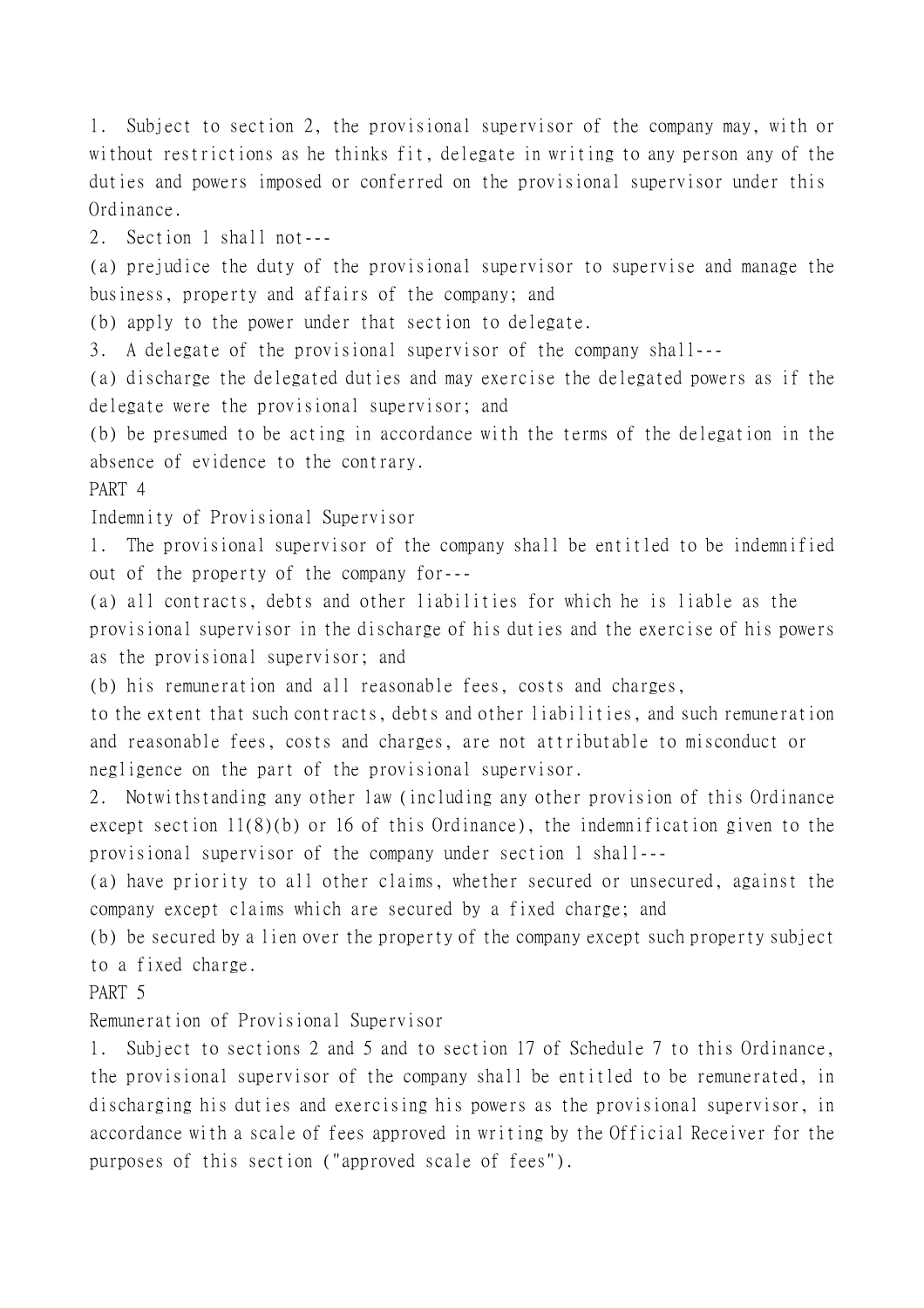2. The provisional supervisor of the company may make an application to the court to be remunerated at a rate higher than the approved scale of fees.

3. The court shall not grant an application made under section 2 by the provisional supervisor of the company unless the court is satisfied that the grant thereof is warranted because of---

(a) the complexity (or otherwise) of the particular case;

(b) any additional responsibilities of an exceptional kind or degree placed on the provisional supervisor; or

(c) the value and nature of the property with which the provisional supervisor has to deal.

4. If a relevant creditor is of the opinion that the remuneration of the provisional supervisor of the company based on the approved scale of fees is excessive, he may, if he has the agreement in writing to do so of not less than 50% in value of all relevant creditors (including the first-mentioned relevant creditor), make an application to the court to reduce that remuneration in the case of that provisional supervisor and that company.

5. The court shall determine an application made under section 4 by rejecting the application or reducing the remuneration mentioned in that section.

6. Nothing in this Ordinance shall be construed as preventing the provisional supervisor of the company from being offered, or accepting, remuneration in accordance with a scale of fees which is lower than the approved scale of fees. PART 6

Supplementary Provisions Applicable to and in Relation to

Provisional Supervisor in Consequence of Discharging

His Duties and Exercising His Powers

1. The provisional supervisor of the company shall be personally liable on any contract entered into by the provisional supervisor in the discharge of his duties or the exercise of his powers as the provisional supervisor except in so far as the contract otherwise provides.

2. Subject to section 2 of Part 3 and to Part 4, in exercising his powers the provisional supervisor of the company shall be deemed to act as the agent of the company.

3. Where a person deals with the provisional supervisor of the company in good faith and for good consideration and thereby changes his position or acts to his detriment based on the dealing, the provisional supervisor and the company shall be bound by the provisional supervisor's actions whether or not the provisional supervisor was acting within his powers.

SCHEDULE 5 [ss. 11 & 33 & Sch. 4]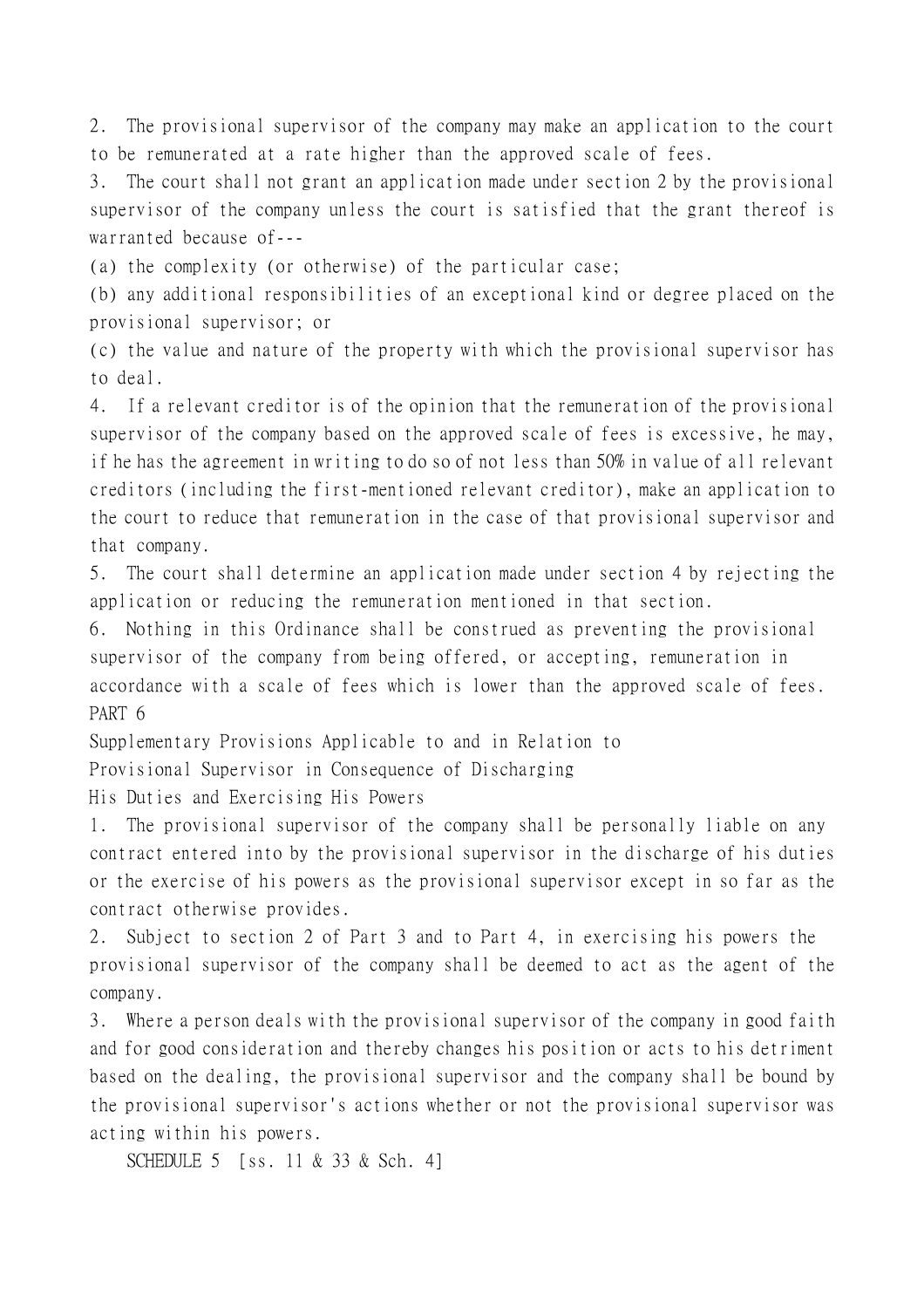Contracts or Other Agreements to which Section 11(2) of this Ordinance Shall Not Apply 1. Currency or interest rate swap agreement. 2. Basis swap agreement. 3. Spot, futures, forward or other foreign exchange agreement. 4. Cap, collar or floor transaction. 5. Commodity swap. 6. Forward rate agreement. 7. Repurchase or reverse repurchase agreement. 8. Spot, futures, forward or other commodity contract and financial futures contract. 9. Agreement to buy, sell, borrow, or lend securities, to clear or settle securities transactions or futures contracts or to act as a depository for securities. 10. Derivative, combination or option in respect of, or agreement similar to, an agreement or contract referred to in any of items 1 to 9. 11. Master agreement in respect of any agreement or contract referred to in any of items 1 to 10. 12. Guarantee of the liabilities under an agreement or contract referred to in any of items 1 to 11. ------------------------------ SCHEDULE 6 [ss. 21 & 33] Requirements Applicable to Notices under Section 21(2)(a) or (b) or (3)(b) of this Ordinance PART 1 Notice under Section 21(2)(a) of this Ordinance 1. The notice shall advise creditors of the company--- (a) of the date, time and place of the first meeting of relevant creditors; (b) to give notice in writing, if they have not already done so--- (i) to the provisional supervisor of the company at the address specified in the notice; (ii) of their claims against the company; (iii) not later than 2 days before that date. PART<sub>2</sub> Notice under Section 21(2)(b) of this Ordinance 1. The notice shall--- (a) set out in full each resolution proposed to be passed at the first meeting of relevant creditors; (b) have attached to it a copy of the report to creditors on the company or,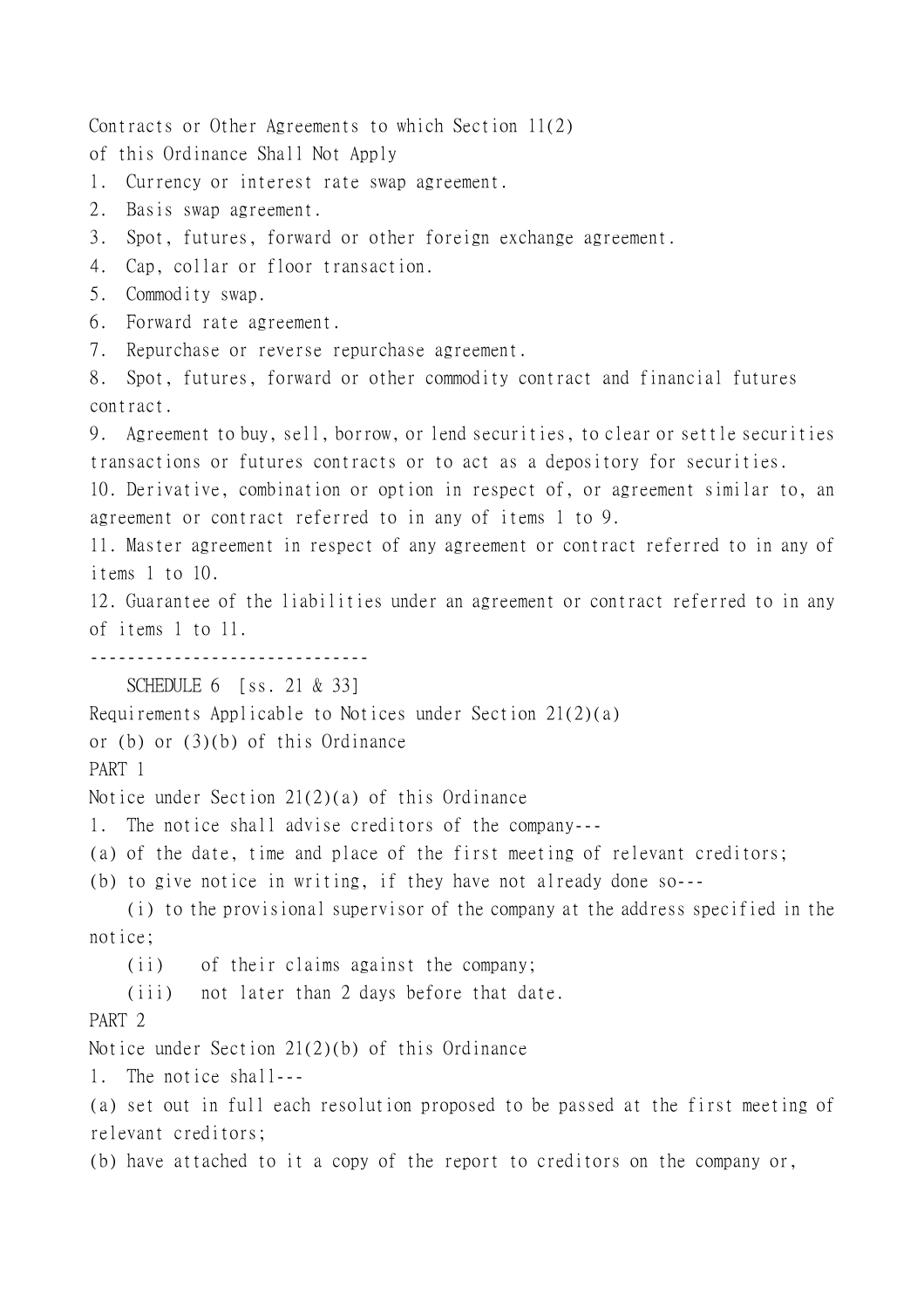alternatively, stating that such copy---

(i) will be supplied upon request made to the provisional supervisor; and

(ii) is available for inspection during normal office hours at the address specified in the notice;

(c) specify the date, time and place of the meeting;

(d) have attached to it instruments providing for the appointment of a proxy;

(e) where section 21(1)(a) of this Ordinance is applicable---

(i) have attached to it a copy of a summary of the statement of affairs of the company or, alternatively, stating that such copy---

(A) will be supplied upon request made to the provisional supervisor; and

(B) is available for inspection during normal office hours at the address specified in the notice;

(ii) state that the purpose of the meeting is to---

(A) approve the proposal (whether with or without modifications);

(B) adjourn the meeting in order that the provisional supervisor may submit a modified form of the proposal to the adjourned meeting; or

(C) reject the proposal, resolve that the company be wound up as a creditors' voluntary winding up and appoint a liquidator;

(iii) contain---

(A) a statement, with reasons, as to the decision of the provisional supervisor as to which of the relevant purposes, if any, are capable of being achieved; (B) a statement, with reasons, as to the decision of the provisional supervisor as to which of the relevant purposes, if any, are not capable of being achieved; and (C) a summary of the proposal containing a statement as to the advantages and disadvantages to the creditors of the company of the proposal as opposed to the advantages and disadvantages to the creditors of a liquidation of the company; and

(iv) have attached to it a copy of the proposal or, alternatively, stating that such copy---

(A) will be supplied upon request made to the provisional supervisor; and (B) is available for inspection during normal office hours at the address specified in the notice;

(f) where section  $21(1)(b)$  of this Ordinance is applicable---

(i) have attached to it a copy of a summary of the statement of affairs of the company or, alternatively, stating that such copy---

(A) will be supplied upon request made to the provisional supervisor; and (B) is available for inspection during normal office hours at the address specified in the notice;

(ii) have attached to it a statement, with reasons, as to why the provisional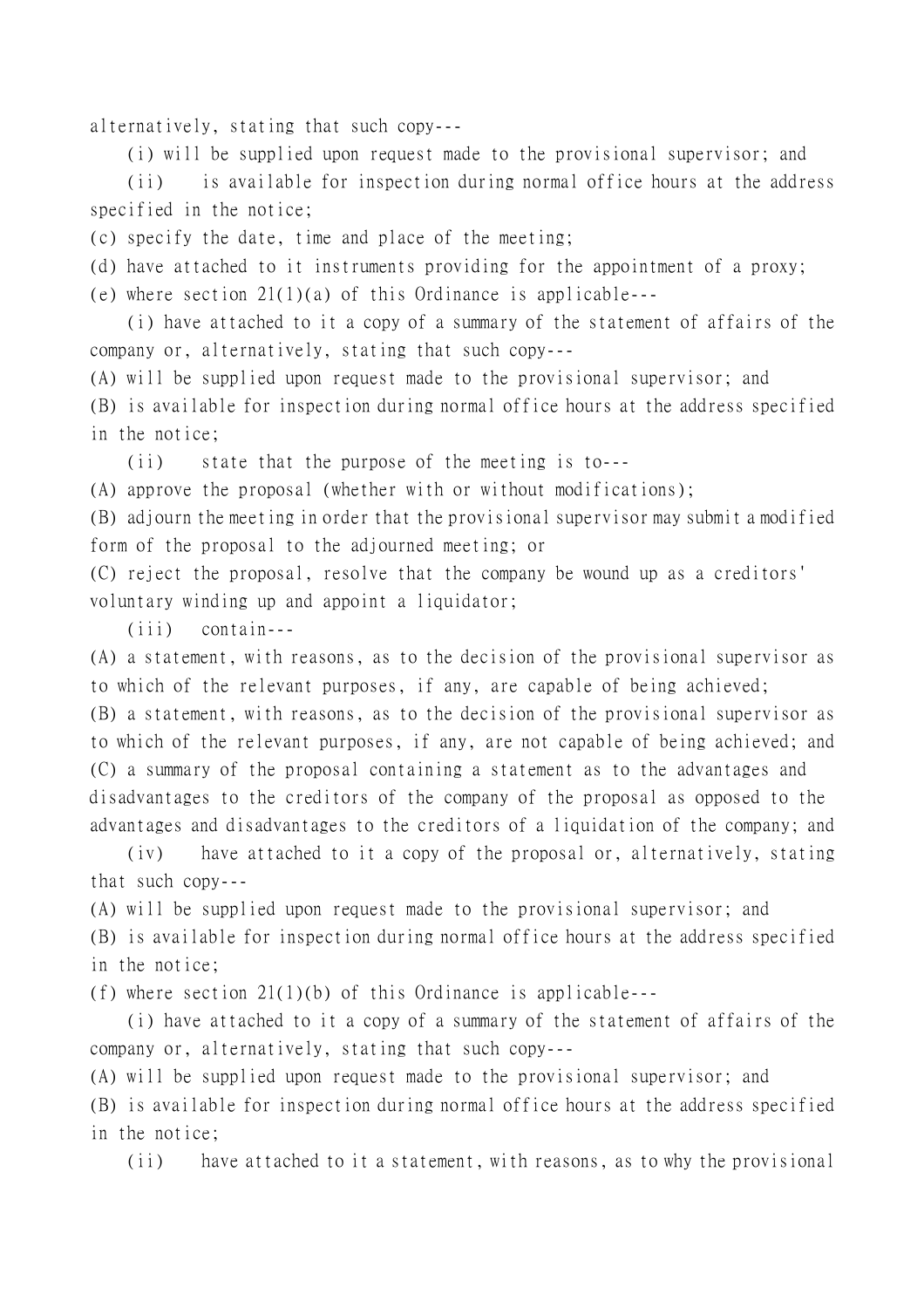supervisor has been unable to complete the proposal before the expiration of the moratorium or, alternatively, stating that a copy of such statement--- (A) will be supplied upon request made to the provisional supervisor; and (B) is available for inspection during normal office hours at the address specified

in the notice;

(iii) state that the purpose of the meeting is to---

(A) consider the statement referred to in subparagraph (ii); and

(B) decide whether or not the moratorium should be extended and, if so, for what period and on what terms;

(g) where section  $21(1)(c)$  of this Ordinance is applicable---

(i) have attached to it a statement, with reasons, as to the decision of the provisional supervisor as to why he considers none of the relevant purposes is capable of being achieved or, alternatively, stating that a copy of such statement--- (A) will be supplied upon request made to the provisional supervisor; and (B) is available for inspection during normal office hours at the address specified in the notice;

(ii) state that the purpose of the meeting is to consider the decision of the provisional supervisor referred to in subparagraph (i) and resolve that the company be wound up as a creditors' voluntary winding up and appoint a liquidator. PART 3

Notice under Section 21(3)(b) of this Ordinance

1. The notice shall---

- (a) comply with the requirements of section  $1(a)$ , (c) and (d) of Part 2;
- (b) where section  $21(1)(a)$  of this Ordinance is applicable---

(i) state that the purpose of the meeting is to---

(A) approve the proposal as modified;

(B) adjourn the meeting in order that the provisional supervisor may submit a further modified form of the proposal; or

(C) reject the proposal as modified, resolve that the company be wound up as a creditors' voluntary winding up and appoint a liquidator;

(ii) contain a summary of the proposal as modified; and

(iii) have attached to it a copy of the proposal as modified or, alternatively, stating that such copy---

(A) will be supplied upon request made to the provisional supervisor; and

(B) is available for inspection during normal office hours at the address specified in the notice;

(c) where section  $21(1)(b)$  of this Ordinance is applicable, state that the purpose of the meeting is to---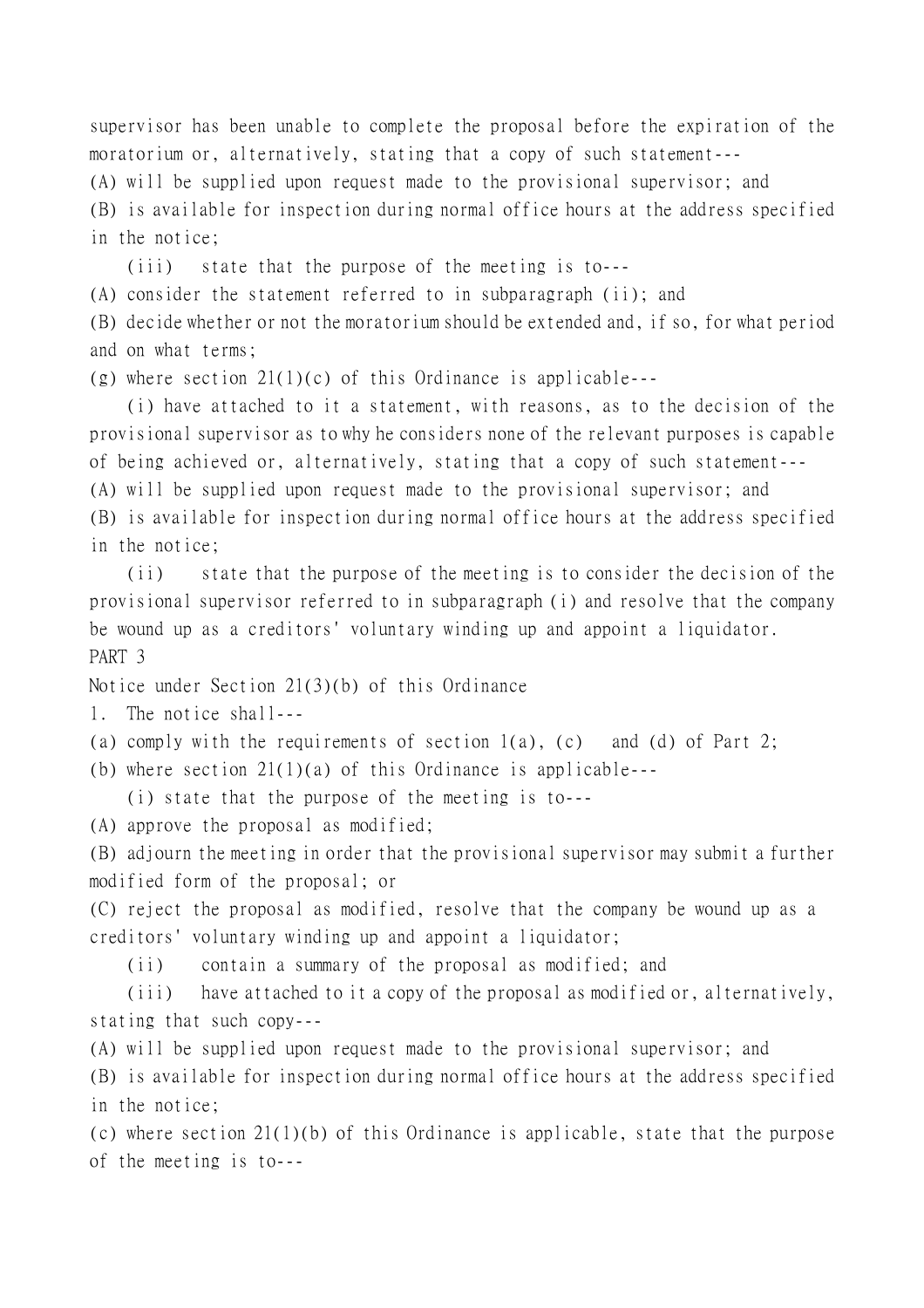(i) review the extension; and

(ii) resolve to continue or terminate the extension and, in the latter case, that the company be wound up as a creditors' voluntary winding up and to appoint a liquidator.

------------------------------

SCHEDULE 7 [ss. 12, 13, 24 &

33 & Sch. 4]

Requirements Applicable to Proceedings and Voting at

Relevant Meetings of Creditors and

Matters Relating Thereto

1. The persons entitled to attend a relevant meeting of creditors are---

(a) the provisional supervisor of the company;

(b) each creditor of the company who has given notice of his claim against the company in accordance with the requirements of the notice under section 9 or 21(2)(a) of this Ordinance; and

(c) the directors of the company.

2. The relevant creditors present and voting at a relevant meeting of creditors shall form one class of voters only.

3. The chairman of a relevant meeting of creditors shall be---

(a) the provisional supervisor of the company; or

(b) a partner, or employee, of the provisional supervisor---

(i) who is, in the opinion of the provisional supervisor, experienced in insolvency matters; and

(ii) nominated in writing by the provisional supervisor to be the chairman of the meeting.

4. The chairman of a relevant meeting of creditors, the provisional supervisor of the company or any other person---

(a) may hold a special proxy or proxies; and

(b) in the case of any such proxy, shall vote or otherwise as directed by the principal.

5. Any person other than the chairman of a relevant meeting of creditors or the provisional supervisor of the company may hold a general proxy or proxies.

6. The quorum for a relevant meeting of creditors shall be one relevant creditor present and entitled to vote.

7. Where---

(a) there is no quorum within 30 minutes from the time appointed for a relevant meeting of creditors; or

(b) at a relevant meeting of creditors the meeting fails to---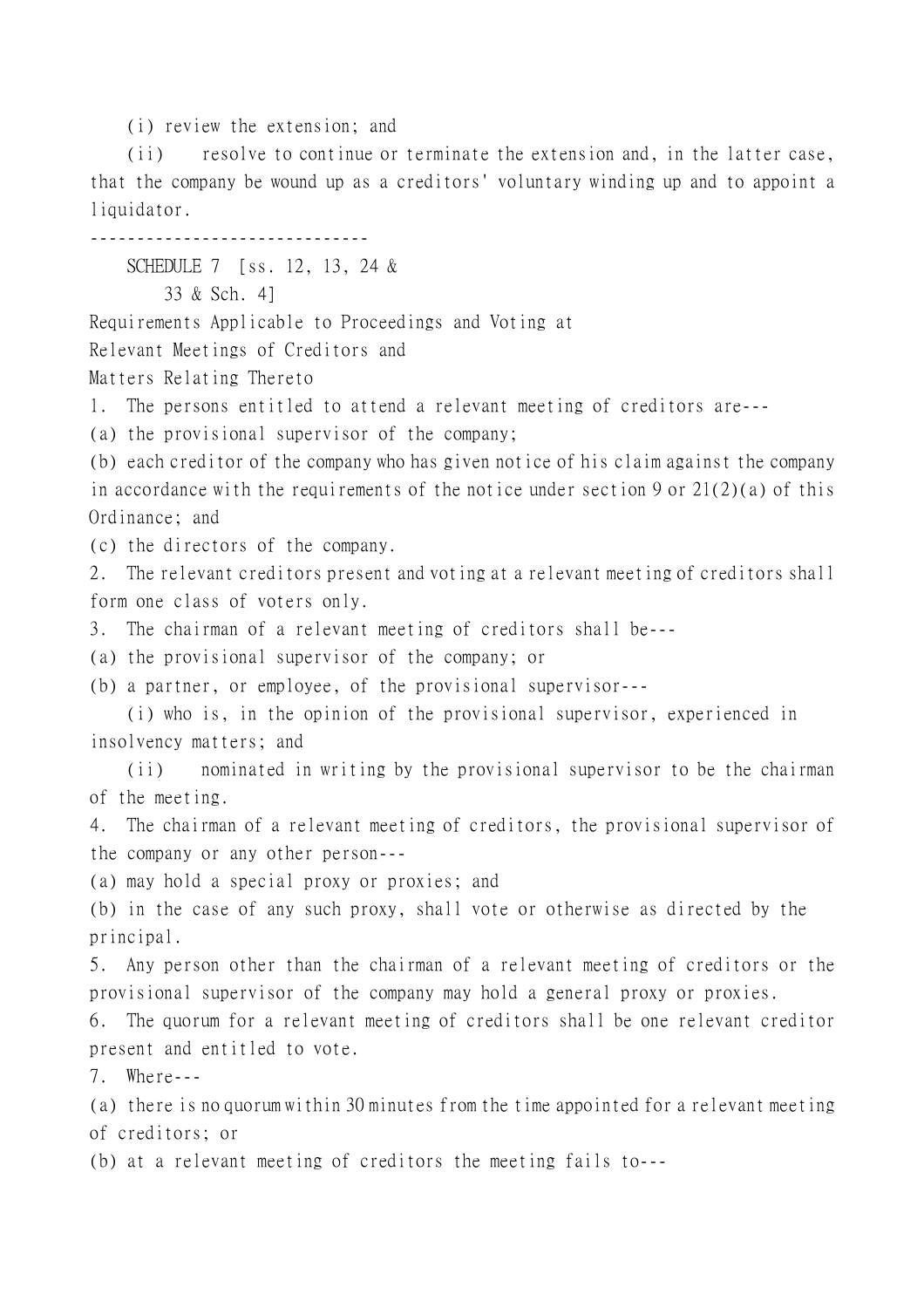(i) resolve that the company be wound up as a creditors' voluntary winding up when the meeting is required to do so by virtue of section 22 of this Ordinance;

(ii) appoint a liquidator of the company when the meeting is required to do so by virtue of that section; or

(iii) both pass the resolution referred to in subparagraph (i) and make the appointment referred to in subparagraph (ii),

 $then--$ 

(c) in the case of paragraph (a) (other than where the provisional supervisor of the company was appointed by virtue of section 6(1)(b) or (c) of this Ordinance) or paragraph  $(b)(i)$  or (iii), it shall be deemed for all purposes that the meeting resolved that the company be wound up as a creditors' voluntary winding up; (d) in the case of paragraph (a) or  $(b)(i)$ ,  $(ii)$  or  $(iii)$ ---

(i) the provisional supervisor of the company shall appoint a liquidator of the company (which may be himself) as soon as is practicable but, in any case, not later than 7 days after the date of the meeting, and notwithstanding any other law (including any other provision of this Ordinance); and

(ii) it shall be deemed for all purposes that the meeting appointed that liquidator.

8. Where the provisional supervisor of the company fails to comply with section 7(d)(i) within the period specified in that section, then, immediately upon the expiration of that period, he shall be deemed to have appointed himself as the liquidator of the company.

9. Where section 21(1)(a) of this Ordinance is applicable to a relevant meeting of creditors, the meeting may only be adjourned to allow the provisional supervisor of the company time to modify the proposal or to apply under section 13 of this Ordinance for an extension of the moratorium.

10. Where section 21(1)(b) of this Ordinance is applicable to a relevant meeting of creditors, the meeting may only be adjourned to a later date, not exceeding 6 months after the date on which the meeting is held, if the meeting resolves to extend the moratorium.

11. A relevant meeting of creditors to which section 21(1)(c) of this Ordinance is applicable shall not be adjourned.

12. Subject to sections 13, 15 and 16, each relevant creditor who is entitled to attend a relevant meeting of creditors shall be entitled to vote at the meeting.

13. Subject to section 14, votes of relevant creditors shall be calculated according to the amount of the creditor's debt on the relevant date.

14. For the purpose of voting, a secured creditor is entitled to vote only in respect of the balance, if any, of the creditor's debt after deducting the value of the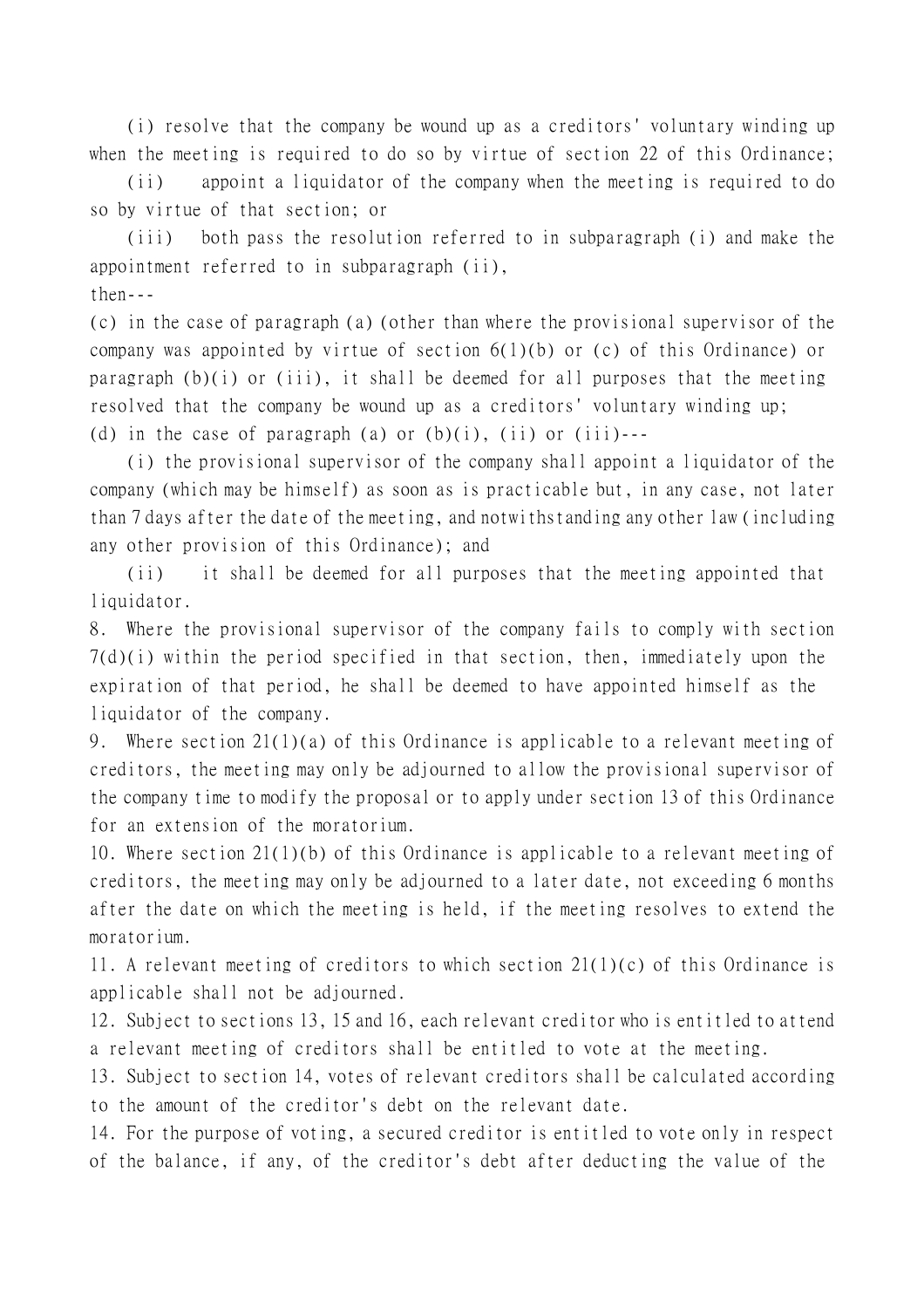creditor's security.

15. At a relevant meeting of creditors to which section 21(1)(a) or (b) of this Ordinance is applicable, for any resolution to pass approving the proposal or a modification of the proposal, there must be a majority in number and in excess of 662/3% in value of the creditors present in person or by proxy and voting on the resolution.

16. Section 15 applies in respect of any other resolution proposed at a relevant meeting of creditors to which section  $21(1)(a)$  or (b) of this Ordinance is applicable, but substituting "50%" for "662/3%" appearing in that section.

17. At a relevant meeting of creditors to which section 21(1)(a) or (b) of this Ordinance is applicable, a resolution that the provisional supervisor of the company may be remunerated at a rate higher than the approved scale of fees mentioned in section 1 of Part 5 of Schedule 4 to this Ordinance may be passed or rejected. 18. Where---

(a) section 7(c) is applicable---

(i) notwithstanding any other law (including any other provision of this Ordinance), the creditors' voluntary winding up referred to in section 7(c) shall be deemed to commence on the relevant date (except that, for the purposes of sections 263, 264, 264A and 265 of the Companies Ordinance (Cap. 32), that winding up shall be deemed to commence at the time that it was deemed for all purposes that the meeting referred to in section 7(c) resolved that the company be wound up as a creditors' voluntary winding up); and

(ii) the provisions of the Companies Ordinance (Cap. 32) applicable to the liquidation of the company shall be construed with such modifications as are necessary to take into account the operation of that section and subparagraph  $(i)$ :

(b) section 7(d) or 8 is applicable---

(i) the liquidator appointed shall, as soon as practicable after the appointment, cause a notice in the specified form of his appointment to be---

(A) filed with the Official Receiver, the Registrar and the High Court Registry; and (B) published in the prescribed manner;

(ii) the remuneration of the liquidator as liquidator shall be at the same rate as the remuneration the provisional supervisor of the company was receiving as provisional supervisor immediately before the provisional supervisor vacated his office; and

(iii) the provisions of the Companies Ordinance (Cap. 32) applicable to the liquidation of the company shall apply with such modifications as are necessary to take into account the operation of that section and subparagraphs (i) and (ii).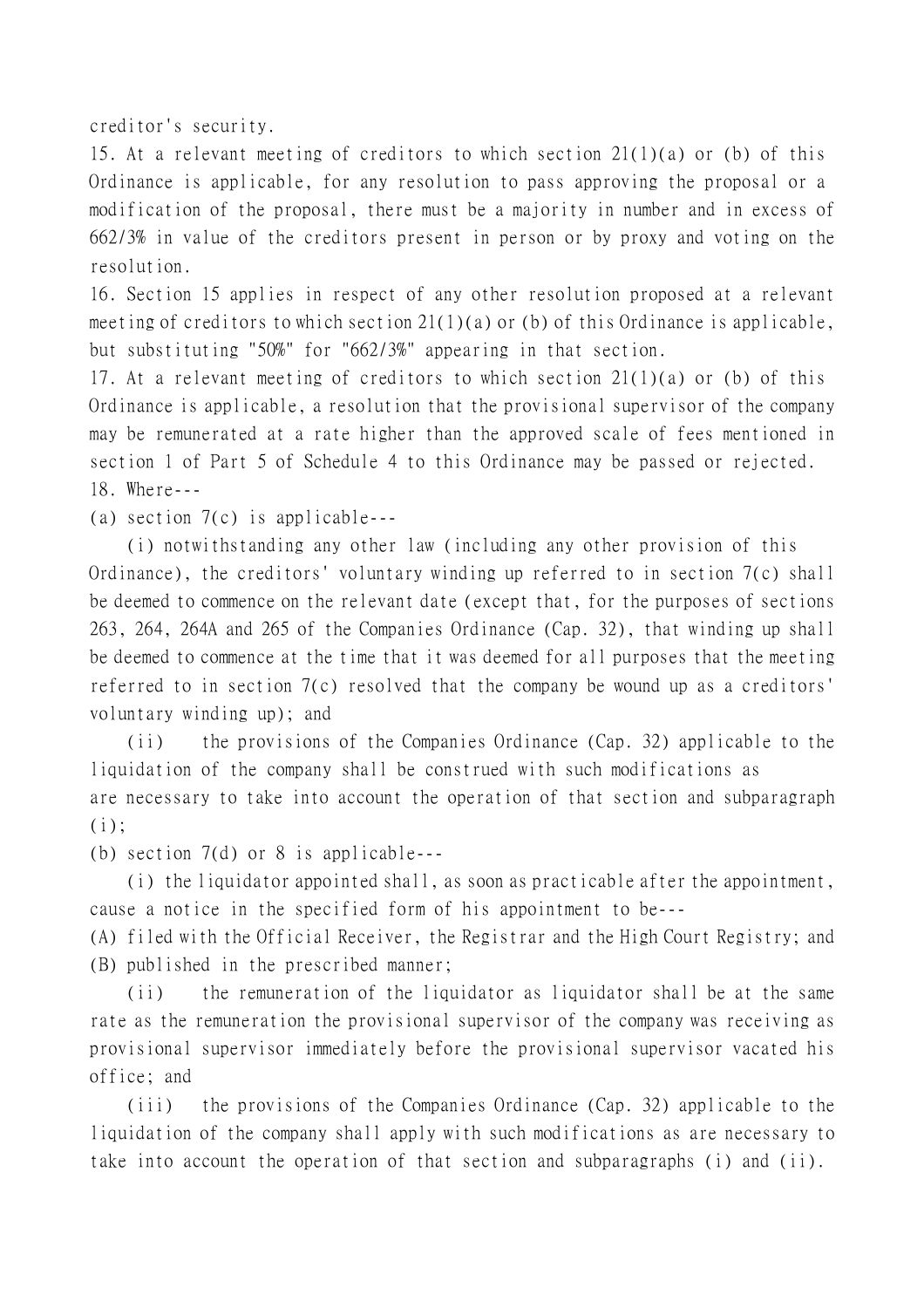19. At a relevant meeting of creditors---

(a) a relevant creditor shall not vote in respect of a debt for an unliquidated amount, or any debt the value of which is not ascertained, except where the chairman of the meeting agrees to put upon the debt an estimated reasonable minimum value for the purpose of entitlement to vote;

(b) the chairman has power to admit or reject a relevant creditor's claim (whether in whole or in part) for the purpose of the creditor's entitlement to vote;

(c) if the chairman is in doubt as to whether a relevant creditor's claim should be admitted or rejected, he shall mark it as objected to and allow the creditor to vote subject to that vote being subsequently declared invalid if the objection to the claim is sustained.

20. An appeal against the chairman's decision on a relevant creditor's entitlement to vote may be made---

(a) by application to the court not later than 30 days after the conclusion of the relevant meeting of creditors at which the decision was made; and

(b) by any relevant creditor of the company.

21. On an appeal under section 20---

(a) where section 19(a) is applicable, the court may reverse or vary the chairman's decision concerned (and, if required, declare a relevant creditor's vote invalid) only if it is satisfied that the decision was manifestly unreasonable;

(b) where section 19(c) is applicable, the court may declare a relevant creditor's vote invalid if it is satisfied that the creditor had no entitlement to vote;

(c) in any case, the court may order another relevant meeting of creditors to be summoned or make such other order as it thinks just (including an order to extend the moratorium).

22. The chairman of a relevant meeting of creditors is not personally liable for any costs incurred by any person in respect of an appeal under section 20.

23. A resolution is invalid if more than 50% in value of those creditors who are, to the best of the Chairman's belief, not connected with the company have voted against it.

24. Sections 20, 21 and 22 apply as regards an appeal against the decision of the chairman under section 23.

25. For the purpose of section 23, a person is connected with a company if---

(a) he is a director or shadow director of the company or an associate, within the meaning of section 51B of the Bankruptcy Ordinance (Cap. 6), of such director or shadow director; or

(b) he is an associate, within the meaning of section 51B of that Ordinance, of the company.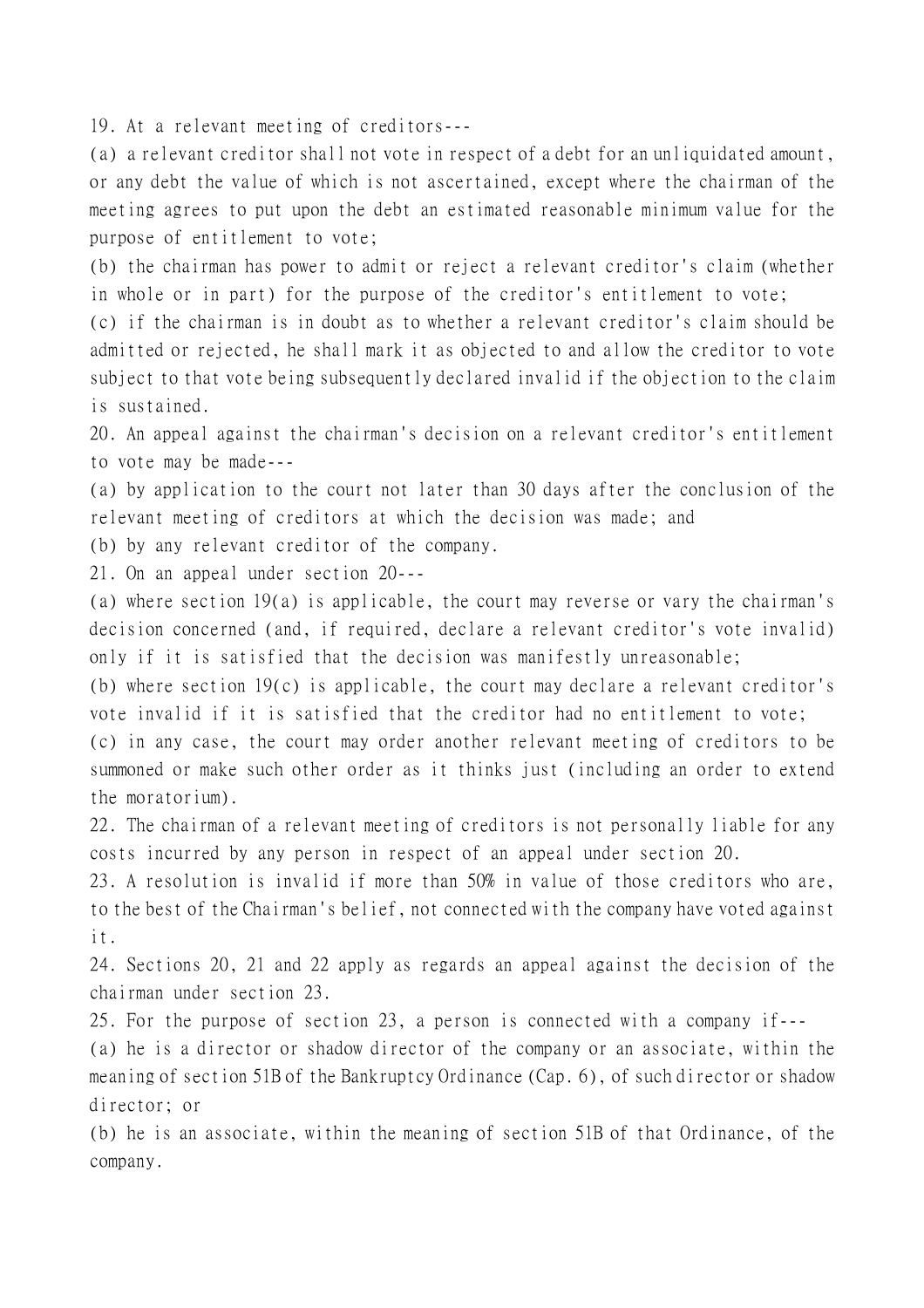------------------------------

SCHEDULE 8 [s. 34]

Consequential Amendments Companies Ordinance

1. Interpretation

Section 2 of the Companies Ordinance (Cap. 32) is amended by adding---

 "(10) In this Ordinance, unless the context otherwise requires, the terms "former provisional supervisor" (前任臨時監管㆟), "former supervisor" (前任監管㆟), "provisional supervisor" (臨時監管㆟), "supervisor" (監管㆟) and "voluntary arrangement" (自願償債安排) have the meanings respectively assigned to them in section 2 of the Companies (Corporate Rescue) Ordinance ( of 2001).

(11) In this Ordinance, unless the context otherwise requires, the terms "former responsible person" (前任負責㆟), "insolvent trading" (在無力償債情況㆘營 商) and "responsible person" (負責人) have the meanings respectively assigned to them in section 295A.".

2. Disqualification orders: general

Section 168D(1) is amended by adding---

"(aa) be the provisional supervisor of a company;

(ab) be the supervisor of a voluntary arrangement in respect of a company;".

3. Disqualification for fraud, etc., in winding up

Section 168G(1)(b) is repealed and the following substituted---

 "(b) has otherwise been guilty, while an officer, provisional supervisor or liquidator of the company, or the supervisor of a voluntary arrangement in respect of the company or receiver or manager of its property, of any fraud in relation to the company or of any breach of his duty as such officer, provisional supervisor, liquidator, supervisor, receiver or manager.".

4. Duty of court to disqualify unfit

directors of insolvent companies

Section 168H(2)(b) is amended by adding "provisional supervisor or" after "a". 5. Applications to court under section 168H:

reporting provisions

Section 168I is amended---

(a) by repealing subsection (2)(b) and substituting---

"(b) in respect of which a provisional supervisor has been appointed or that goes into receivership, with the day on which the provisional supervisor or receiver, as the case may be, vacated his office.";

(b) in subsection (3), by adding before paragraph (a)---

"(aa) the provisional supervisor of a company;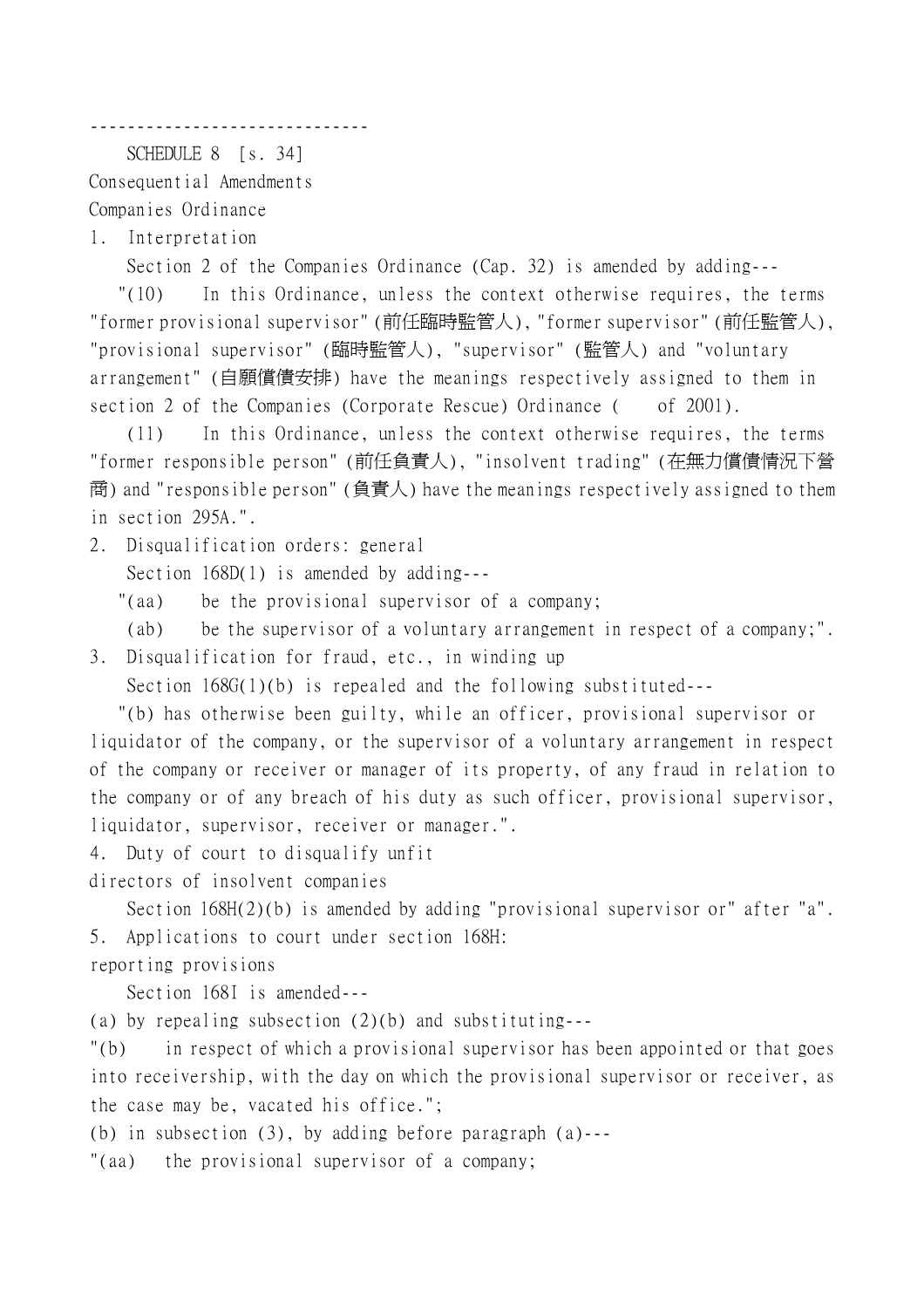(ab) the supervisor of a voluntary arrangement in respect of a company;"; (c) in subsection (4), by repealing "liquidator or receiver of a company, or the former liquidator or receiver of a company" and substituting "provisional supervisor, liquidator or receiver of a company, the supervisor of a voluntary arrangement in respect of a company, or the former provisional supervisor, liquidator or receiver of a company, or the former supervisor of a voluntary arrangement in respect of a company".

6. Fraudulent trading, etc.

Section 168L(1) is amended by adding "or a declaration under section 295C(1) that a person is liable for insolvent trading," after "company,".

7. Personal liability for company's debts where

person acts while disqualified

Section 1680 is amended---

(a) by adding---

"(1A) A person is personally responsible for all the debts of a company if--

-

(a) at any time in contravention of a disqualification order or of section 156 he is involved in the management of the company;

(b) a declaration under section 295C(1) is made that the person is liable for insolvent trading in respect of the company; and

(c) that insolvent trading occurred (whether in whole or in part) during the time referred to in paragraph (a).";

(b) in subsection (2), by adding "or all the debts" after "relevant debts".

8. Sections added

The following are added after section 295---

"Insolvent Trading

295A. Interpretation

(1) In this section and sections 295B to 295G---

"company" (公司) means---

(a) a company within the meaning of section 2; or

(b) an unregistered company within the meaning of Part X (other than a partnership, whether limited or not, or an association)---

(i) wherever incorporated;

(ii) carrying on business in Hong Kong or which has carried on business in Hong Kong; or

(iii) which is capable of being wound up under this Ordinance;

"former responsible person" (前任負責㆟), in relation to a company, means a person who was formerly a responsible person of the company;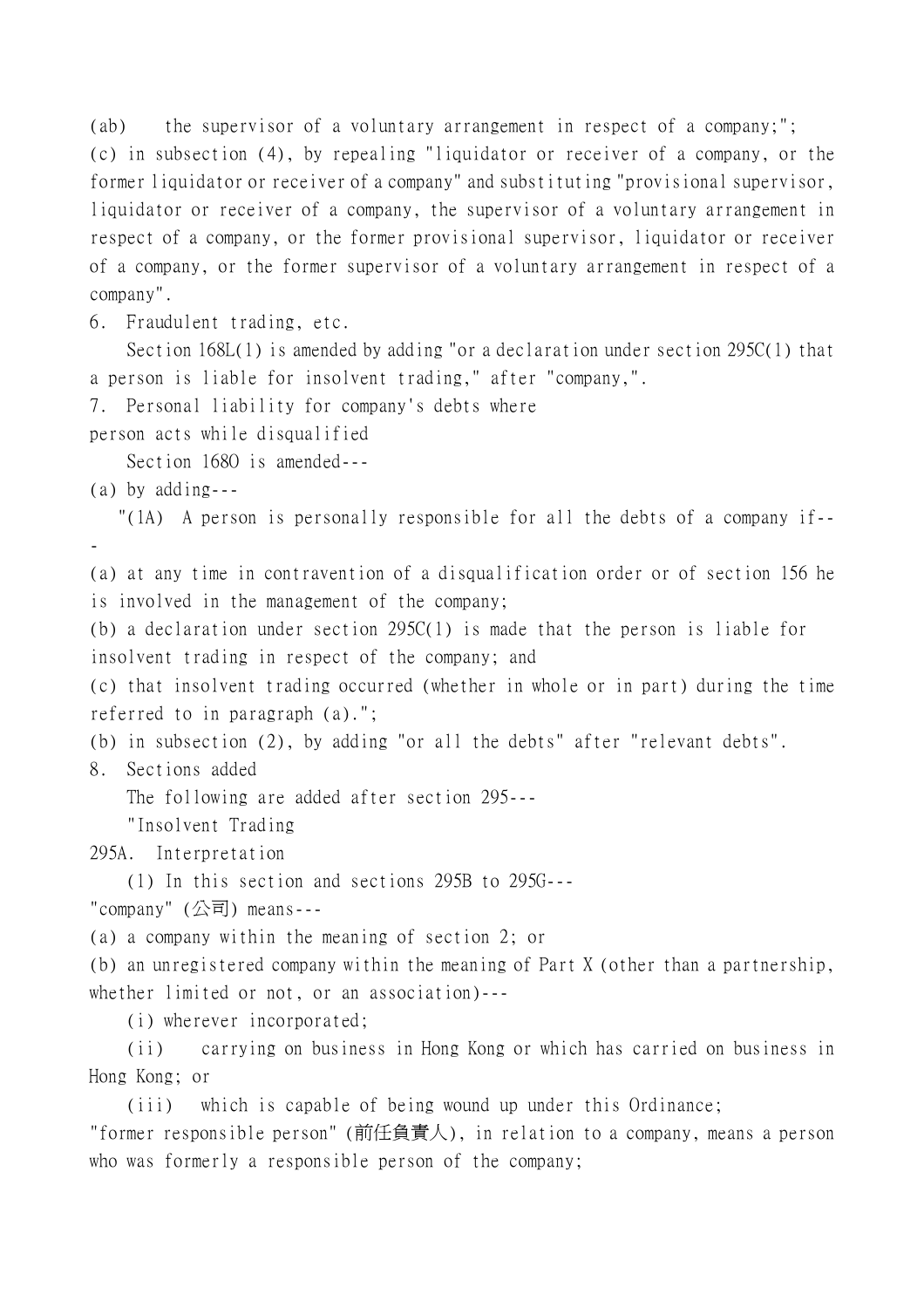"insolvency" (無力償債), in relation to a company, means the company is unable to pay its debts as when they become due and owing;

"insolvent trading" (在無力償債情況㆘營商), in relation to a company, means the company incurs debts or liabilities after the company has become insolvent; "responsible person" (負責㆟), in relation to a company---

(a) means---

(i) a director or shadow director of the company; or

(ii) a manager of the company who is involved to a substantial or material degree in directing the company's business or affairs and who knows, or ought reasonably to know, the company's solvency position;

(b) does not include a person who is a provisional supervisor or former provisional supervisor of the company except, in the latter case, a former provisional supervisor who is a person referred to in paragraph (a);

"shadow director" (影子董事), in relation to a company, means a person in accordance with whose directions or instructions 1 or more directors of the company are accustomed to act but a person shall not be considered to be a shadow director by reason only that 1 or more of the directors of the company act on advice given by him in a professional capacity.

(2) For the purposes of sections 295B to 295G, a company goes into liquidation--- (a) if it passes a resolution for a creditors' voluntary winding up; or (b) an order for its winding up is made by the court.

295B. Liquidator may make application to court to seek declaration that responsible person, etc.

is liable for insolvent trading

Where  $-$ 

(a) a company goes into liquidation; and

(b) the liquidator of the company is satisfied that the company engaged in insolvent trading,

the liquidator may make an application to the court to declare that a responsible person or former responsible person is liable for insolvent trading.

295C. Grounds on which court may declare responsible

person, etc. liable for insolvent trading

(1) The court shall declare a responsible person or former responsible person liable for insolvent trading if, but only if, it is satisfied that---

(a) the company engaged in the insolvent trading on or after the date on which this section came into operation;

(b) the responsible person or former responsible person was a responsible person at the time that the insolvent trading occurred; and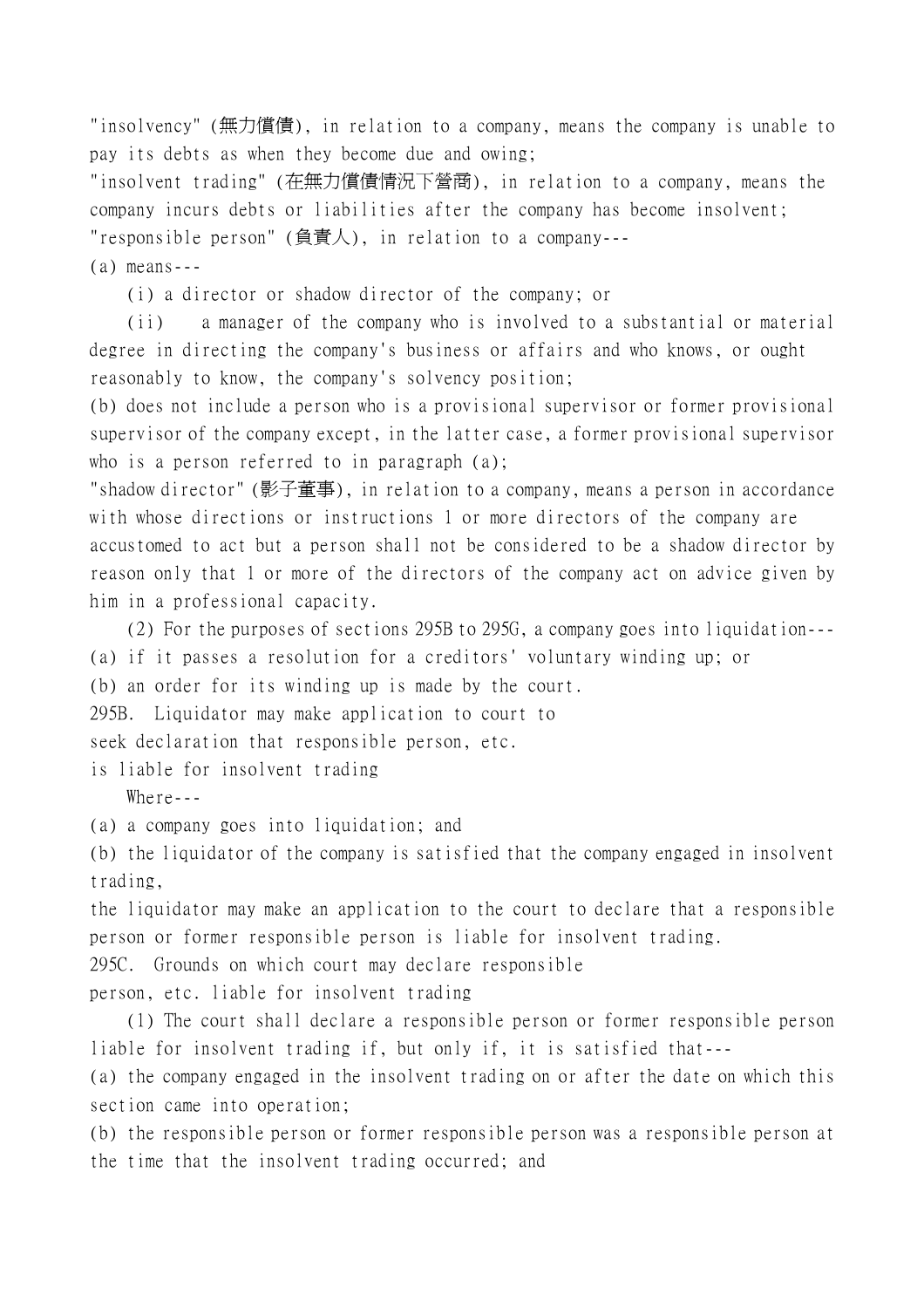(c) either---

(i) the responsible person---

(A) knew or ought reasonably to have known the company was insolvent; or

(B) knew or ought reasonably to have known that there was no reasonable prospect that the company could avoid becoming insolvent; or

(ii) there were reasonable grounds for suspecting that---

(A) the company was insolvent; or

(B) there was no reasonable prospect that the company could avoid becoming insolvent,

and the responsible person failed to take any steps to prevent the insolvent trading.

(2) Where, but for this subsection, the court would make a declaration under subsection (1) in respect of a responsible person or former responsible person, it shall not make such a declaration---

(a) if that person---

(i) was, at the time the insolvent trading occurred, a responsible person by virtue of paragraph (a)(ii) of the definition of "responsible person" in section 295A(1); and

(ii) satisfies the court that, before the insolvent trading occurred, he issued a notice, in the form specified in the Seventeenth Schedule---

(A) to the board of directors of the company;

(B) stating that the company is engaging in, or is about to engage in, insolvent trading; and

(C) to which was attached a copy of section 295B; or

(b) if that person satisfies the court that, after the requirement referred to in subsection (1)(c) was first satisfied in relation to him, he took every step with a view to minimizing the potential loss to the company's creditors as he ought to have taken.

(3) For the purposes of subsections (1) and (2), the facts which a responsible person (including a former responsible person at the time he was a responsible person) ought to know or ascertain, the conclusions which he ought to reach and the steps which he ought to take are those which would be known or ascertained, or reached or taken, by a reasonably diligent person having---

(a) the general knowledge, skill and experience that may reasonably be expected of a person carrying out the same duties as are discharged by that responsible person in relation to the company; and

(b) the general knowledge, skill and experience that that responsible person has.

(4) The reference in subsection (3) to duties discharged in relation to the company by a responsible person (including a former responsible person at the time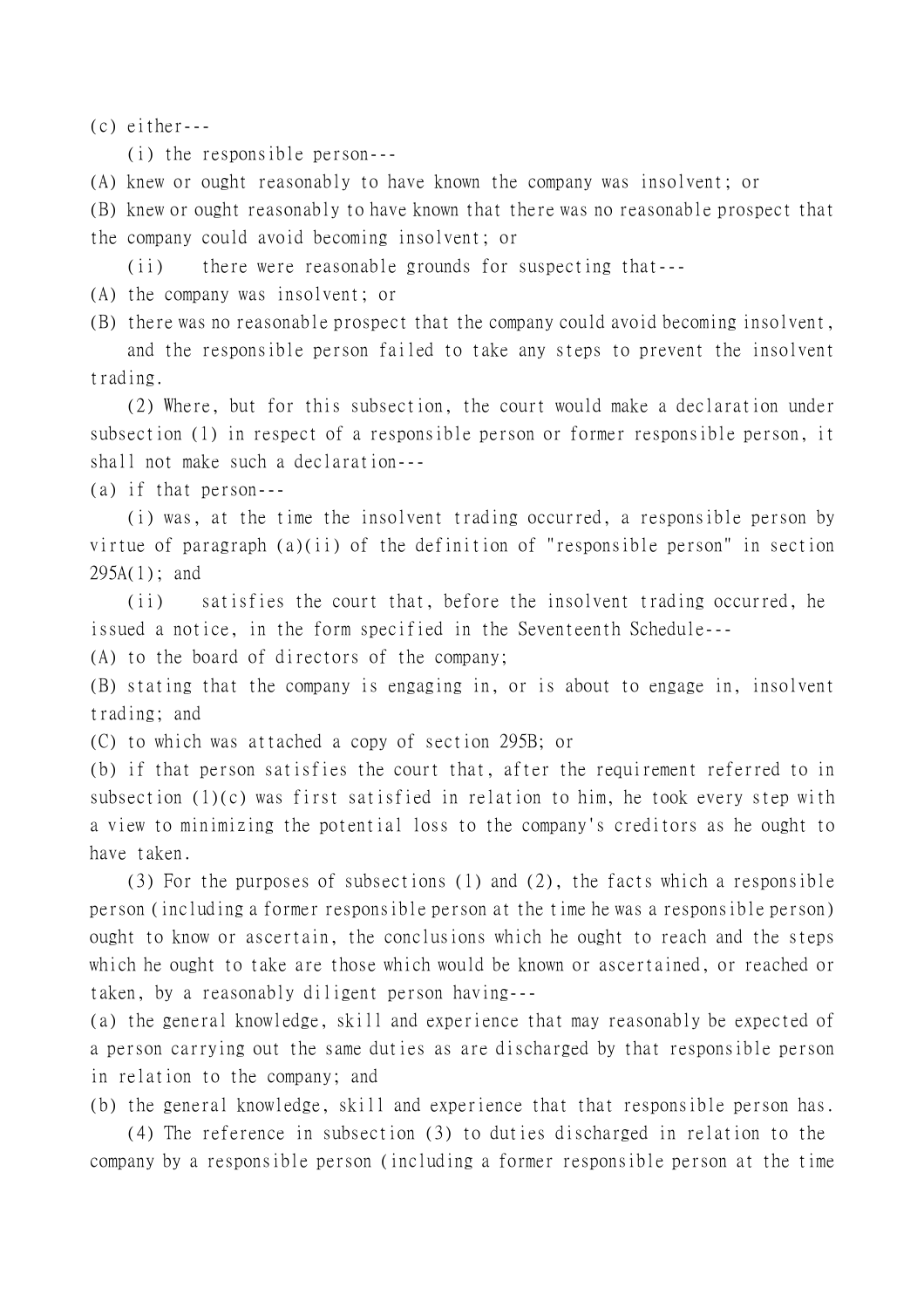he was a responsible person) includes any duties which he does not discharge but which have been entrusted to him.

(5) The Official Receiver may, by notice published in the Gazette, amend the Seventeenth Schedule.

295D. Presumption of continued insolvency

in certain circumstances

(1) Subject to subsection (2), where in any proceedings under section 295C it is shown to the satisfaction of the court that the company, on any date within the 12 months period immediately preceding the date of commencement of the winding up of the company---

(a) was insolvent; or

(b) contravened section 121(1) or (3A) (and whether or not any person was convicted of an offence in respect of the contravention),

then it shall be presumed in those proceedings, unless the contrary is shown, that the company remained insolvent from the first-mentioned date to and including the second-mentioned date.

(2) Subsection (1) shall not apply in the case of---

(a) a contravention of section 121(1) or (3A) where the court is satisfied that the contravention---

(i) is minor or of a technical nature; and

(ii) did not materially distort the books of account of the company; or (b) a contravention of section 121(3A) where the court is satisfied that the responsible person or former responsible person concerned---

(i) took all reasonable steps to secure compliance by the company with that section; or

(ii) has not---

(A) by his own wilful act been the cause (whether in whole or in part) of the contravention; and

(B) aided, abetted, counselled or procured the contravention.

295E. Compensation, etc.

(1) Where the court makes a declaration under section 295C(1) in respect of a responsible person or former responsible person, it may---

(a) order the person to pay such compensation to the company as the court thinks proper in all the circumstances of the case;

(b) if it is satisfied that a creditor's claim against the company arose at a time when the creditor knew the company was engaging in insolvent trading, order that the compensation shall not be used to satisfy that claim until all other claims by creditors against the company have been satisfied.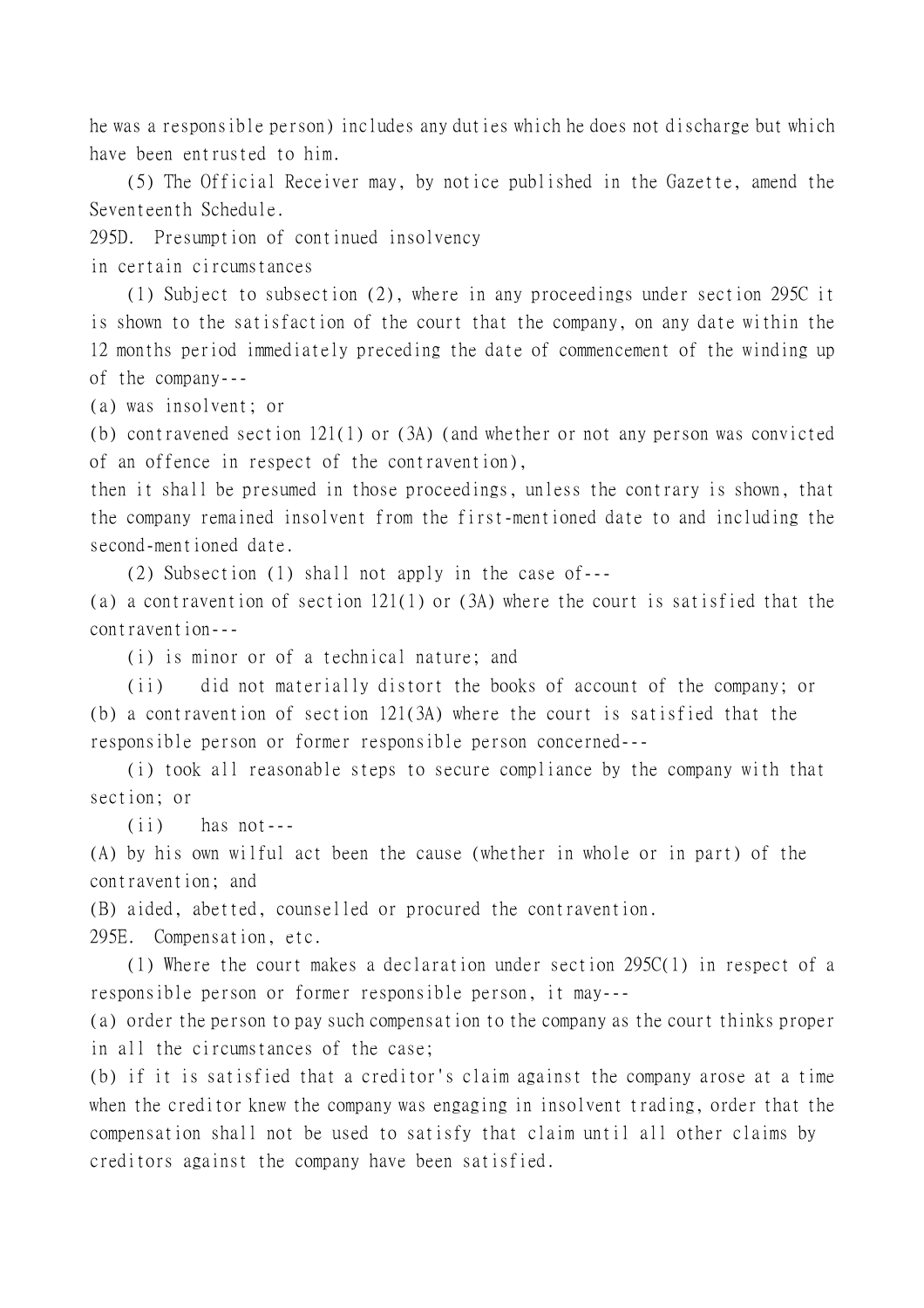(2) Compensation to be paid under subsection (1)(a) to the company may include all or part of the costs of the liquidator of the company arising from seeking the declaration under section 295C(1) to which the order relates.

(3) Compensation to be paid under subsection (1)(a) to the company shall be used by the liquidator of the company in the following order of priority---

(a) first, any costs of the kind referred to in subsection (2) (and whether or not the compensation includes all or part of any such costs);

(b) secondly, the costs of the liquidation of the company in accordance with the Companies (Winding-up) Rules (Cap. 32 sub. leg.);

(c) thirdly, claims of creditors of the company in accordance with their priority unless the court orders a different priority.

295F. Enforcement of order for compensation

An order under section 295E(1)(a) shall be enforceable in all respects as if it were a judgment of the court.

295G. Assignment of action to insolvent trading prohibited

The liquidator of the company shall not assign any cause of action for any insolvent trading engaged in by the company.".

9. Seventeenth Schedule added

The following is added---

"Seventeenth Schedule [s. 295C]

```
Notice of Insolvent Trading by Responsible
```
Person or Former Responsible Person of

```
Company to Board of Directors
```

```
Notice of Insolvent Trading under
```

```
Section 295C(2)(a)(ii) of Companies
```

```
Ordinance (CAP. 32)
```
To: The board of directors of (name of company)

From:

(name of \*responsible person/former responsible person of company)

I hereby advise that the company is \*engaging in/about to engage in insolvent trading. A copy of section 295B of the Companies Ordinance is attached.

Dated this day of 20

(Signature of \*responsible person/

former responsible person)

\* Delete whichever is inapplicable.".

Companies (Disqualification Orders) Regulation

10. Schedule 2 amended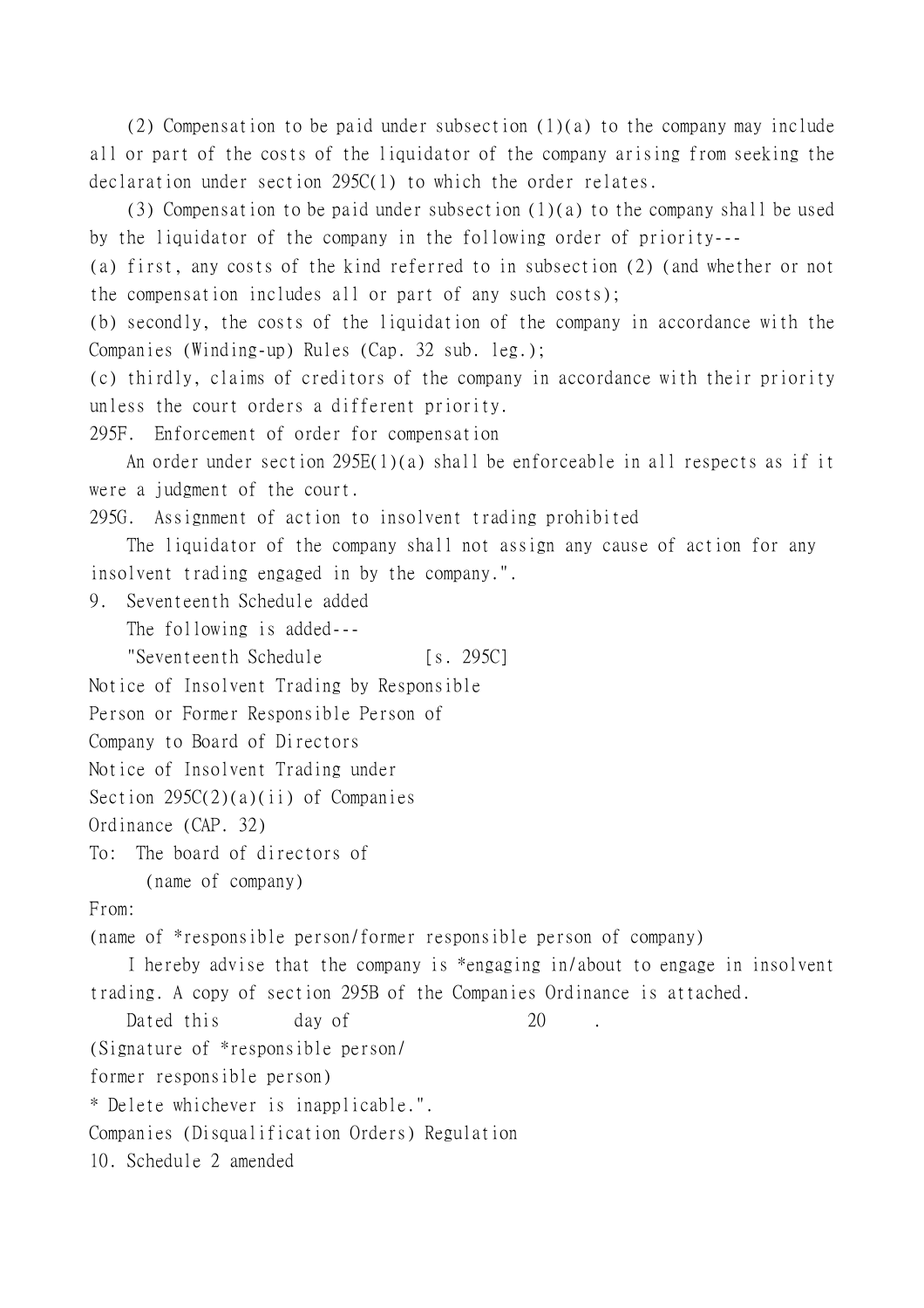```
Schedule 2 to the Companies (Disqualification Orders) Regulation (Cap. 32 sub.
leg.) is amended, in item (7), by adding---
   " Provisional supervision of company
     Supervision of voluntary arrangement in
     respect of company "
after---
   " Receivership or management of the property of
      the company ".
Companies (Reports on Conduct of Directors) Regulation
11. Reports required under section 168I(3) of the Ordinance
   Section 2(1) of the Companies (Reports on Conduct of Directors) Regulation (Cap.
32 sub. leg.) is amended by adding before paragraph (a)---
    "(aa) the provisional supervisor of a company;
(ab) the supervisor of a voluntary arrangement in respect of a company;".
12. Return by office-holder
   Section 3 is amended---
(a) in subsection (1), by adding "the provisional supervisor of a company as mentioned
in section 2(1)(aa)," after "appears to";
(b) in subsection (4)---
   (i) by adding before paragraph (a)---
"(aa) in the case of the provisional supervisor of a company, the date of his
appointment taking effect;";
   (ii) by repealing paragraph (b).
13. Schedule amended
   The Schedule is amended---
(a) in Form D1---
   (i) by adding "UNDER *PROVISIONAL SUPERVISOR/SUPERVISOR OR" after "INSOLVENT
COMPANY";
   (ii) by adding "appointment of provisional supervisor/appointment of
supervisor/" after "Date of *";
   (iii) by adding "provisional supervisor/supervisor/" after "Name of *";
   (iv) by adding "Provisional Supervisor's/Supervisor's/" before
"Liquidator's/
Receiver's address";
   (v) by adding "provisional supervisor/supervisor/" after "I am the *";
   (vi) by adding "Provisional Supervisor's/Supervisor's/" before
"Liquidator's/
Receiver's signature" wherever it appears;
```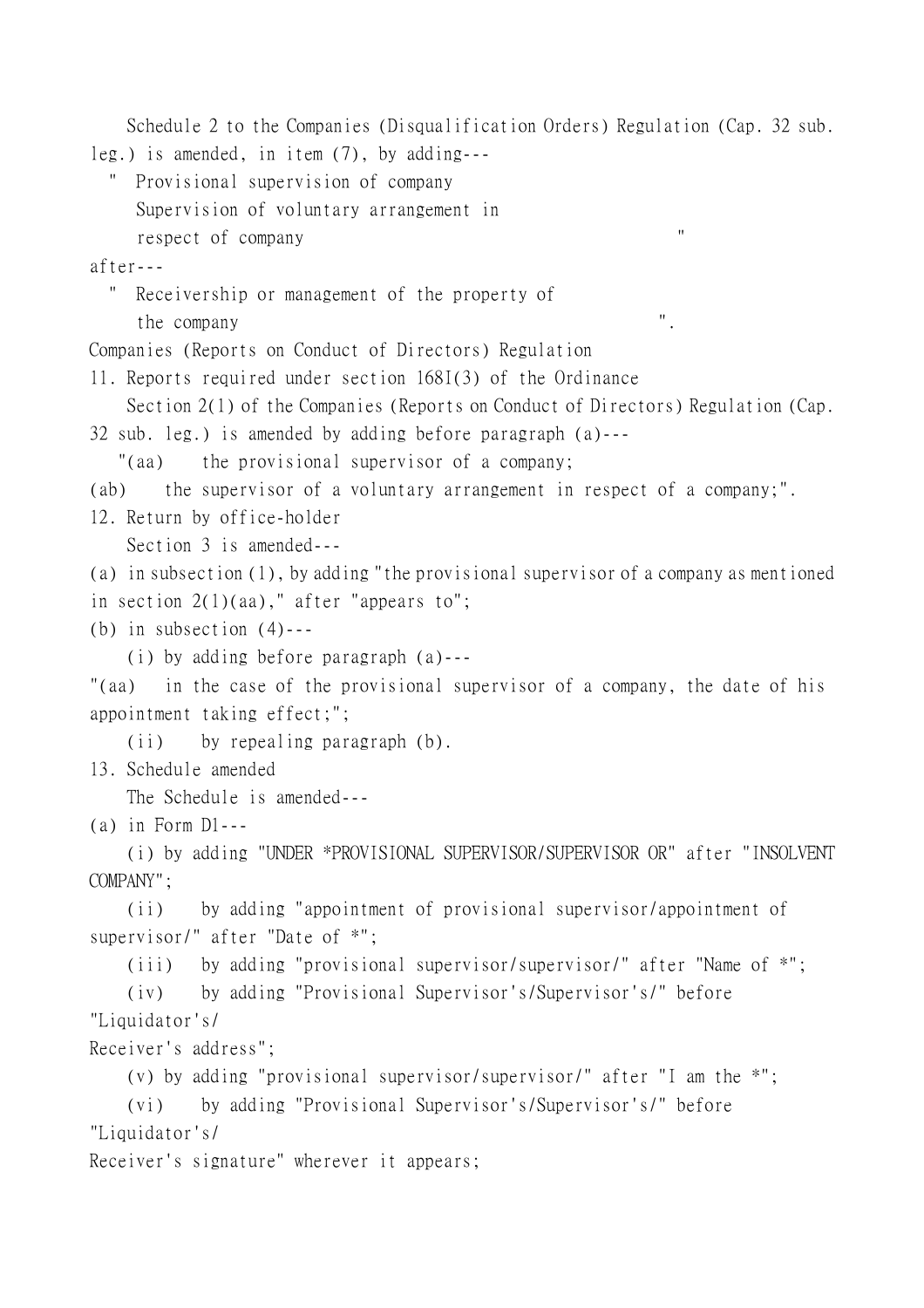(vii) in Annex B, in paragraph 15(a), by repealing "liquidator or receiver" and substituting "provisional supervisor of that company, the supervisor of a voluntary arrangement in respect of that company, or the liquidator or receiver"; (b) in Form D2---

(i) by adding "UNDER PROVISIONAL SUPERVISOR OR" after "INSOLVENT COMPANY";

(ii) by adding "appointment of provisional supervisor/" after "Date of \*";

(iii) by adding "provisional supervisor/" after "Name of \*";

(iv) by adding "Provisional Supervisor's/" before "Liquidator's" where it twice appears.

Companies (Disqualification of Directors)

Proceedings Rules

14. Service and acknowledgment

Rule 6(4)(a) of the Companies (Disqualification of Directors) Proceedings Rules (Cap. 32 sub. leg.) is amended---

(a) in subparagraph (i)---

(i) by adding ", provisional supervisor" after "officer";

(ii) by adding "the supervisor of a voluntary arrangement in respect of the company or" after "neither was he";

(b) in subparagraph (ii), by repealing "liquidator" and substituting "provisional supervisor, liquidator, supervisor".

Administrative Appeals Board Ordinance

15. Schedule amended

The Schedule to the Administrative Appeals Board Ordinance (Cap. 442) is amended by adding---

 "32. Companies (Corporate Rescue) A decision of the Official Receiver under section

Ordinance ( of 2001) 4 to refuse to appoint a professional accountant or solicitor to be a member of the panel.".

Mandatory Provident Fund Schemes (General) Regulation

16. Approved trustee to notify Authority of events of significant nature

Section 62(3)(a) of the Mandatory Provident Fund Schemes (General) Regulation (Cap. 485 sub. leg.) is amended by adding "the appointment of a provisional supervisor, within the meaning of section 2 of the Companies (Corporate Rescue) Ordinance ( of 2001), of the approved trustee," before "the winding-up".

Explanatory Memorandum

The purpose of this Bill is to give effect to most of the recommendations contained in the Report on Corporate Rescue and Insolvent Trading issued by the Law Reform Commission of Hong Kong.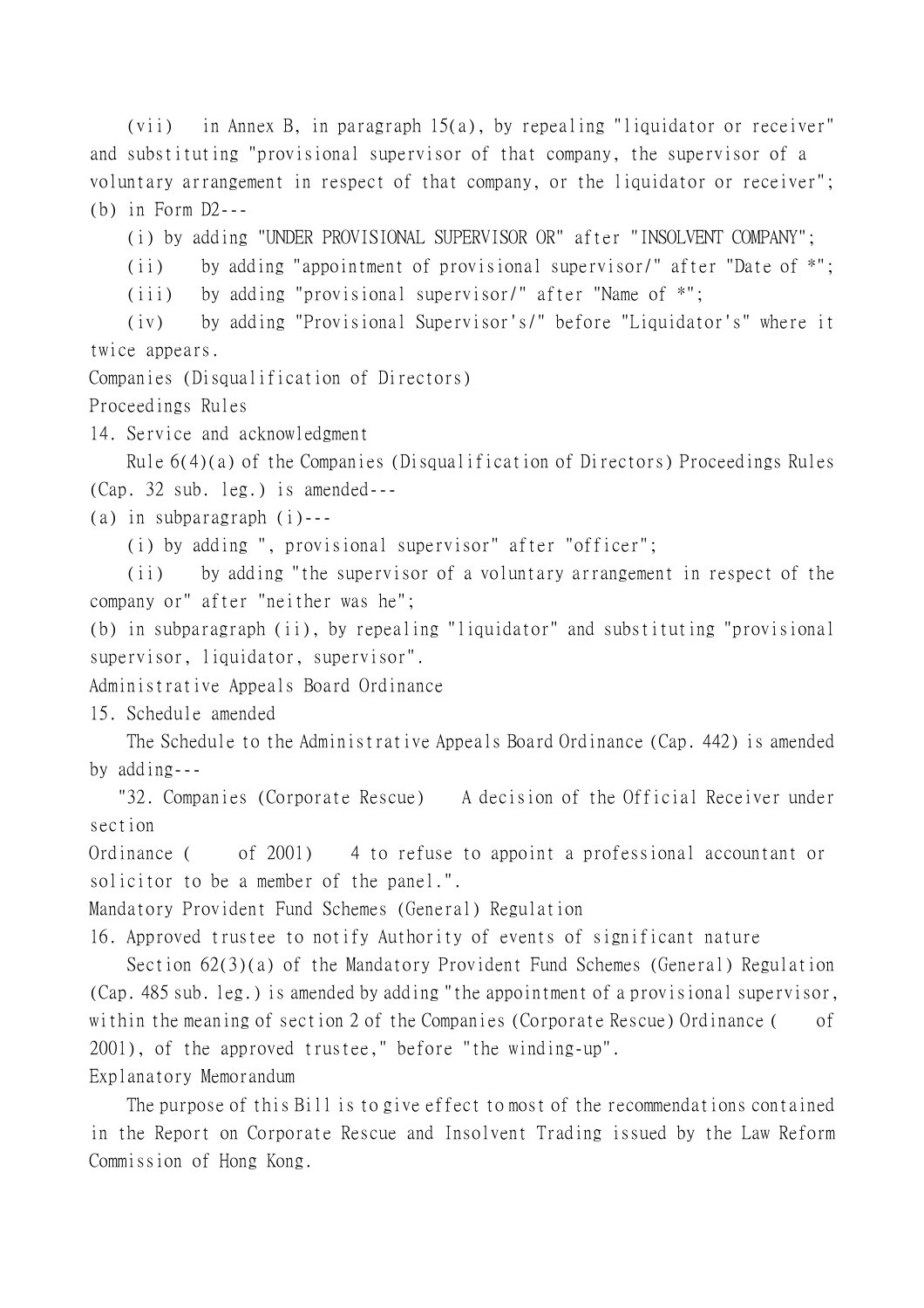2. The Bill enables a company in financial difficulty to be put into the hands of a provisional supervisor for the purpose of the provisional supervisor preparing a proposal to creditors of the company for a voluntary arrangement in respect of the company. If that proposal is accepted by the creditors, then the voluntary arrangement is put into effect under a supervisor of the arrangement. If that proposal is rejected by the creditors, then the company is wound up as a creditors' voluntary winding up. 3. Part 1 (clauses 1, 2 and 3) is preliminary. Clause 2 defines the terms used in the Bill. The definitions of "provisional supervisor", "relevant creditor", "relevant date", "relevant meeting of creditors" and "voluntary arrangement" should, in particular, be noted. Clause 2(2) and (3) make it clear that more than one person may be appointed to be the provisional supervisor of a company or the supervisor of a voluntary arrangement in respect of a company. Clause 3 specifies the companies to which the Bill will apply. It should be noted that the Bill does not, inter alia, apply to banks, restricted licence banks or deposit-taking companies, as the provisions of the Banking Ordinance (Cap. 155) govern such institutions. 4. Part 2 (clauses 4 to 9) relates to the appointment of the provisional supervisor of a company. Clause 4 empowers the Official Receiver to appoint a panel of professional accountants and solicitors. Apart from the exceptions given at clauses  $5(a)(ii)$  and  $27(1)(b)$ , no person may be appointed to be the provisional supervisor of a company or the supervisor of a voluntary arrangement except a member of the panel. Clause 6 specifies the persons who may appoint the provisional supervisor of a company. (For example, the directors of the company or a liquidator of the company). However, clause 7 provides that those persons shall not appoint a provisional supervisor unless they are satisfied there is a reasonable likelihood that one or more of the purposes specified in clause  $7(1)(a)$ , (b) or (c) could be achieved. (Such a purpose is defined in clause 2 as a "relevant purpose"). Clauses 8 and 9, as read with Schedules 2 and 3, require certain documents relating to the appointment of a provisional supervisor of a company to be filed with the Official Receiver, the Registrar of Companies and the High Court Registry, a notice of the appointment to be published in the prescribed manner (see Schedule 1) inviting creditors of the company to give notice to the provisional supervisor of their claims against the company.

5. Part 3 (clause 10) and Schedule 4 specify, inter alia, the duties and powers of the provisional supervisor (including the power of delegation) and the indemnity and remuneration to which the provisional supervisor is entitled. The provisional supervisor is also entitled to apply to the Court of First Instance ("the court") for directions in relation to any matters arising in connection with the discharge of his duties or the exercise of his powers (clause 10(7)).

6. Part 4 (clauses 11 to 19) relates to the moratorium which arises subsequent to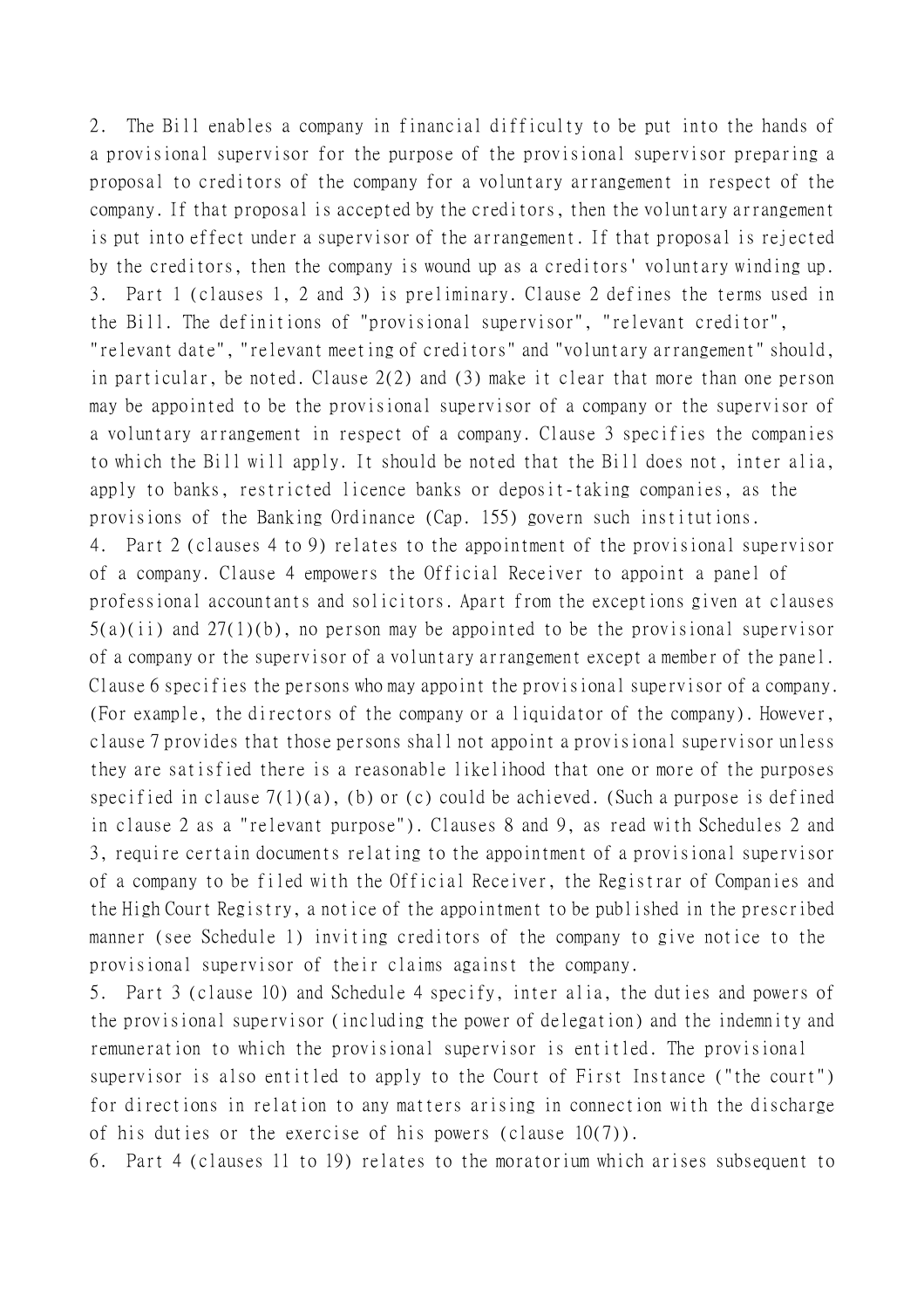the appointment of the provisional supervisor. (See the definition of "moratorium" in clause 2). Clause 11 is of particular importance as it provides for a stay of proceedings against a company (for example, applications for winding up the company or for enforcing security over the company's property) whilst the company is under the control of the provisional supervisor. (This stay of proceedings is, in fact, the moratorium). The provisional supervisor is thus granted a "breathing space" whilst he attempts to prepare the proposal. The moratorium expires after 30 days unless it is extended by the court or a resolution of creditors of the company (see clause 12(1)). Clauses 12(2) and 19(2) specify the other circumstances in which the moratorium shall cease. Clause 12(4) specifies the creditors who are exempt from the moratorium. (These are creditors in respect of whom the provisional supervisor has entered into a separate arrangement, or whom the court has exempted on the ground of significant financial hardship under clause 13(4)). Clause 13(2) empowers the court to extend the moratorium on specified grounds.

7. Clause 14 states that the effect of the moratorium on the directors of the company are that they are prohibited from discharging a duty or exercising a power in their capacity as directors. (However, the provisional supervisor may delegate such a duty or power to a director, as the provisional supervisor will have all the duties and powers of a director). Clauses 15 and 16 specify the effect of the moratorium on contracts, in particular, contracts of employment.

8. Clause 17 empowers the provisional supervisor to require a specified person (see the definition of "specified person" in clause 17(6)) to submit a statement of the affairs of the company, and to provide the provisional supervisor with such information about the business and financial circumstances of the company as the provisional supervisor may reasonably request.

9. Clause 18 encourages the injection of fresh funds into the company as operating capital by giving those funds priority, in the event of the winding up of the company, over the debts of other creditors of the company. Clause 19 empowers a major secured creditor of the company (see the definition of "major secured creditor" in clause 19(5)) to decide that he does not agree with the provisional supervisor proceeding to prepare the proposal. If he so decides, then the moratorium ceases and the provisional supervisor vacates his office.

10. Part 5 (clause 20) relates to the removal and resignation of the provisional supervisor, and to the appointment of a replacement provisional supervisor. It should be noted that the provisional supervisor can only be removed from office by the court for cause shown on the application of a creditor of the company who has the support in writing of not less than 50% in value of the total number of creditors.

11. Part 6 (clauses 21 to 25) and Schedules 6 and 7 relate to relevant meetings of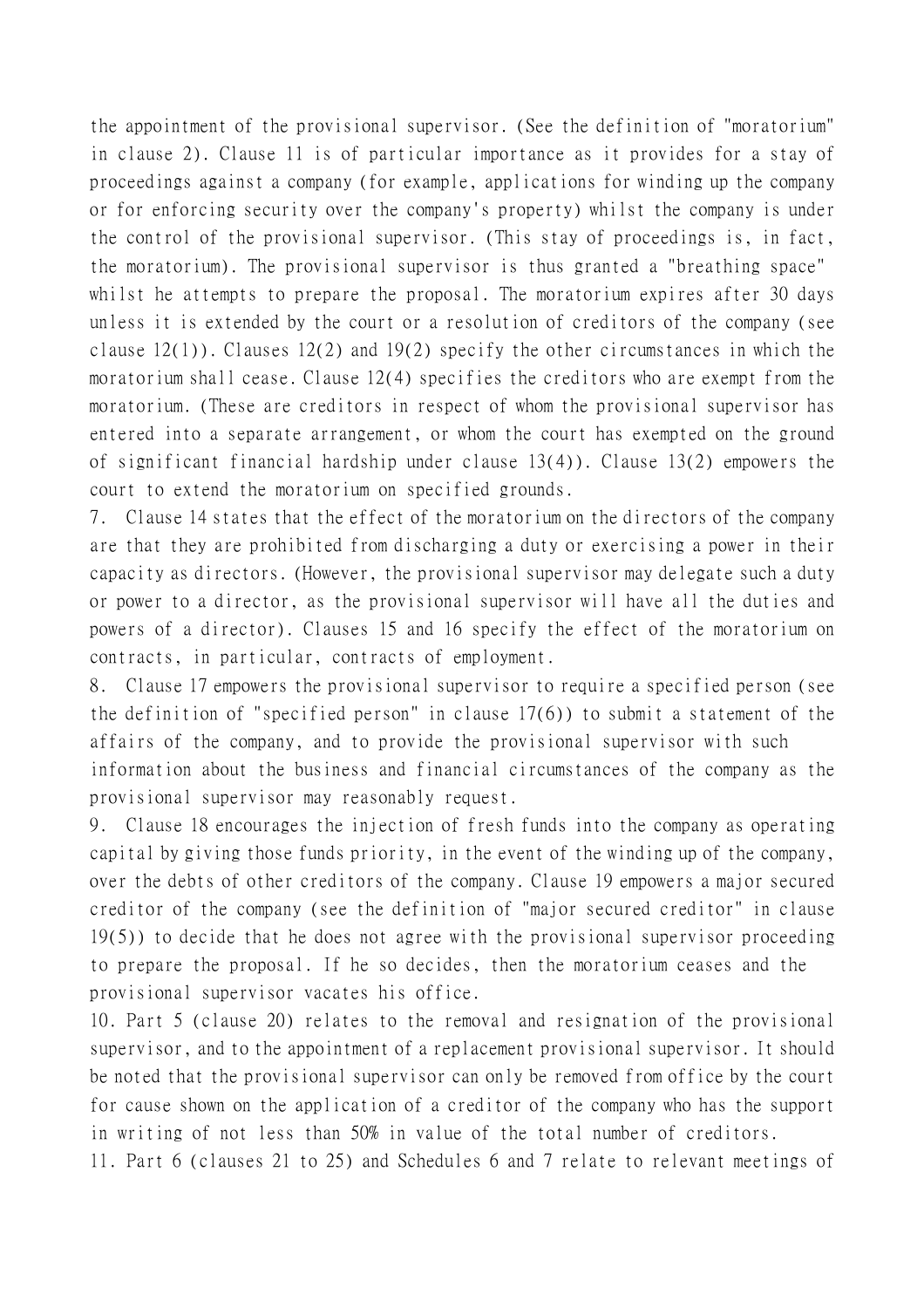creditors of the company called by the provisional supervisor and the resolutions passed or rejected at such meetings. (See the definition of "relevant meeting of creditors" in clause 2). Basically, there are 3 types of meeting---a meeting where the provisional supervisor submits the completed proposal for acceptance,

modification or rejection by the creditors, a meeting to seek an extension of the moratorium so that the provisional supervisor may complete the proposal, and a meeting to resolve to wind up the company where the provisional supervisor has decided that none of the relevant purposes is capable of being achieved. It should be noted that if the creditors reject the proposal or refuse to extend the moratorium, then they may also resolve to wind up the company. It should also be noted that a resolution passed by a relevant meeting of creditors may be overturned by the court upon application made by a member of the company (clause  $23(3)$ , (4) and  $(5)$ ).

12. Clause 25 specifies the consequences that ensue where the proposal has been approved at a relevant meeting of creditors. The provisional supervisor vacates office and a supervisor of the voluntary arrangement takes his place. (They may be the same person). It should be noted that all relevant creditors who received notice of the meeting are bound by the voluntary arrangement even if they declined to attend the meeting (clause  $25(1)(b)(i)$ ).

13. Part 7 (clauses 26 to 29) relates to the voluntary arrangement arising as a result of the creditors' approval of the proposal. Clause 26 sets out the effect of the voluntary arrangement, in particular that no creditor of the company bound by the arrangement may commence or continue any winding up proceedings against the company or enforce any security over the company's property. Clause 27 relates to the supervisor of the voluntary arrangement and provides, in particular, that he must ascertain on behalf of creditors of the company that the arrangement is being adhered to and implemented in accordance with its terms. Clause 28 empowers the court in certain circumstances to appoint the supervisor of the voluntary arrangement in substitution for an existing supervisor, or to fill a vacancy. Clause 29 requires the supervisor of the voluntary arrangement to file a notice with, inter alia, the Official Receiver where he is a replacement supervisor or where the voluntary arrangement has ceased to have effect.

14. Part 8 (clauses 30 to 34) contains miscellaneous provisions. Clause 30 empowers the Official Receiver to specify forms, and clause 31 empowers the Secretary for Financial Services to make regulations, for the purposes of the Bill. Clause 32 empowers the Chief Justice to make rules for the purposes of the Bill, including specifying fees. Clause 33 empowers the Secretary for Financial Services to amend any of Schedules 1 to 7.

15. Clause 34 and Schedule 8 make consequential amendments, in particular to the